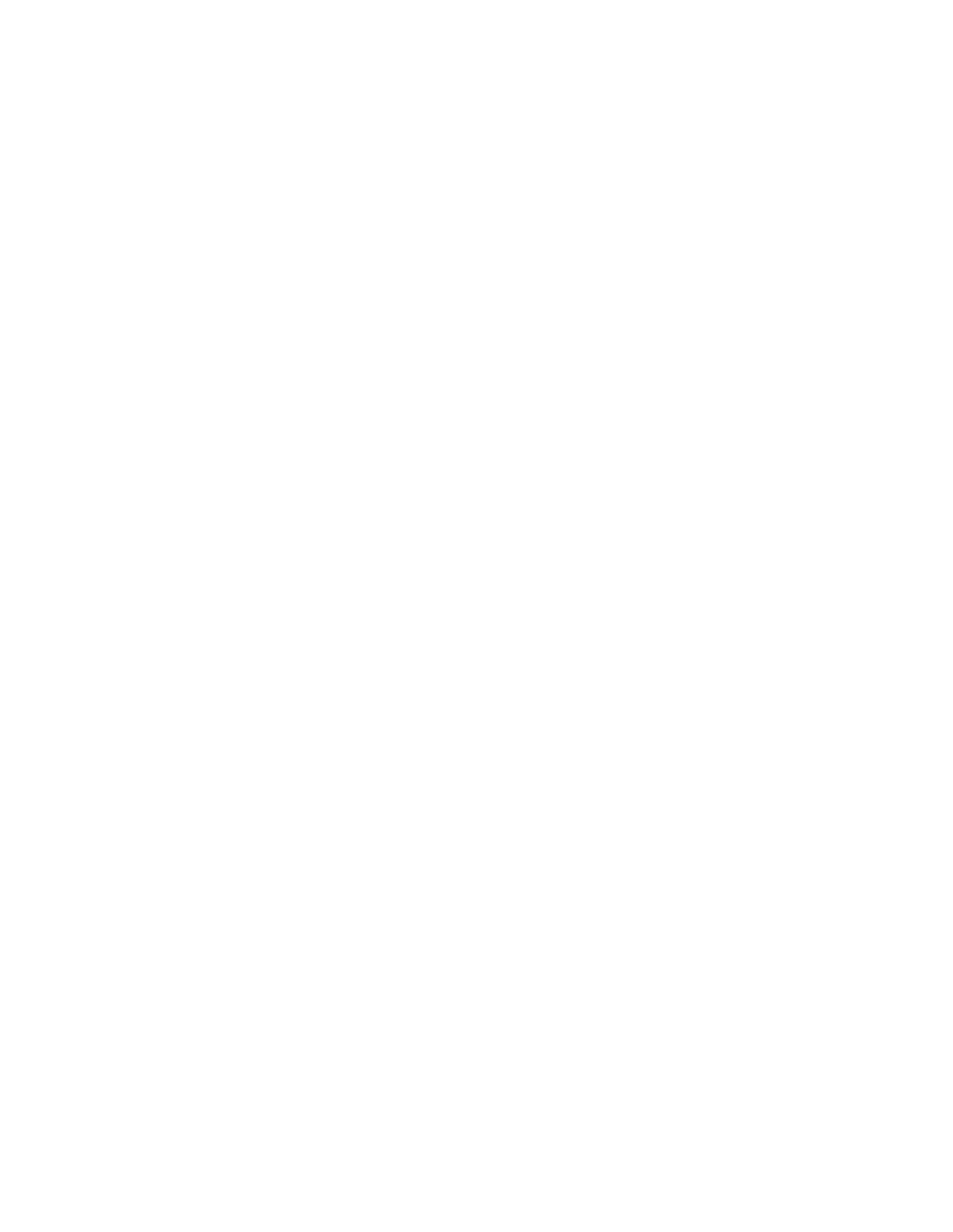Getting the financial system to work well is critical to the success of an economy and is a key element in economic development. The financial system is a coordinating mechanism that allocates capital to productive investment opportunities. If capital goes to the wrong uses or does not flow at all, the economy will operate inefficiently and economic growth will be very low.

Financial globalization, the liberalization of the financial system to open it up to inflows of foreign capital, has several important benefits in emerging market economies. First, it lowers the cost of capital, thereby encouraging investment which promotes growth. Second, when foreign capital and financial institutions are allowed to enter a country, they improve the allocation of capital. Third, globalization of the financial system helps promote the development of better property rights and institutions that make the domestic financial sector work better in getting capital to productive uses.<sup>1</sup>

However, financial globalization is not necessarily always a force for good: it can go very wrong. Opening up the financial system to foreign capital flows can and has led to financial instability and disastrous financial crises, which have resulted in great pain, suffering and even violence. (There was widespread ethnic violence in Indonesia after its crisis and in the wake of Albania's financial crisis there were around 2500 casualties.) This is why financial globalization is so controversial. Thus, the issue is not whether financial globalization is inherently good or bad, but whether it can be done right.

This paper discusses policies to achieve successful financial globalization. It starts by discussing policies which are needed to end financial repression in emerging market countries, then discusses policies which can help promote financial stability and make financial crises less likely. It ends by outlining how the international community can help encourage financial reform so that the full benefits of financial globalization in emerging market countries can be achieved.

#### **PROMOTING FINANCIAL DEVELOPMENT**

<sup>&</sup>lt;sup>1</sup> Recent surveys of the impact of financial globalization on growth include World Bank (2001), Levine (2004) and Schmukler (2004) and Mishkin (2005a, 2006).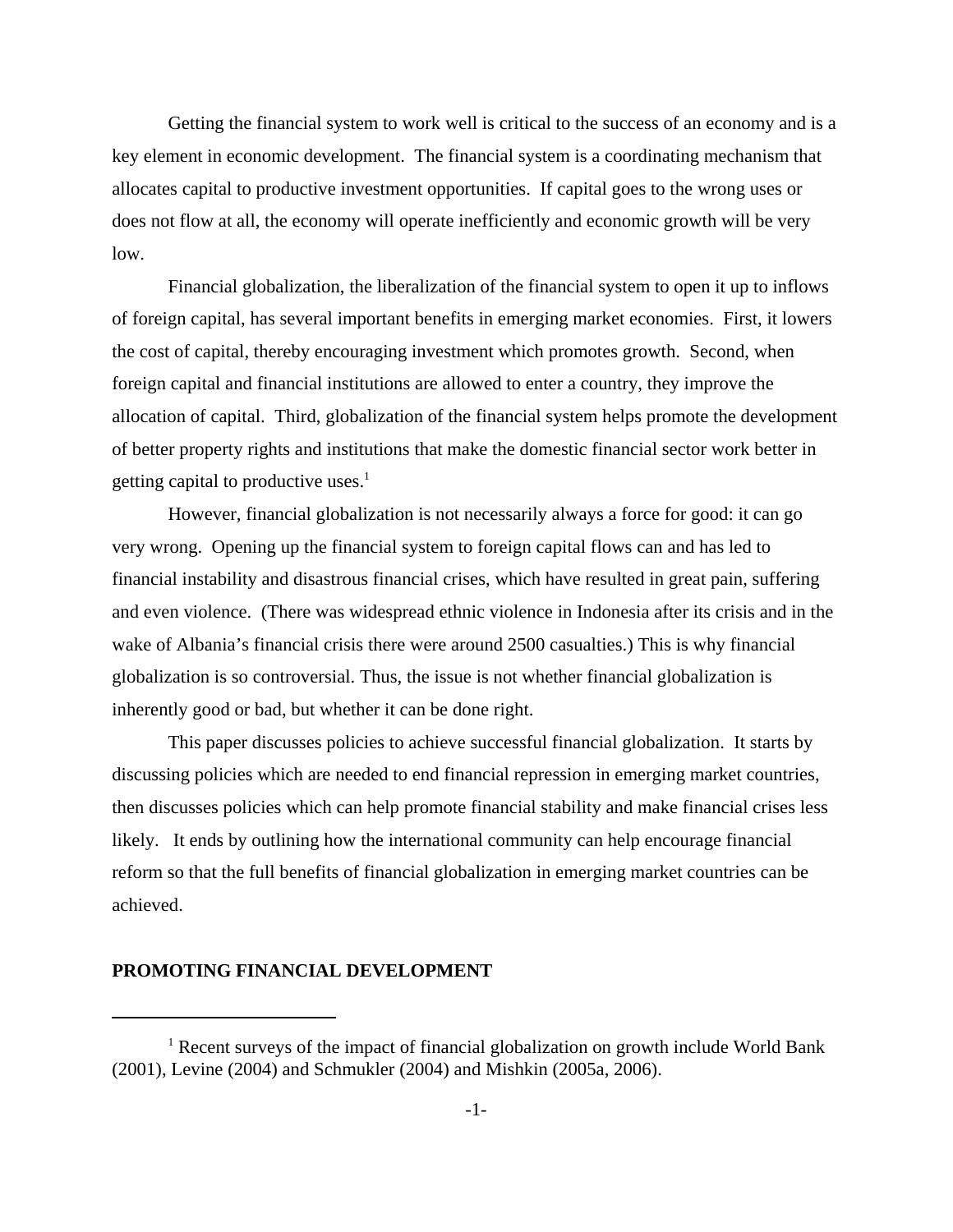In order to get a financial system that channels funds to those with the most productive investments, an emerging market country must end financial repression and promote financial deepening, that is increase the scale and development of the financial sector. But how can emerging market countries do this? They first need to develop an institutional infrastructure that enables the financial system to allocate capital efficiently.

The basic principles for developing the institutional infrastructure that fosters financial development have been discussed extensively in the literature and I outline them briefly.<sup>2</sup>

*1. Develop strong property rights.* Investments will not be undertaken if the fruits of the investment are likely to be taken away by the government or others, and so strong property rights are needed to encourage productive investment. Strong property rights are also necessary to create collateral which gives lenders confidence that they can cope with asymmetric information problems of adverse selection and moral hazard they encounter when providing funds to borrowers.

 Property rights need to evolve over time to suit local conditions. De Soto (2000) describes how British property rights for land, which were based on a long-established title system, had to be modified to apply to the new lands in North America in the  $18<sup>th</sup>$  and  $19<sup>th</sup>$ centuries, illustrating that a system for defining property rights in one country may not work effectively in another. Rodrick (2003) has emphasized this point in discussing China's recent approach to defining property rights. The Chinese government decided to allocate property rights in a couple of nonstandard ways. First by developing the Household Responsibility System (HRS), in which local officials assigned land to individual households according to their size. Under this plan, farmers could develop their land, produce food and sell it for their own profit, thus giving them the incentive to increase production. To increase manufacturing output, the Chinese government allowed the establishment of Town and Village Enterprises (TVEs), in which the ownership rights to business were given to the local government of the township or village and not to individuals. Because the TVEs could keep the profits and use them to provide goods and services to the community, they now had an incentive to make good investments and

 $2$ Chapter 2 of Mishkin (2006) discusses these principles in far more detail.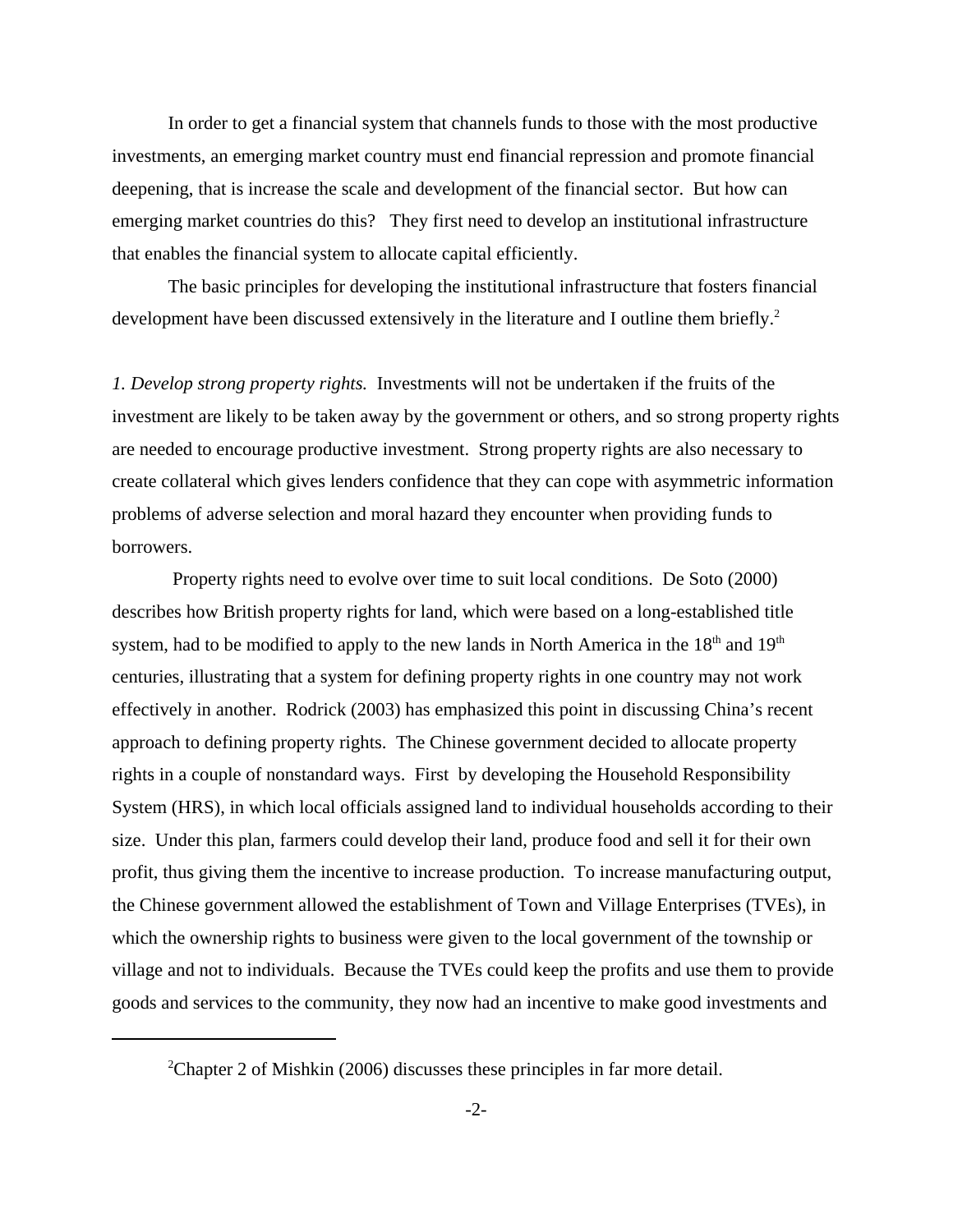be efficient.

Although the TVEs and Household Responsibility System did not confer private property right as we know them, they probably worked far better in China at its early stage of development than more standard private property rights – standard private property rights would not have been enforceable because a legal system to enforce them was not in place. Indeed, having local governments own enterprises gave the local governments an incentive to make sure that the profits from these enterprises would not be appropriated by the central government or by officials of the central government.

The experience in China raises an important theme in this paper. Institutions that work well in advanced countries may not always work well in developing countries; they may have to be adapted to the local environment. Even in China, what has worked in the past is less likely to work in the future. Their system of property rights needs to undergo changes because entities like the TVEs are often too small to be the engine of economic growth. If China is to be successful in its next stage of development, it needs to establish a modern financial system to allocate funds to larger enterprises. The Chinese government must now create property rights based on the rule of law if it is to develop a modern financial system.

*2. Strengthen the Legal System.* An essential step in supporting strong property rights is a legal system that enforces contracts quickly and fairly. Such a legal system reduces moral hazard problems and encourages lending. For example, lenders write restrictive covenants into loan contracts to prevent borrowers from taking on too much risk, but such covenants only have value if they can be legally enforced. An inefficient legal system in which loan contracts cannot be enforced will prevent productive lending from taking place. If is too expensive to set up legal businesses or to get legal title to property, the poor will never get access to the legal system and so will be cut off from lending that could help them open up small businesses and escape poverty.

*3. Reduce Corruption*. Eliminating corruption is also essential to strengthening property rights and the legal system. When a corrupt official demands a bribe she reduces the incentives for entrepreneurs to make investments. The ability to buy off judges weakens enforcement of legal

-3-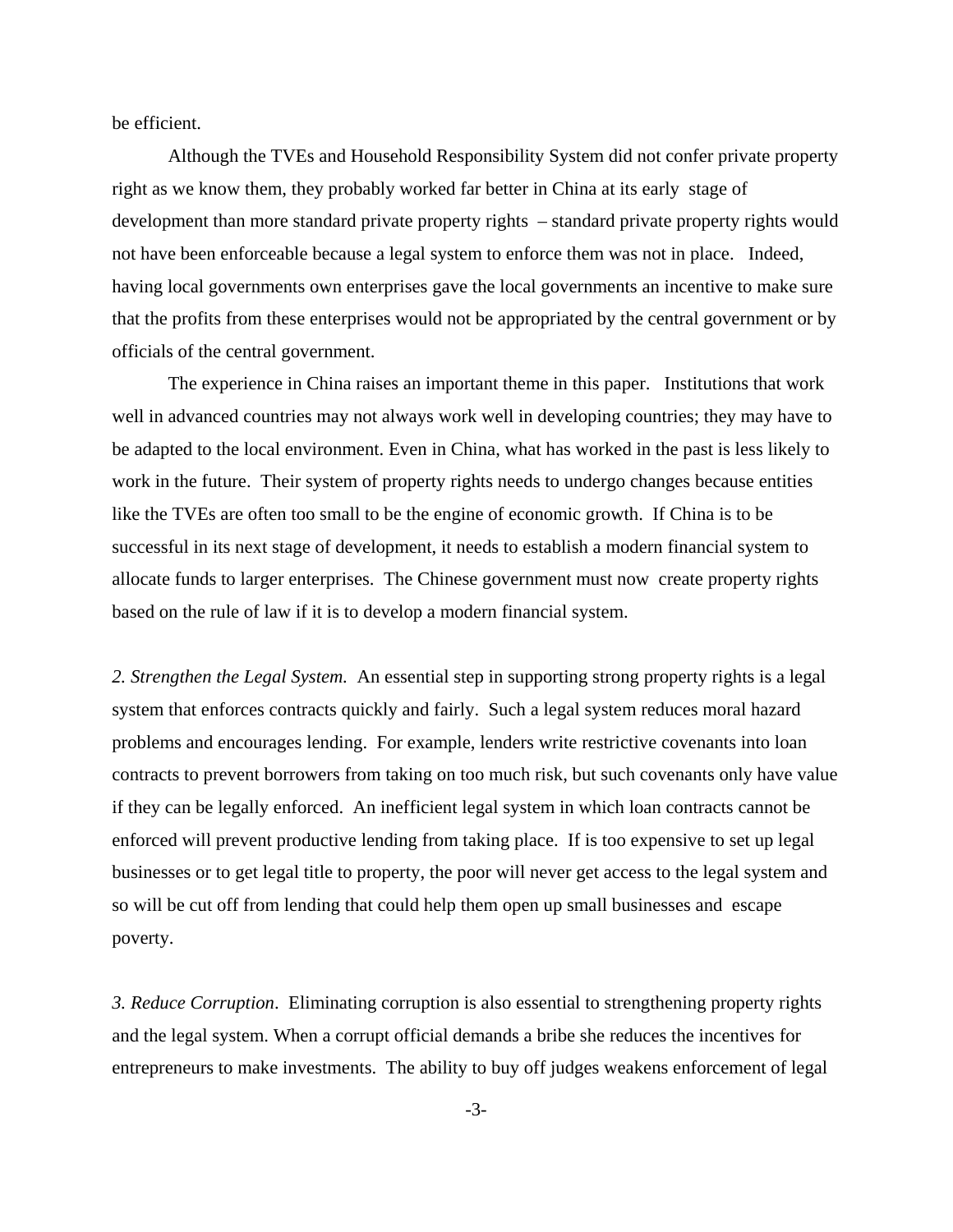contracts that enable the financial system to function smoothly.

*4. Improve the quality of financial information.* High quality financial information is essential to well-functioning financial markets. If lenders cannot figure out what is going on in a firm, they will be unable to screen out good from bad credit risks or monitor the firm to ensure that it does not take on too much risk at the lender's expense. In other words, if information is too asymmetric, the adverse selection and moral hazard problems will prevent profitable lending, and productive investment will not take place. To make information easier to get accounting standards must be high enough so that prospective lenders can make sense of what is in a business's books. Also setting up standards for credit reporting to encourage the establishment of credit registries (also called credit bureaus), which share information about the credit history of prospective borrowers can be especially beneficial in increasing lending to households and small business borrowers.<sup>3</sup> Rules also have to be enforced that require businesses to disclose information, so that prospective investors can make sensible decisions as to whether the business deserves to get their hard-earned money.

*5. Improve corporate governance*. In order for people to be willing to buy stocks, which is another way of channeling funds to business, there must also be rules that make sure that the managers of corporations act in the stock holders' interest. If managers find it easy to steal from the corporation, or to use funds for their own personal use rather than for the benefit of the company, no one will want to invest in the company.

*6. Get the government out of the business of directing credit.* Too much government involvement in allocating credit also hinders the flow of funds to productive uses. State-owned financial institutions do not have incentives to make profits and so are often willing to make loans to those who are politically connected rather than those whose investment will increase

<sup>&</sup>lt;sup>3</sup>See World Bank (2001) Tullio Japelli and Marco Pagano (2001, 2003), Inter-American Development Bank (2005), for discussions of the benefits of credit registries. The empirical evidence finds that countries with credit registries have on average nearly nine percentage points greater financial development than countries that don't.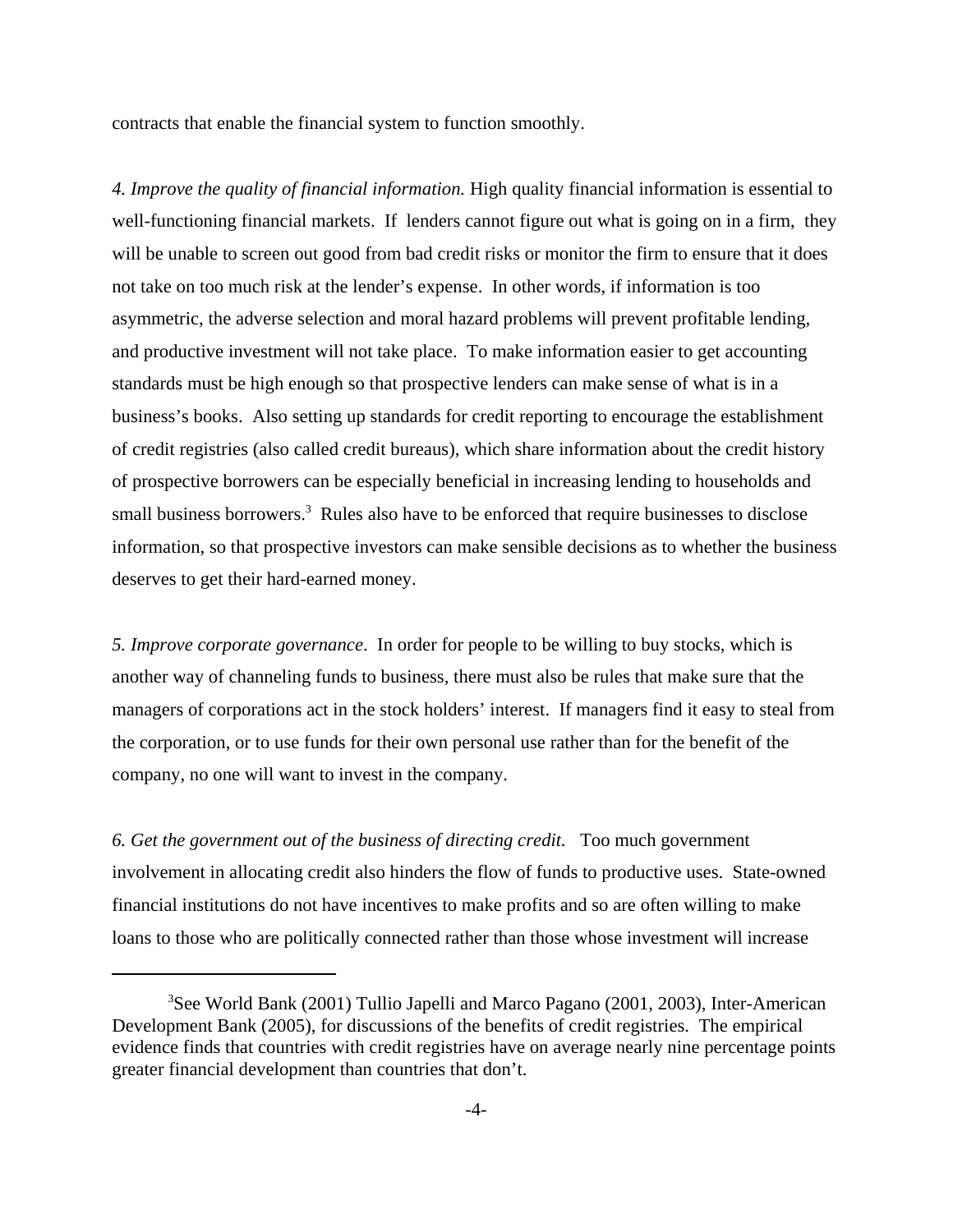productivity. Similarly when governments allocate credit directly, it is likely to go to the politicians' cronies or to business interests that support their campaigns.

#### **HOW FINANCIAL GLOBALIZATION PROMOTES FINANCIAL DEVELOPMENT**

If developing the institutions that make the financial system work well is so important to poorer countries' well being, why doesn't it happen? Setting up the infrastructure for an efficient financial system is by no means easy. In addition, powerful elites in countries often oppose the necessary reforms because it will weaken their power or allow other people to cut into their profits. How can poorer countries overcome these obstacles?

Liberalizing the domestic financial system through financial globalization is one key way. Opening up to foreign financial institutions increases competition in the financial system. As domestic financial institutions start to lose business to better run and more trustworthy foreign institutions, they realize the need for a better legal and accounting infrastructure that will make it easier for them to minimize adverse selection and moral hazard problems as they seek out new customers. Domestic financial institutions will be far more likely to advocate and support the reforms to make this happen.

Allowing foreign financial institutions to operate in an emerging market country brings in expertise developed abroad. Bringing in best practices from other nations in areas such as how to screen good from bad credit risks and how to monitor borrower activities to reduce the amount of risk they take directly improves the functioning of financial markets.<sup>4</sup> Because of their familiarity with more advanced financial systems, foreign financial firms also are likely to increase the pressure on the domestic government to make reforms that will make the financial system work more effectively. Opening up to foreign capital also has the benefit of directly increasing liquidity and lowering the cost of capital for those with productive investments to make.<sup>5</sup>

<sup>&</sup>lt;sup>4</sup>This argument is made in World Bank (2001) and Goldberg (2004).

<sup>&</sup>lt;sup>5</sup>When stock markets in emerging market countries are opened to foreign capital, dividend yields fall, there is an increase in average stock prices and liquidity goes up (Levine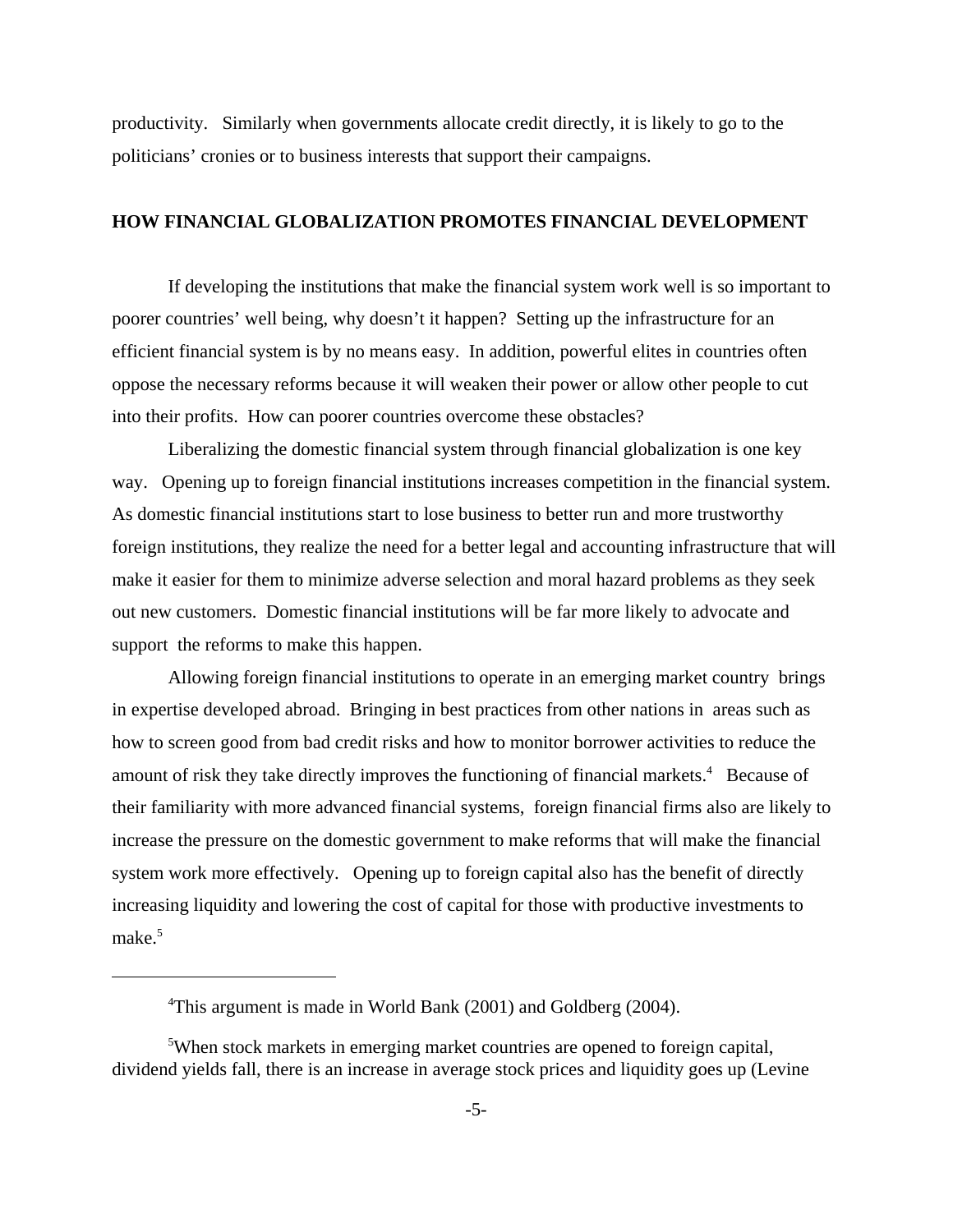# **THE DARK SIDE OF FINANCIAL GLOBALIZATION: FINANCIAL INSTABILITY**

Although financial globalization can generate huge benefits for emerging market countries by encouraging development of the financial system, it has a dark side: it can lead to financial instability and crises which have a devastating impact on the economy. In a now famous, but initially ignored, paper published in 1985, "Goodbye Financial Repression: Hello Financial Crisis," Chilean economist, Carlos Diaz Alejandro (1985), was way ahead of his time in warning of the dangers of financial globalization. Given a government safety net for financial institutions, particularly banks, liberalization and globalization of the financial system often encourages a lending boom which is fueled by capital inflows. Because of weak prudential supervision by bank regulators and a lack of expertise in screening and monitoring borrowers, losses at banking institutions begin to mount. With a weak banking sector, the government can no longer raise interest rates to defend the domestic currency because doing so would cause even more distress in the banking sector and precipitate a bank panic. Once market participants realize that the government no longer can defend the currency, they engage in a speculative attack, leading to a currency crisis and a large devaluation. Because so many firms in emerging market countries have their debt denominated in foreign currencies such as dollars, the currency collapse produces a sharp increase in their indebtedness in domestic currency terms, while the value of their assets usually remains unchanged. The resulting destruction of firms' balance sheets then makes it more difficult for the financial system to solve asymmetric information problems and lending to firms contracts sharply, leading to a seizing up of the financial system and often a devastating economic contraction.<sup>6</sup>

Financial instability which follows financial liberalization and globalization create two problems. The most obvious one is the economic hardship following the resulting crisis, which particularly hurts the poor (Halec and Schmukler, 2003). Second, is that the resulting financial

and Zervosm 1998, Bekaert, Harvey, and Lumsdaine (1998) and Henry, 2000a,b.)

<sup>6</sup> The above dynamics of financial crises in emerging market countries is discussed in Mishkin (1996) and Chapter 4 of Mishkin (2006), while case studies of these crises are found in chapters 5-7 of Mishkin (2006).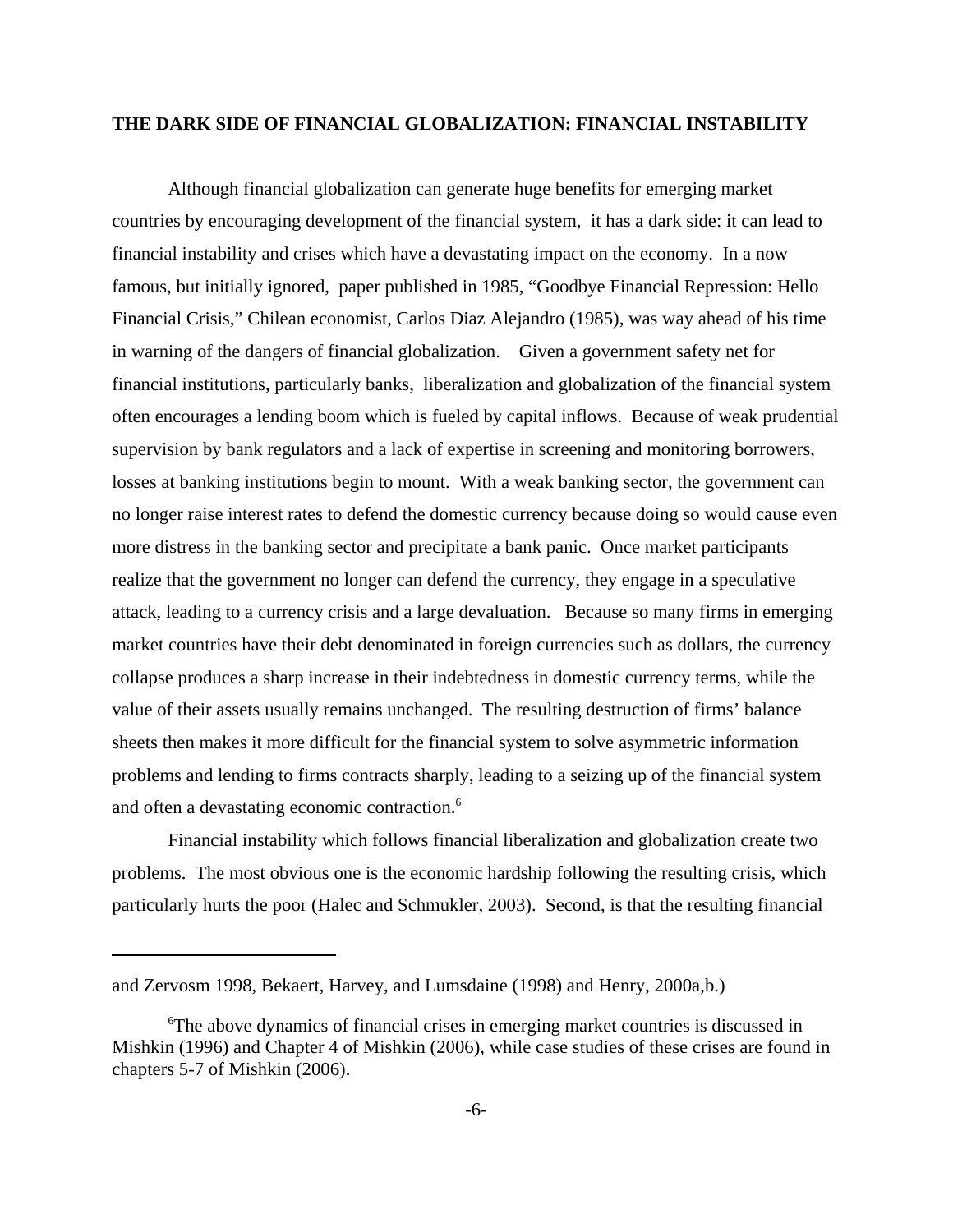instability gives financial globalization a bad name and can provoke a backlash against both financial globalization and liberalization which retards financial development.

# **PRUDENTIAL REGULATION AND SUPERVISION**

Since financial institutions like banks are at the core of what can go wrong and trigger financial instability, promoting financial stability to prevent financial crises must start with governments' providing effective prudential supervision and regulation of the financial system. To do so requires implementation of several types of reforms.<sup>7</sup> To understand what form these reforms might take, we need to draw on the experience that many countries have had with prudential supervision, which requires discussion of a fair amount of detail. We must not forget, however, that reforms in one country do not always work well in another. The details of the reforms may require substantial modification in particular circumstances, and so the reforms discussed below should not be viewed as a checklist that every country has to follow exactly. Instead, they point to the direction where emerging market countries need to head in order to make financial globalization work for them.

# **1. Limit currency mismatch.**

Emerging market countries almost always suffer from *currency mismatch*, that is many firms have debt denominated in a foreign currency like the U.S. dollar (*liability dollarization*), while the value of their production and assets is denominated in their domestic currency. As we have seen in countries with currency mismatch, currency crises and devaluations will trigger

<sup>&</sup>lt;sup>7</sup>One area of prudential regulation and supervision that I do not discuss here is capital controls. Capital controls are highly controversial and would require an extensive discussion that I do have space for in this paper. I do discuss them in Chapter 9 of Mishkin (2006). The conclusion that reach is that in general capital controls are not to be recommended, although a form of prudential controls that would restrict how fast banks could expand their foreign borrowings could be beneficial.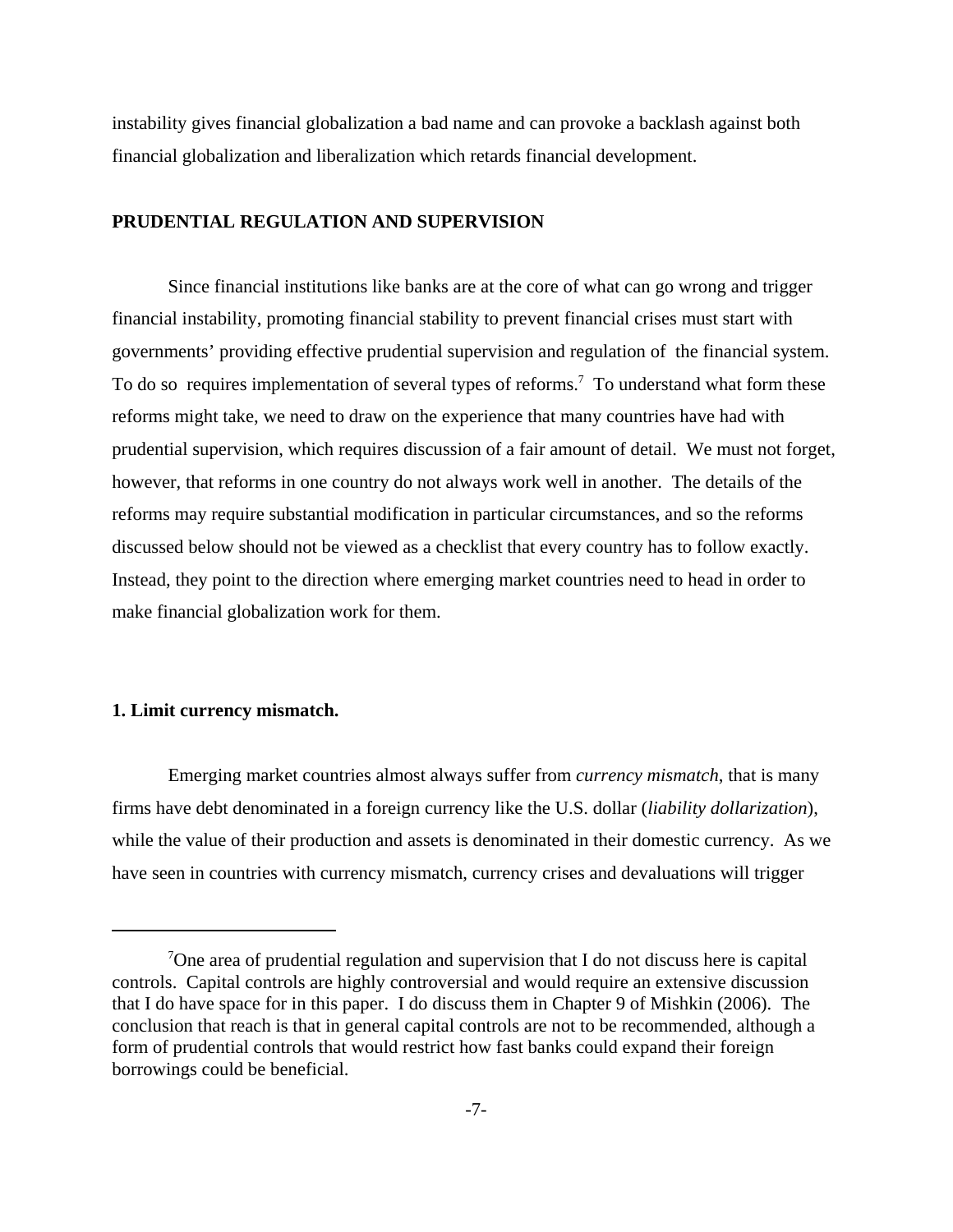full-fledged financial crises by decimating the balance sheets of nonfinancial and financial firms.<sup>8</sup> (This does not usually happen in industrialized countries because their debt is generally denominated in domestic currency.)

The economy would be far less prone to financial crises if the issuance of foreigndenominated debt was discouraged, especially for firms that have their production sold in domestic markets.<sup>9</sup> Although reducing foreign-denominated debt is not an unmixed blessing because it might prevent some firms from borrowing, $10$  there are strong reasons to believe that excessive liability dollarization is detrimental to the health of developing economies. Governments are more apt to bail out firms and banks when they all fail together and this is exactly what happens when firms have borrowed heavily in foreign currencies and the currency depreciates. Thus the government safety net encourages financial and nonfinancial firms to borrow in foreign currencies, even though this leaves the economy more vulnerable to financial  $crises.<sup>11</sup>$ 

Because so much of foreign-denominated debt is intermediated through the banking system, regulation and supervision to force banks to acknowledge and reduce the risk posed by currency mismatches could greatly limit liability dollarization and enhance financial stability.<sup>12</sup>

<sup>&</sup>lt;sup>8</sup>Allen, Rosenberg, Keller, Setser and Roubini (2002), argue that "almost all recent crisis episodes were marked by currency mismatch exposures."

<sup>&</sup>lt;sup>9</sup>This is consistent with evidence in Calvo, Izquierdo and Mejia (2004)who find that more liability dollarization is associated with a higher probability of financial crises and more severe crises.

<sup>&</sup>lt;sup>10</sup>de la Torre and Schmukler (2003) suggest that liability dollarization and currency mismatch may be a sensible way for firms to reduce risk. Thus limiting liability dollarization may have costs as well as benefits, implying that doing this right may be more complex than many advocates for restricting the use of foreign-denominated debt recognize.

<sup>&</sup>lt;sup>11</sup>See Levy-Yeyati (2003), Broda and Levy-Yeyati (2003), Caballero and Krishnamurthy (2003) provide an additional reason for why liability dollarization may be excessive because firms that can borrow abroad in foreign currencies do not recognize the social value in providing insurance to domestic firms that do not have access to foreign borrowing.

<sup>&</sup>lt;sup>12</sup>Goldstein and Turner (2004)has an excelent survey of the literature on currency mismatches and provides additional recommendations to deal with currency mismatches.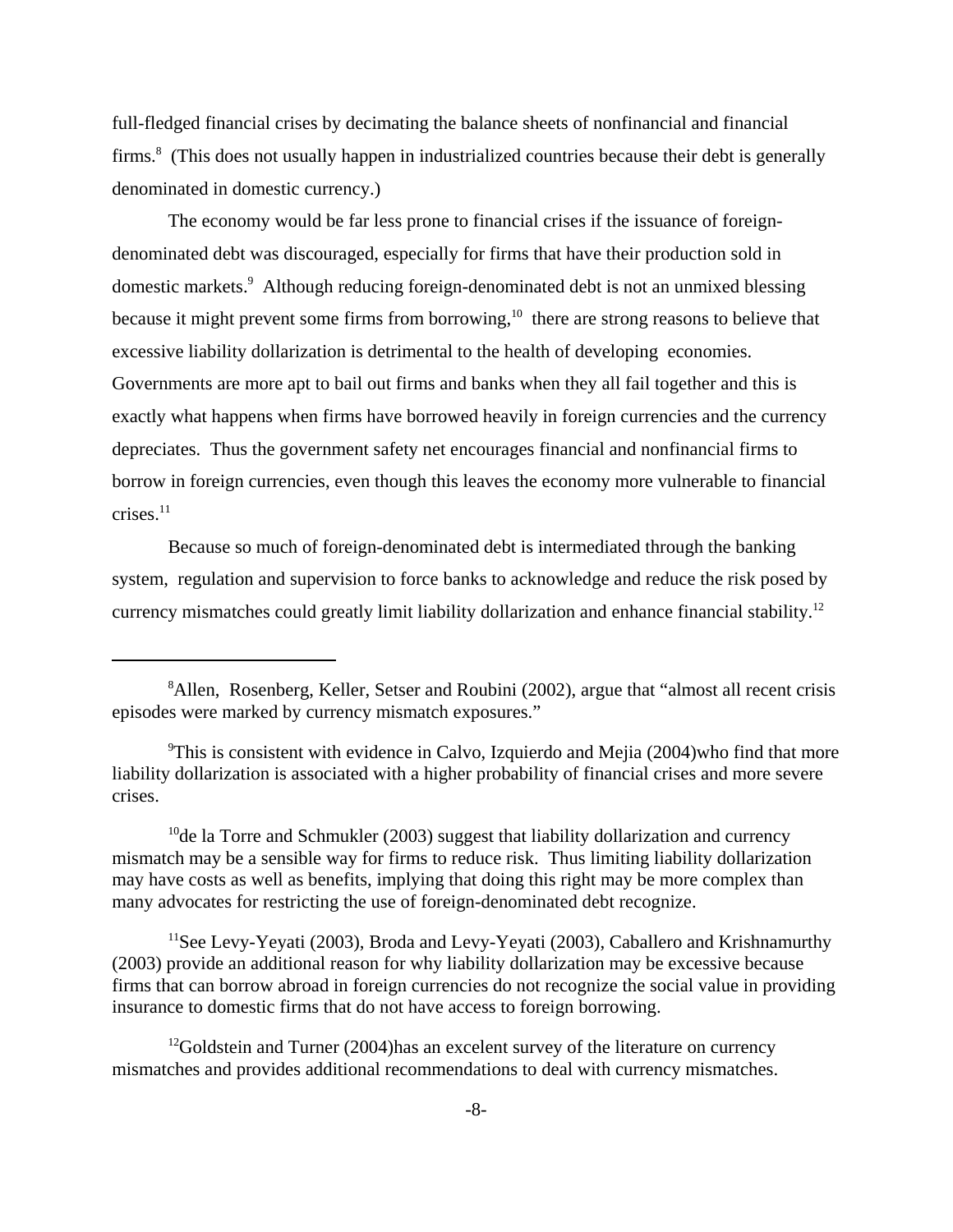Similarly, restrictions on corporate borrowing in foreign currency or tax policies to discourage foreign-currency borrowing could help make the economy better able to withstand a currency depreciation without undergoing a financial crisis. Anne Krueger (2000), now the First Deputy Managing Director of the IMF, has even suggested that emerging market countries should make foreign-currency debt incurred by domestic firms unenforceable in domestic courts and that restrictions should be placed on financial institutions in industrialized countries to limit lending to emerging market countries using industrialized country currencies. However, blanket restrictions or tax policies to discourage borrowing in foreign currencies may be too draconian because firms that have their production priced in foreign currency should be borrowing in foreign currency in order to limit their exchange rate risk.<sup>13</sup> A more nuanced approach that focuses on systemic risk to the economy from currency mismatch, rather than just the amount of liabilities denominated in foreign currency, makes more sense.

Another reason domestic residents in emerging market economies use foreign currencies from industrialized countries to denominate debt is because these currencies have more stable purchasing power and therefore less inflation risk than domestic currencies. If domestic residents have access to debt indexed to inflation, they would have an alternative way to lower their inflation risk and liability dollarization would be less likely to occur.<sup>14</sup> However, domestic residents can be provided with an alternative way to lower their inflation risk if they have access to debt indexed to inflation. With indexation, debt contracts would be denominated in an index unit tied to a price level index like the Consumer Price Index (CPI) so that when the price level

 $13$ Goldstein and Turner (2004), for example, disagree with the Krueger proposal as being too draconian because the concern should be with currency mismatches rather than liability dollarization per se. In addition, restricting dollarization may lead to a reduction of financial deepening, both directly and because financial intermediation would move offshore (De Nicolo, Honohan and Ize (2003) and Inter-American Development Bank (2005), chapter 4.

 $14$ The argument here is for the indexation of financial contracts only. The indexation of other contracts, especially labor contracts, may have negative consequences as seen in Latin America in the 1980s. Indexed labor contracts, which are typically indexed to past inflation, have the undesirable consequence of putting substantial inertia into the wage-setting process, thereby making it harder to wring inflation out of an economy.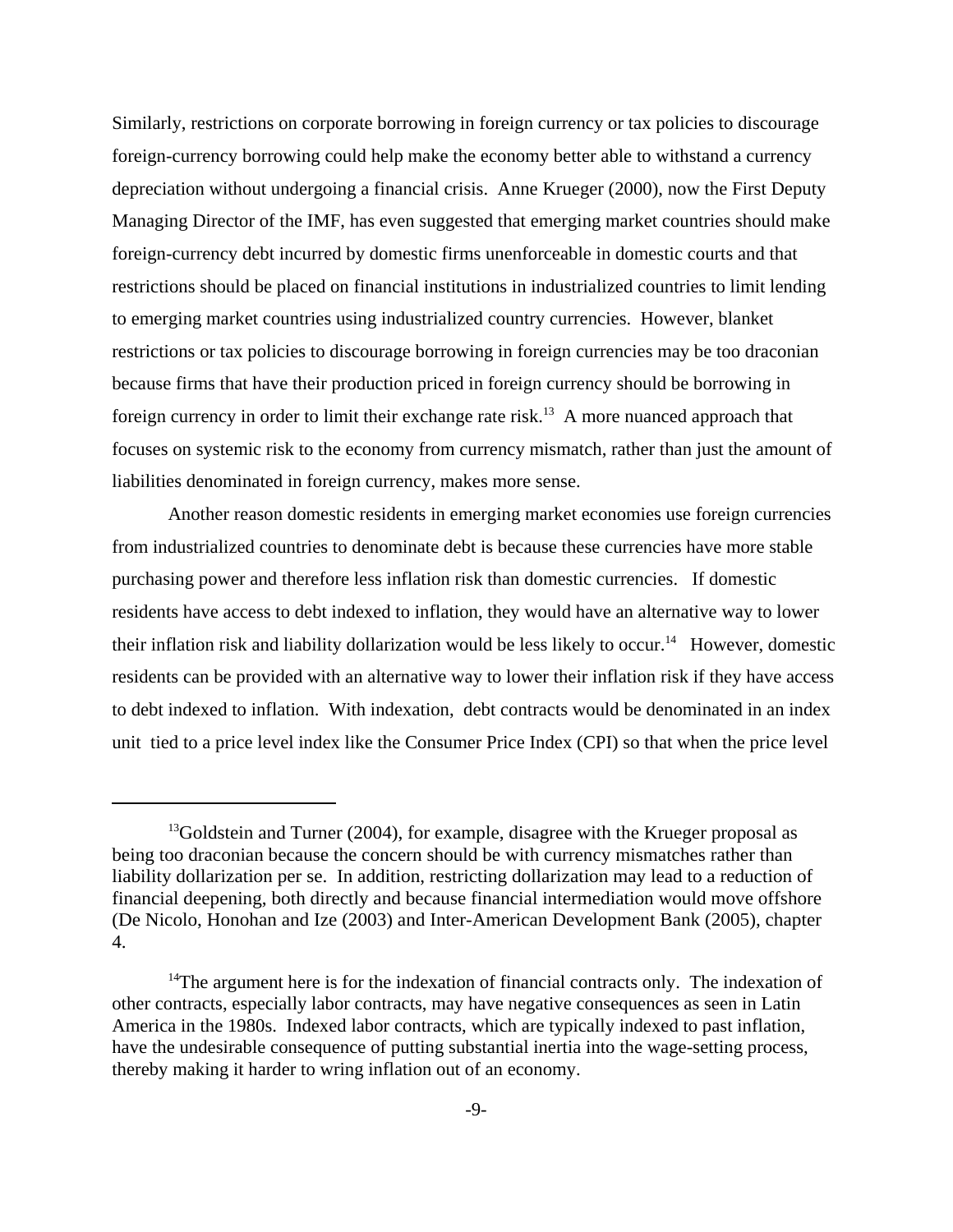rises, the nominal value of debt would rise one-for-one. With indexation, the real value of the debt in terms of goods and services would remain unchanged. In the 1960s, Chile developed an indexing unit (the Unidad de Fomento, UF), and indexation of debt and other contracts became widespread. As a result Chile was able to avoid liability dollarization, despite having high and variable inflation rates similar to other countries in Latin America that had very high liability dollarization.<sup>15 16</sup>

#### **2. Without proper institutional backup, do not adopt deposit insurance.**

Deposit insurance, which protects depositors from losses when banks fail, originated in the United States. In 1960 only six countries had emulated the United States and adopted deposit insurance, but this began to change in the late 1960s, with the trend accelerating in the 1990s, when the number of countries adopting deposit insurance doubled to over 70. Despite its popularity, deposit insurance is mixed blessing. By decreasing the incentive for depositors to withdraw their money if the bank gets into trouble, it can prevent bank panics because depositors will no longer run on the bank.

On the other hand, deposit insurance increases moral-hazard incentives for banks to take on excessive risk. Without adequate prudential regulation and supervision to reduce banks' incentives to take on too much risk, deposit insurance can increase, rather than decrease, the likelihood of a banking crisis and this is exactly what has occurred in many emerging market

 $15$ Ize and Levy-Yeyati (2003) find that dollarization is significantly lower in countries where indexation of contracts is prevalent.

<sup>&</sup>lt;sup>16</sup> Private markets are rarely able to develop indexed debt contracts on their own, and so active government involvement to encourage indexation seems to be required to develop indexed-debt markets. E.g., see Shiller (1997). (This has been true in the United States where markets in indexed debt did not start to develop until the U.S. Treasury began to issue TIPS [Treasury Inflation Protection Securities] in January 1997.). As has been carefully documented by researchers at the Central Bank of Chile (Herrera and Valdes, 2003), avoiding dollarization and the development of indexed debt markets in Chile was not easy: it was a long, slow process, which required both implementing regulations to encourage indexation and substantial issuance of indexed debt by the Chilean authorities.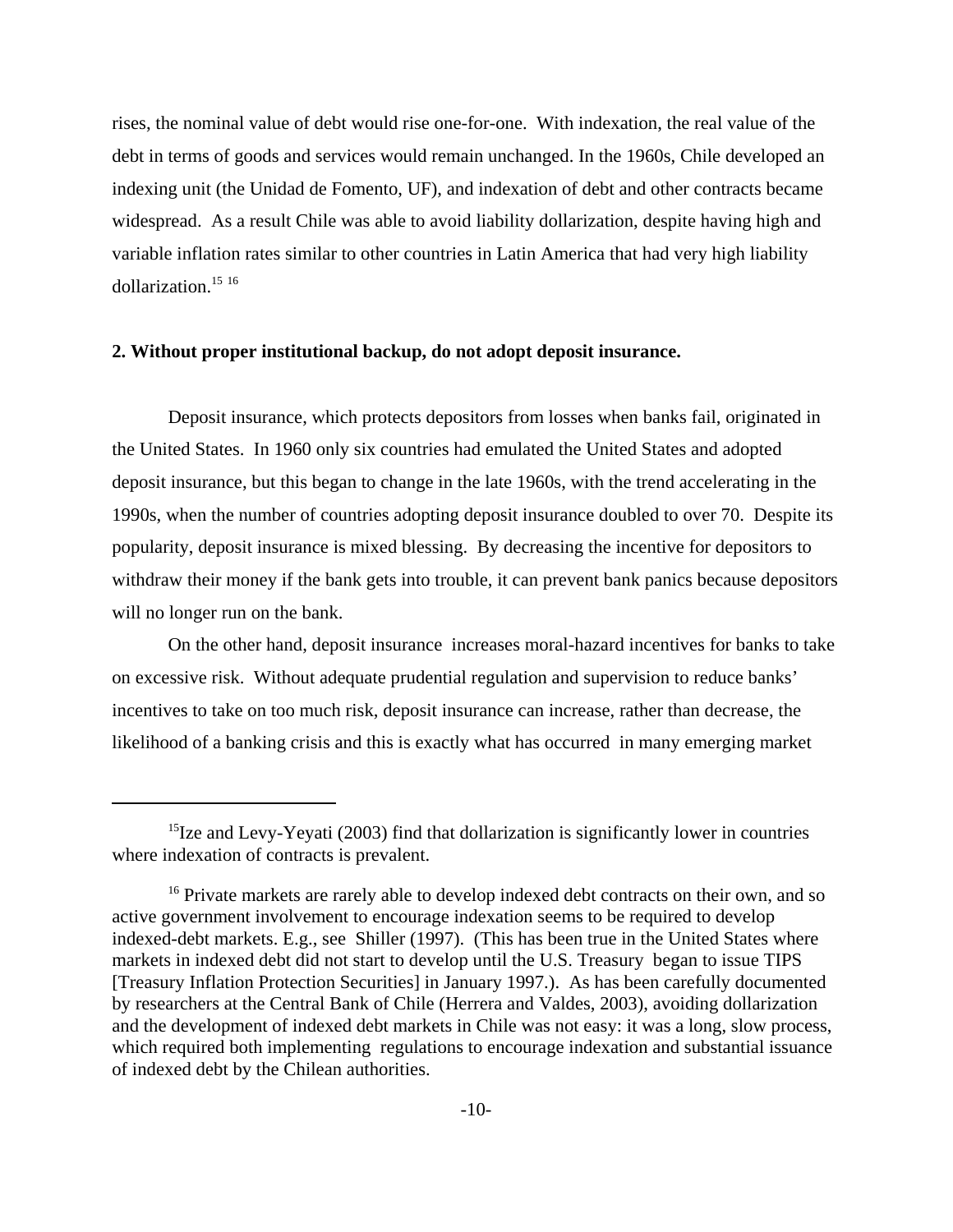countries. Research done primarily at the World Bank (Kunt and Enrica Detragiache, 2002, Kunt and Kane, 2002, Cull, Senbet, and Sorge, 2001, World Bank, 2001) has found that, on average, the adoption of explicit government deposit insurance is associated with more instability in the banking sector and a higher incidence of banking crises. Furthermore, it seems to retard financial development. However, these negative effects occur only in countries with weak institutional environments: an absence of rule of law, ineffective regulation and supervision of the financial sector, and rampant corruption. Again, this illustrates the point that policies that work in advanced countries may not work in developing countries.

# **3. Restrict connected lending and prevent commercial enterprises from owning financial institutions.**

The financial sectors of many developing countries are rife with *connected lending*, loans made by financial institutions to their owners or managers, or to the business associates (and friends and family) of the owners or managers of the institution.<sup>17</sup> This characteristic was instrumental in the 1994-95 collapse of Mexico's financial system. Financial institutions have less incentive to monitor loans to their owners or managers, a situation that increases the moral hazard incentive for the borrowers to take on excessive risk. These risky loans expose the institution to potential loan losses. In addition, connected lending in which large loans are made to one party can result in a lack of diversification for the institution, further increasing the risk exposure of the bank.

Restrictions on connected lending can take several forms.<sup>18</sup> Most countries have

 $17$ As documented in La Porta, Lopez-de-Silanes and Zamarippa (2003), 20% of all large loans outstanding from 1995 to 1998 in Mexico had gone to bank directors, while these insider loans had interest rates that were 4 percentage point lower than those on other loans, a 33% higher default rate and a 30% lower recovery rate for collateral.

<sup>&</sup>lt;sup>18</sup>Barry Eichengreen (2002), argues that restrictions on connected lending can hinder financial transactions in emerging market countries because it may be the only effective way of structuring and enforcing financial contracts in countries where the information and contracting environments are weak. There are informational and enforcement benefits that can accrue from family and other connections, and this is why it often makes sense to have interfamily lending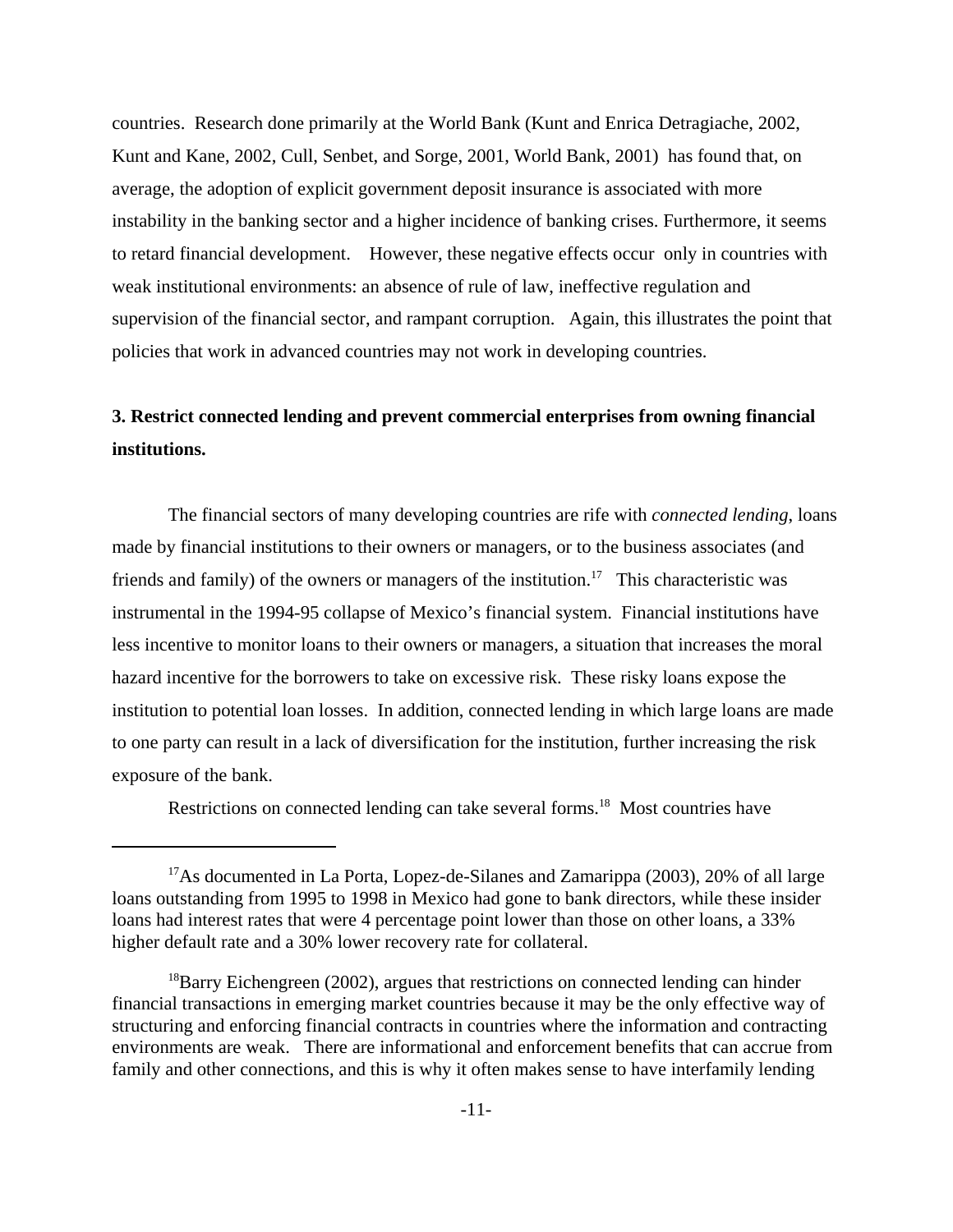regulations limiting connected lending and many developing countries have limits on the books that are stricter than those in industrialized countries, but these limits are often not enforced effectively. An IMF study published in 1995 before the East Asian crisis (Folkerts-Landau, et al. 1995), found out that bank examiners in Asia were often unable to assess the amount of connected lending because they lacked the authority to trace to whom loans were made and because the banks hid the loans in dummy accounts. Strong efforts to increase disclosure of connected lending and to increase authority for bank examiners to verify the accuracy of loan information is crucial to controlling this moral hazard.

Having commercial businesses own large shares of financial institutions also increases the incentives for connected lending. The Korean financial crisis of 1997 was caused in part by chaebols (large commercial conglomerates) ownership of merchant banks, which were virtually unsupervised (Hahm and Mishkin, 2000). The merchant banks supplied the chaebols with large amounts of money by borrowing abroad and lending the proceeds to them. As a result of the excessive risk taking by the merchant banks, who were making risky loans to the chaebols, most of them became insolvent, and their insolvency was a key factor in the Korean financial crisis. Preventing commercial enterprises from owning financial institutions is crucial for promoting financial stability in emerging market countries.

# **4. Ensure that banks have plenty of capital.**

Requiring that banks have sufficient equity capital is another way to change the bank's incentives to take on less risk. When a bank is forced to hold a large amount of equity capital, the bank has more to lose if it fails and is thus more likely to pursue less risky activities.<sup>19</sup>

and family control of businesses in poorer countries. However, connected lending by banking institutions which have access to a government safety net leads to huge moral hazard and excessive risk-taking that is very destructive, and this is why it needs to be restricted.

<sup>&</sup>lt;sup>19</sup> Bank regulations that restrict banks from holding particular risky assets such as common stocks or real estate are another means of ensuring that banks to not take on too much risk. Risk can also be reduced by regulations that promote diversification and prevent banks from concentrating loans to one large borrower or to a particular class of borrowers.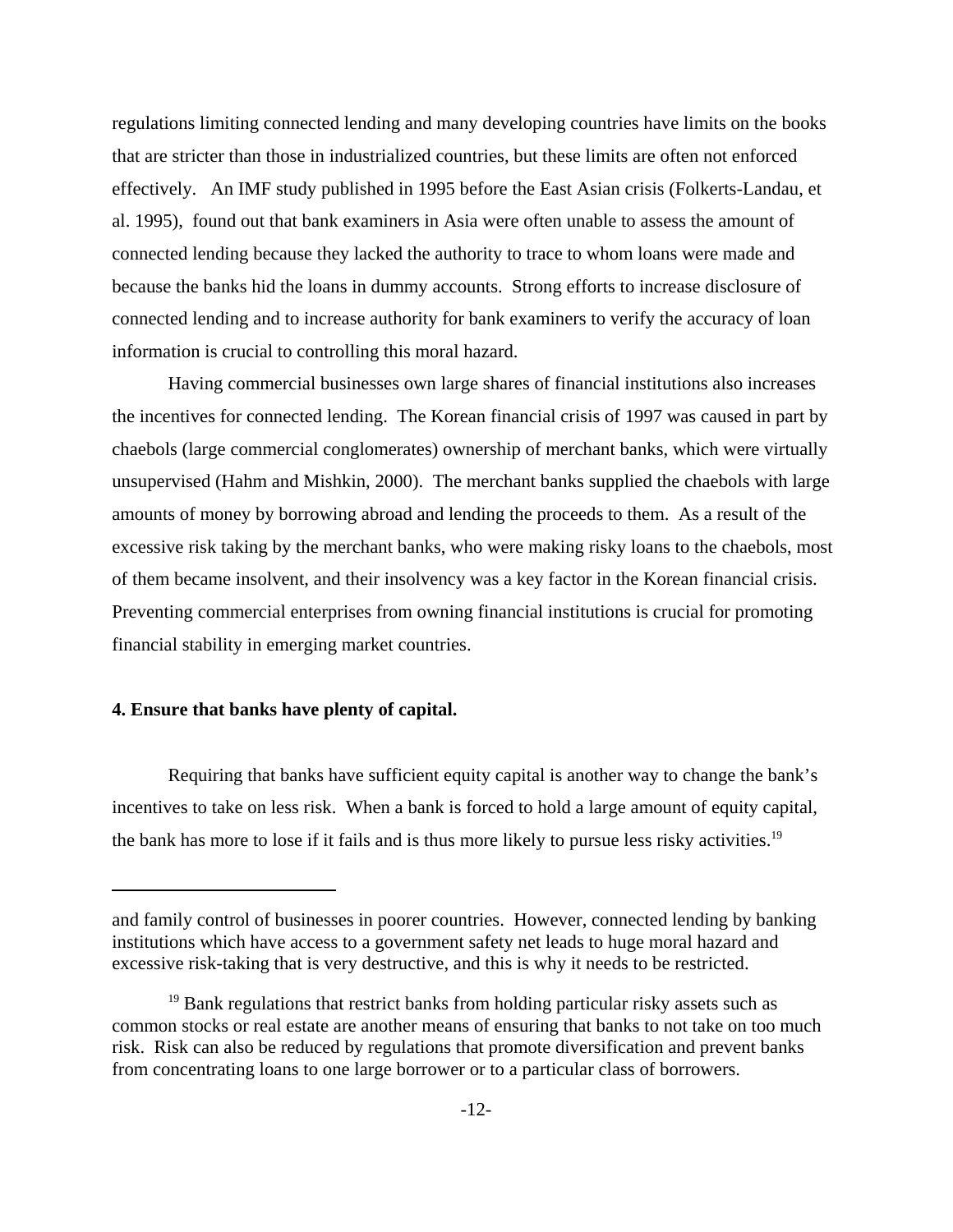Bank capital requirements can take on two forms. The simplest type, the *leverage ratio*, is based on the amount of capital divided by the bank's total assets, while more complicated type of risk-based capital requirement, codified under the Basel Accord, requires banks to hold a certain amount of capital depending on the type of assets the bank holds and an assessment of how risky they are. Although the Basel Accord does encourage banks to reduce risk by making them hold more capital when they hold higher risk assets, it was designed for advanced countries' banking systems and is not as effective for emerging market economies. For example, the Accord classifies government bonds as having the least risk of all bank assets. This may make sense in advanced countries where government bonds are extremely unlikely to ever experience a default, but this is certainly not true for government bonds issued by emerging market countries. In fact, a major factor in the banking crisis in Argentina was that the value of banks' holdings of Argentine government bonds fell sharply when these bonds went into default. In addition, emerging market economies are subjected to much larger shocks than are advanced economies, and thus the increased risk that banks in these countries face indicates that the amount of capital they hold should be even larger. Thus bank capital requirements in emerging market economies need to be even more stringent than the international standards adopted by bank supervisors in advanced countries.<sup>20</sup>

# **5. Focus on risk management.**

The traditional approach to bank supervision has focused on the quality of the bank's balance sheet at a point in time and on whether the bank complies with capital requirements. Although the traditional focus is important in reducing excessive risk-taking by banks, it alone may no

 $^{20}$ A counter to the view here is provided by Barth, Caprio and Levine (2005). The find little evidence that capital regulations improve bank stability, although they are cautious in interpreting this result. They, however, do take a stronger stance that regulatory restrictions have negative consequences for bank efficiency and stability in countries where property rights and political institutions are weak. Their evidence suggests that going too far in adopting regulatory restrictions in developing countries may be counterproductive.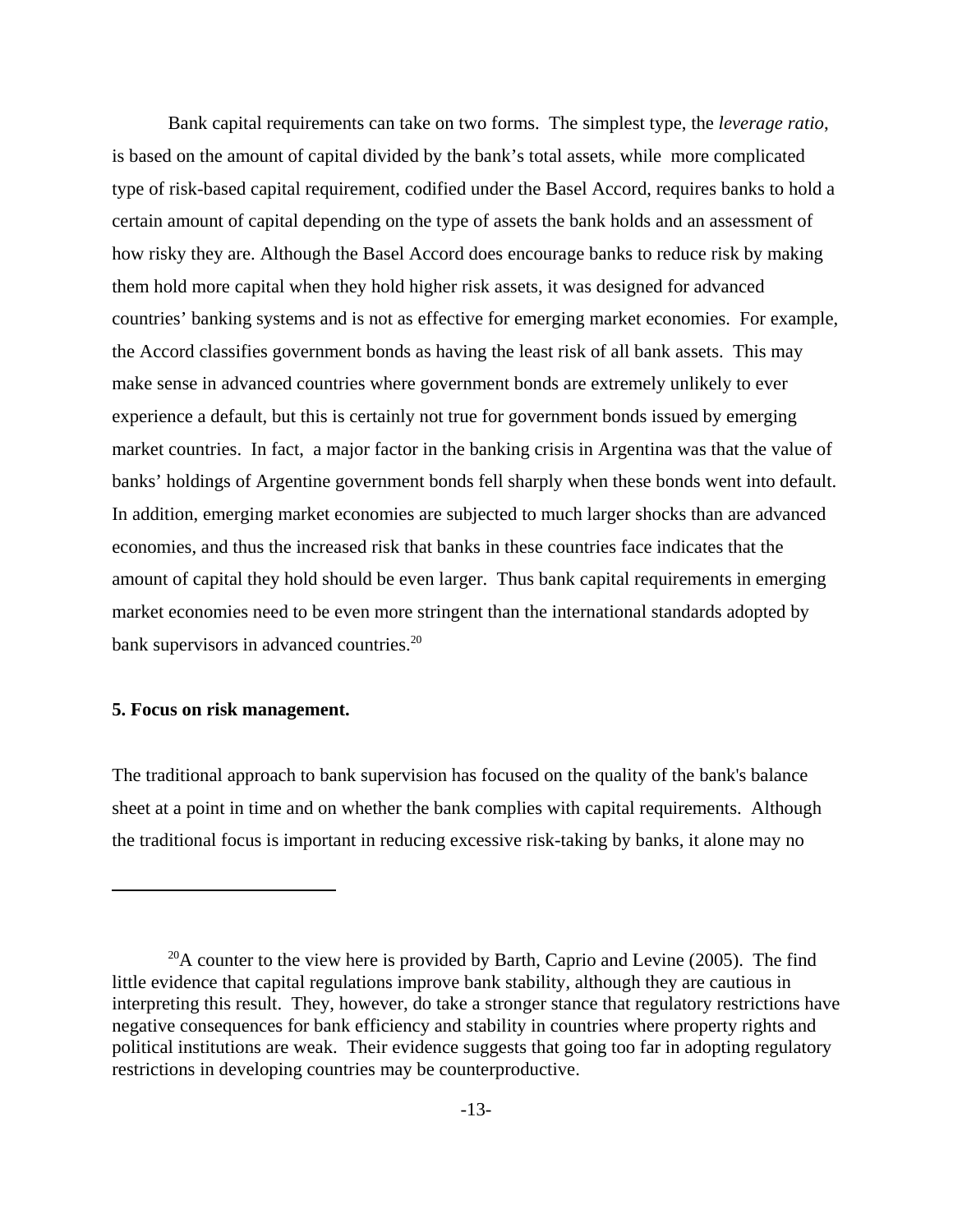longer be adequate. Financial innovation has produced new markets and instruments that make it easy for financial institutions and their employees to quickly ltake on huge amounts of risk. In this new financial environment, an institution that is healthy today can be driven into insolvency extremely rapidly from trading losses. This point was forcefully demonstrated by the failure of Barings Bank in 1995 which, although initially well capitalized, was brought down in a matter of months by the losses incurred by a rogue trader. An examination that focuses only on a financial institution's balance-sheet position at a point in time may not be an effective indicator of whether a bank will be taking on excessive risk in the near future.

Bank examiners in developing countries can help promote a safer and sounder financial sector by assessing how banks manage risk by evaluating: 1) the quality of the risk measurement and monitoring systems, 2) the adequacy of policies to limit activities that present significant risks, 3) the adequacy of internal controls to prevent fraud or unauthorized activities on the part of employees, and 4) the quality of oversight of risk management procedures provided by the board of directors and senior management. Once this assessment is completed, the bank supervisory agency should make sure that this information is disclosed to the public. By giving poor rankings to banks that are not up to speed on risk management, banking supervisors can make sure that best practice for risk management would spread throughout the banking industry in their country.<sup>21</sup>

## **6. Encourage disclosure and market-based discipline.**

There are two problems with relying solely on supervisors to control risk-taking by financial institutions. First, financial institutions have incentives to keep information away from bank examiners so these institutions are not restricted in their activities. Even if supervisors are conscientious, they may not be able to stop financial institutions from engaging in risky activities. Second, supervisors may give into political pressure or be corrupt and not do their

 $2<sup>1</sup>$ More controversial is whether bank supervisors should recommend approaches to risk management. Barth, Caprio and Levine (2005) suggest that the answer is no because giving increased discretionary powers to supervisors has not led to safer and sounder banks for the reasons discussed in the subsection on strong discretionary supervisory powers.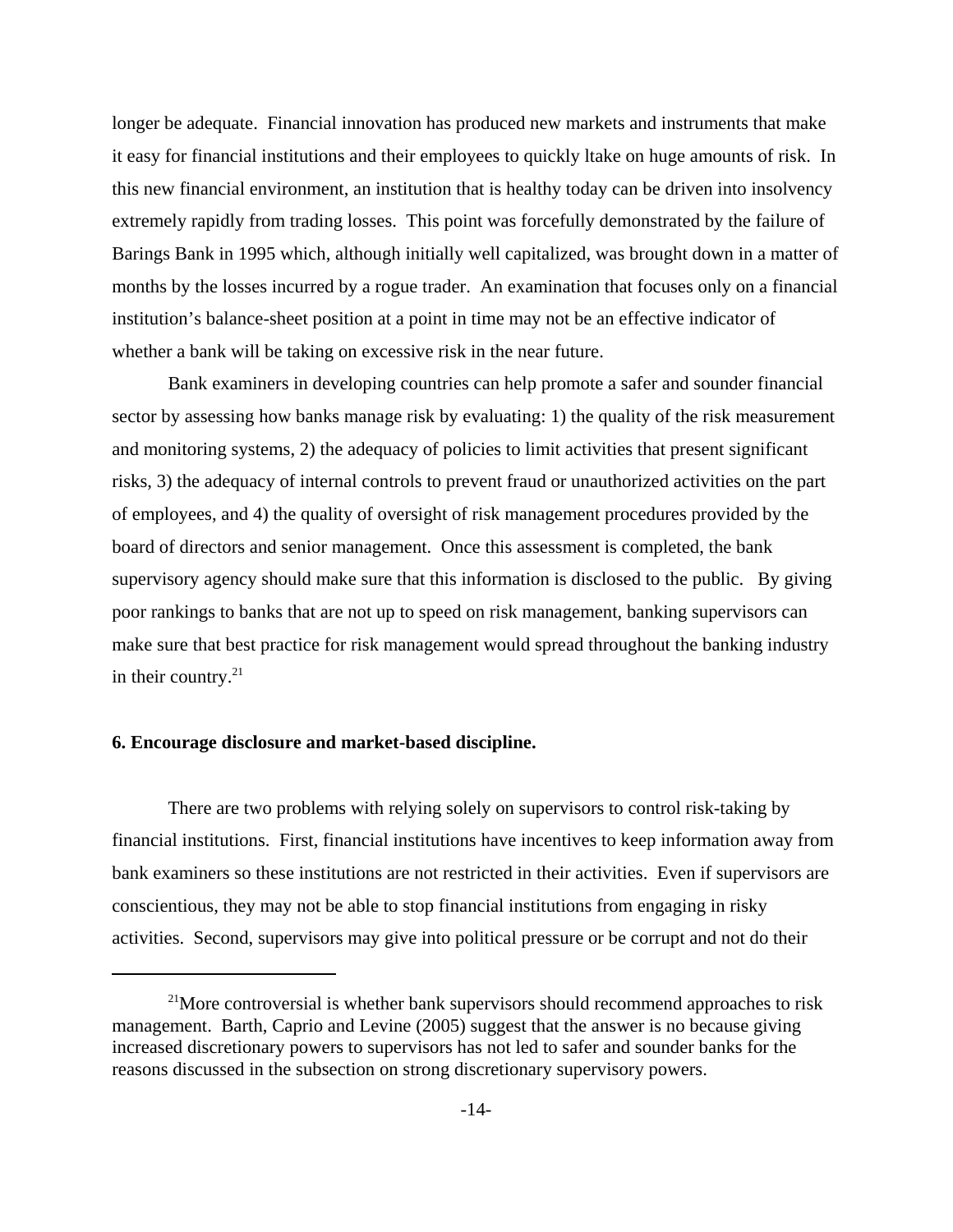jobs properly.

 To eliminate these problems it would be better to have the impartial market discipline financial institutions if they are taking on too much risk. Disclosure from financial institutions about the state of their balance sheet and the riskiness of their activities allows individual depositors or other creditors to monitor these institutions and withdraw their money if the financial institution takes on too much risk.

 Disclosure requirements have one important advantage over capital requirements. If bank capital requirements are set too low, they will have little impact. If set too high, banks may try to evade them. Disclosure of a bank's true balance-sheet position can help the market discipline banks by not providing the bank with funds if it does not hold an adequate amount of capital. Similarly, disclosure of the extent of bank lending denominated in foreign currency can help limit the degree of currency mismatch. Depositors and other creditors will be more wary of putting their money in a bank if it is has lent extensively in dollars to firms that have their products denominated in the domestic currency so that a currency depreciation will result in a surge in bad loans. In addition, disclosure about the riskiness of banks' other activities allows individual depositors or other creditors to monitor these institutions and withdraw their money if the financial institution takes on too much risk.

Because financial institutions are able to take on more risk than many conventional businesses and because they are typically provided with a government safety net, disclosure requirements need to go beyond the simple public issuance of conventional balance sheet and income statements. Governments need to hold bank directors and managers responsible for timely and accurate disclosure of a wide range of information on the quality of their assets, the amount of risk they are exposed to, and the procedures they use to manage risk. Recent evidence in Barth, Caprio and Levine (2005) indicates that disclosures of this type are the most effective tool in promoting a safe and sound banking system.

Two additional steps may also help increase market discipline. One would require that financial institutions have credit ratings. Part of the supervisory system implemented in Argentina in December 1996 was the requirement that every bank have an annual rating

-15-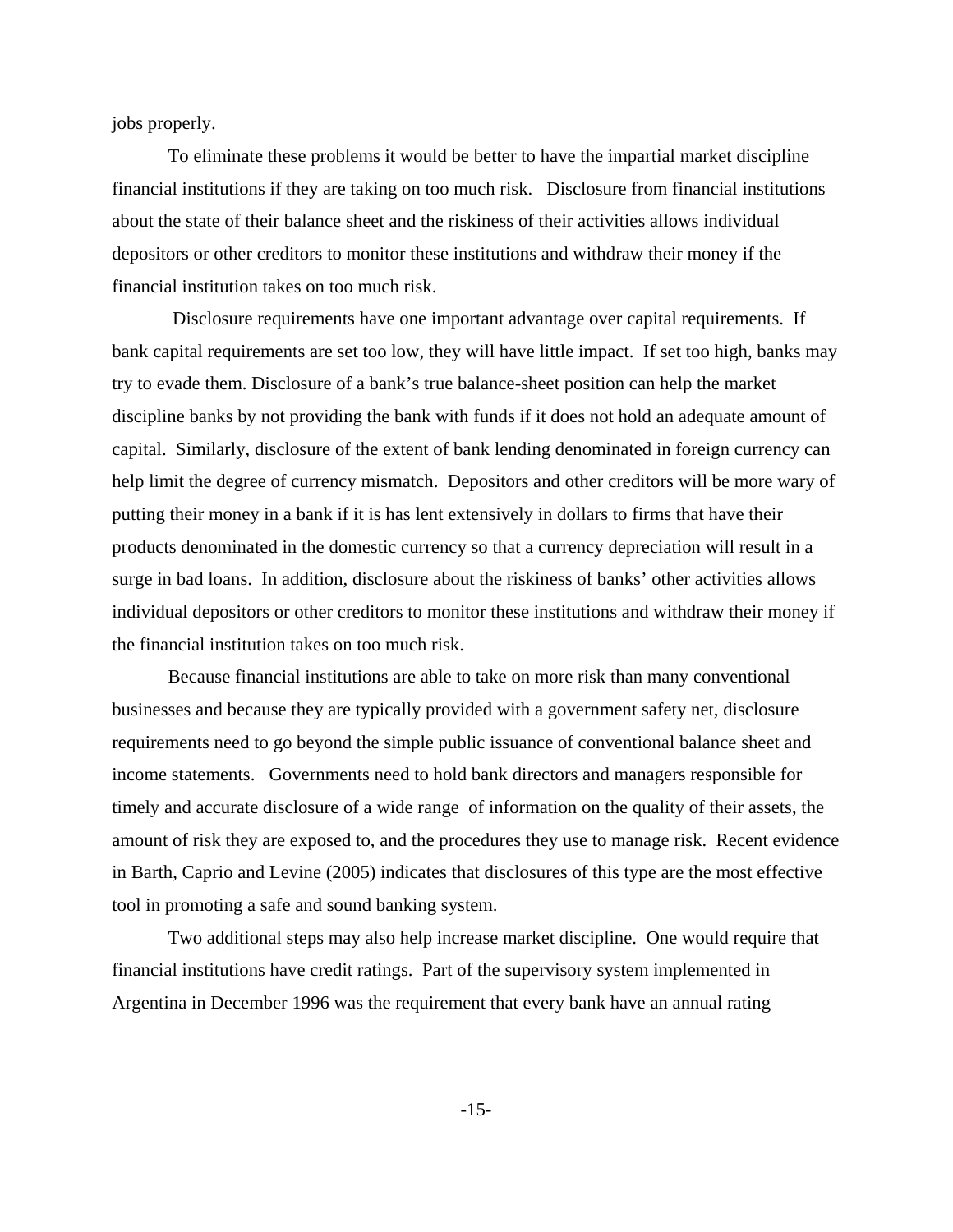provided by a rating agency registered with the central bank.<sup>22</sup> Institutions with more than \$50 million in assets were required to have ratings from two rating agencies. As part of this scheme, the Argentinean central bank was responsible for performing an after-the-fact review of the credit ratings to check if the rating agencies were doing a reasonable job. In addition, after January 1998, it was required that these credit ratings be placed on billboards in the banks as well as appear on all deposit certificates and all other publications related to obtaining funds from the public. The lack of a credit rating or a poor credit rating would make depositors and other creditors reluctant to put their funds in a bank, thus giving the bank incentives to reduce its risk taking and boost its credit rating.<sup>23</sup> The Argentine regulatory system worked extremely well in promoting a healthy banking system, until Argentina's fiscal difficulties led to destruction of the banking system.<sup>24</sup>

<sup>22</sup> See Banco Central de la Republica Argentina (1997) and Calomiris (1998) for detailed descriptions of the Argentine regulatory system.

 $24$ Another way to impose market discipline on banks is to require that they issue subordinated debt (uninsured debt that is junior to insured deposits, but senior to equity). Subordinated debt, particularly if it has a ceiling on its the spread between its interest rate and that on government securities, can be an effective disciplining device. If the bank is exposed to too much risk, it is unlikely to be able to sell its subordinated debt. Thus, compliance with the subordinated debt requirement will be a direct way for the market to force banks to limit their risk exposure. Alternatively, deposit insurance premiums could be charged according to the interest rate on the subordinated debt. Not only would the issuance of subordinated debt directly help reduce incentives for banks to engage in risky activities, but it can also provide supplemental information to bank examiners that can help them in their supervisory activities. In addition, information about whether banks are successful in issuing subordinated debt and the interest rate on this debt can help the public evaluate whether supervisors are being sufficiently tough on a particular banking institution, thus reducing the scope of the principal-agent problem.

A subordinated debt requirement does require that an emerging market country have sophisticated capital markets. However, Argentina did implement a subordinated debt requirement in its BASIC program, although without an interest rate cap, which took effect on January 1998. As reported in Calomiris (1998), initially about half of the banks were able to comply with this requirement. Interestingly, as expected, it was the weakest banks that had trouble issuing subordinated debt. Furthermore, banks that complied with the requirement had lower deposit rates and larger growth in deposits. Thus, the subordinated debt requirement looks like it has had the intended effect of promoting discipline on the banks (Calomiris and Powell,

 $23$  For a favorable assessment of the Argentine bank regulatory system before the crisis, see Calomiris and Powell (2001).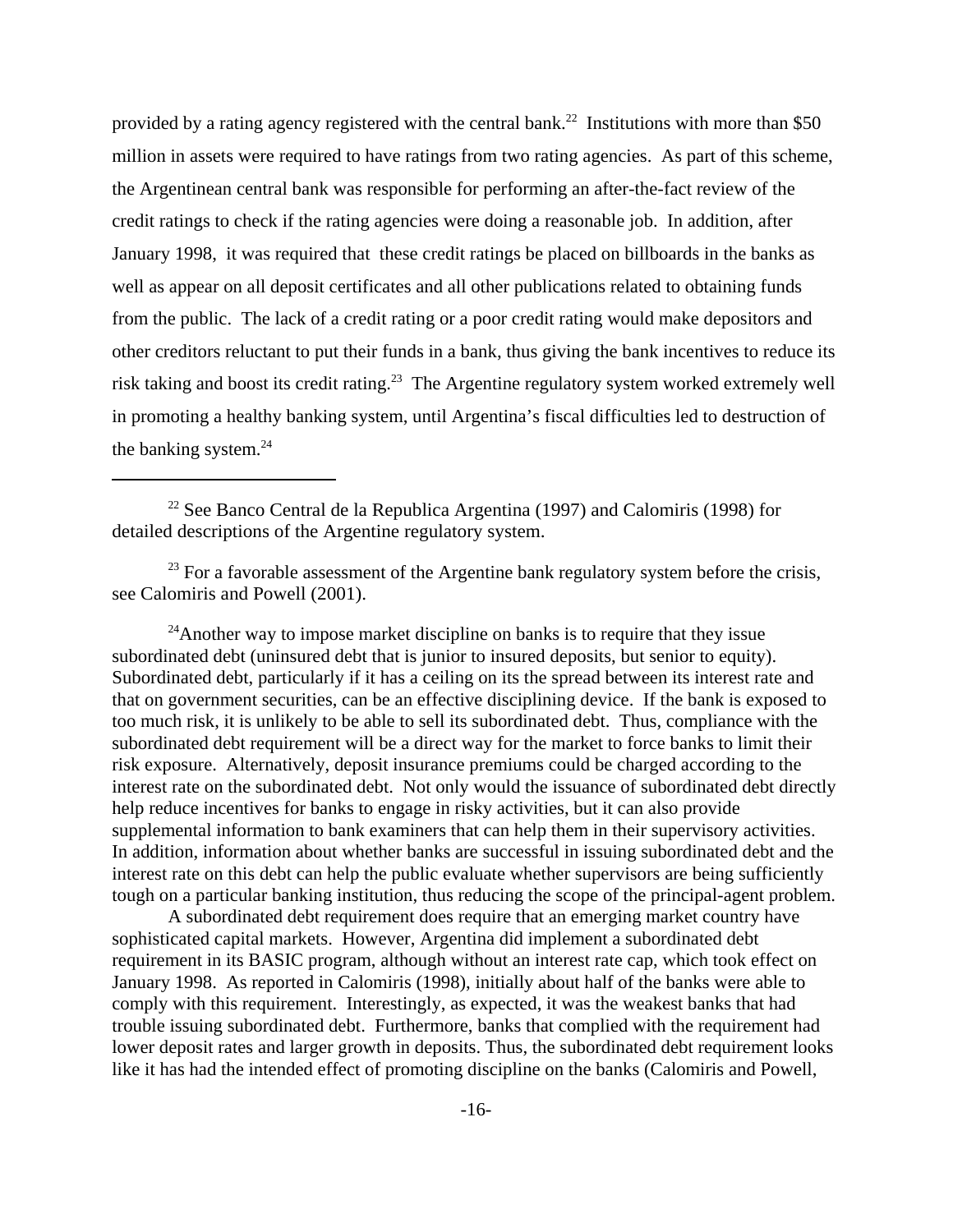## **7. Allow entry of foreign banks**

Many developing countries have laws that prevent foreign banks from establishing branches or affiliates in their country. Instead of seeing foreign banks as a threat, their entry should be seen as an opportunity to increase the stability of the financial system in general and the efficiency of the banking system in particular.<sup>25</sup>

Foreign banks have more diversified portfolios and also usually have access to sources of funds from all over the world through their parent companies. This diversification means that these foreign banks are exposed to less risk and are less affected by negative shocks to the home country's economy. Because many emerging market and transition economies are more volatile than industrialized countries, having a large foreign component to the banking sector is especially valuable because it can help insulate the banking system from domestic shocks. Encouraging entry of foreign banks is thus likely to lead to a banking and financial system that is substantially less fragile and far less prone to crisis. In fact, data show that countries that allow foreign bank entry have more stable financial systems and fewer episodes of financial crisis (Demirguc-Kunt, Levine and Min (1999) and Barth, Caprio and Levine (2005).

Another reason to encourage entry of foreign banks is that this can encourage adoption of best management and prudential supervisory practices in the banking industry. Foreign banks come with expertise in areas like risk management and are typically more efficient than domestic banks.26. When bank examiners in a country see better practices in risk management, for instance, they can encourage the spread these practices throughout their country's banking system by downgrading banks who do not adopt these practices. Having foreign banks

2000). Calomiris (1998)

<sup>&</sup>lt;sup>25</sup>See Levine (1996) and World Bank (2001) for a general discussion of the benefits of foreign bank entry.

<sup>&</sup>lt;sup>26</sup> Foreign banks have lower overhead costs than domestic banks than domestic banks and are thus able to operate with lower net interest margins (net interest income relative to assets) and still earn similar returns on assets. See Figure 10.5, page 133 in Inter-American Development Bank (2004).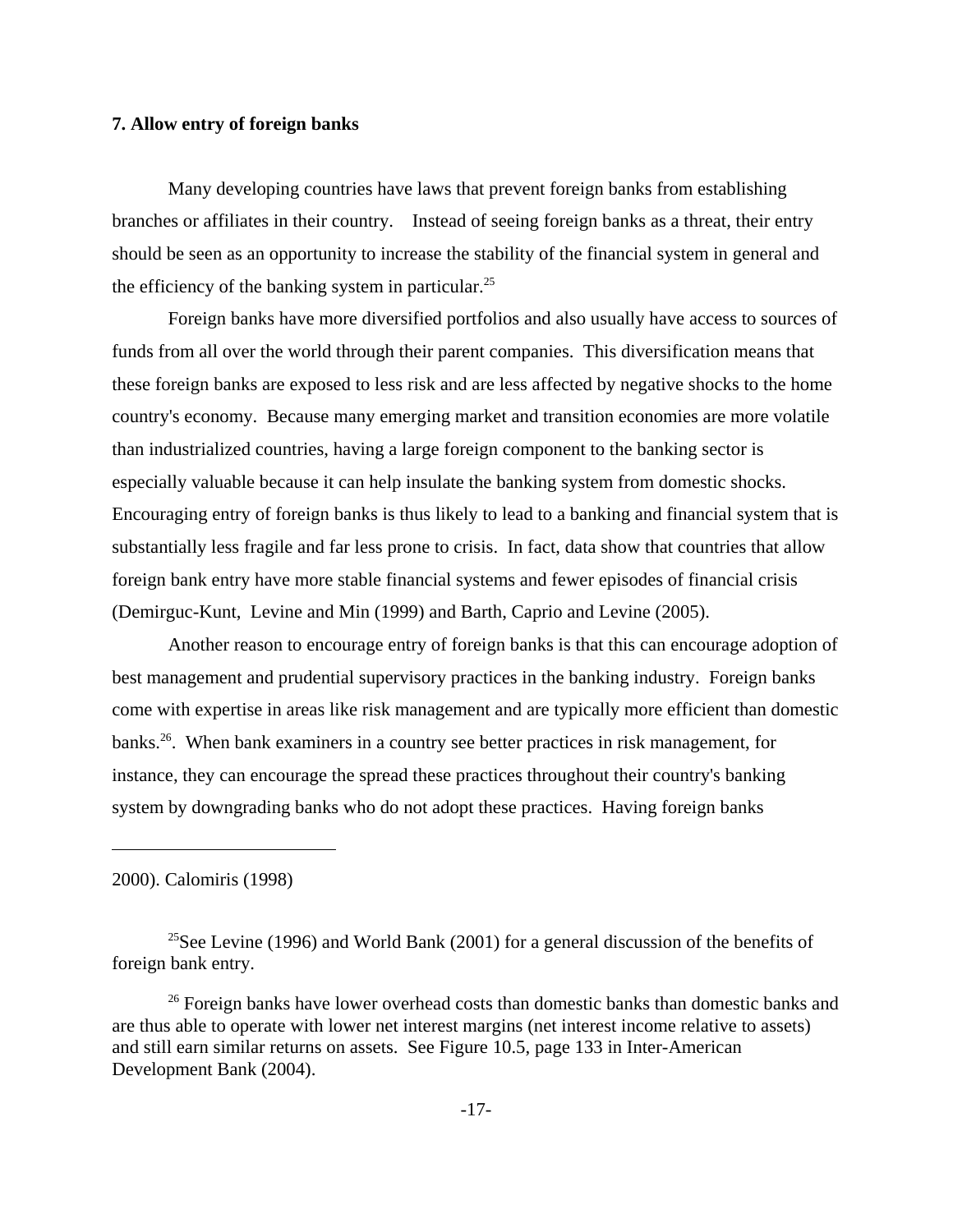demonstrate the latest risk management techniques can thus lead to improved control of risk in the home country's banking system (Ross Levine (1996) Caprio and Honohan, (1999), and Mishkin, (2003).<sup>27</sup>

Encouraging the entry of foreign banks makes it more likely that a failed bank's uninsured depositors and creditors will not be bailed out.<sup>28</sup> Governments are far less likely to bail out the banking sector when it gets into trouble if many banks are foreign-owned because such a move will be politically unpopular (Kane, 2000). Thus uninsured depositors and other creditors will have greater incentives to monitor a bank's practices and performance and will withdraw their funds if it takes on too much risk. The resulting increase in market discipline is likely to encourage more prudent behavior by banking institutions: foreign banks provide higher provisions for potential loan losses and have higher recovery rates for loans that go into default (Crystal, Dages and Goldberg, 2001).29.

 $27$ Levine (1996) and Caprio and Honohan (1999) point out that there are also benefits from the increased competition that foreign bank entry brings to the banking industry in the home country.because it leads to improved management techniques and a more efficient banking system.

 $28$  In addition, because foreign banks do not have the same political connections as domestic banks, foreign bank entry seems to reduce political influence peddling in the financial sector (Kroszner (1998) and Calomiris, Klingebiel and Laeven, (2003).

 $29$ There are two concerns about the entry of foreign banks that seem unfounded. The first concern is that the entry of foreign banks might hurt small customers because it may cause the demise of small domestic banks that specialize in lending to small businesses and individuals. However, although when domestic banks in Argentina were first acquired by foreign banks, they did not initially focus on consumer, mortgage, or property lending, over time they did begin to enter these businesses aggressively, thereby lowering interest rates for consumers (Clarke, Cull, D'Amato and Molinari (2000). A second concern is that foreign banks may be more likely to cut and run during a crisis and thus could exacerbate financial crises. However, the opposite seems to be the case in emerging market countries like Argentina and Mexico, where the presence of foreign banks has stabilized credit flows during crises (Goldberg, Dages and Kinney, 2000, and Clarke, Cull and Martinez Peria, 2001).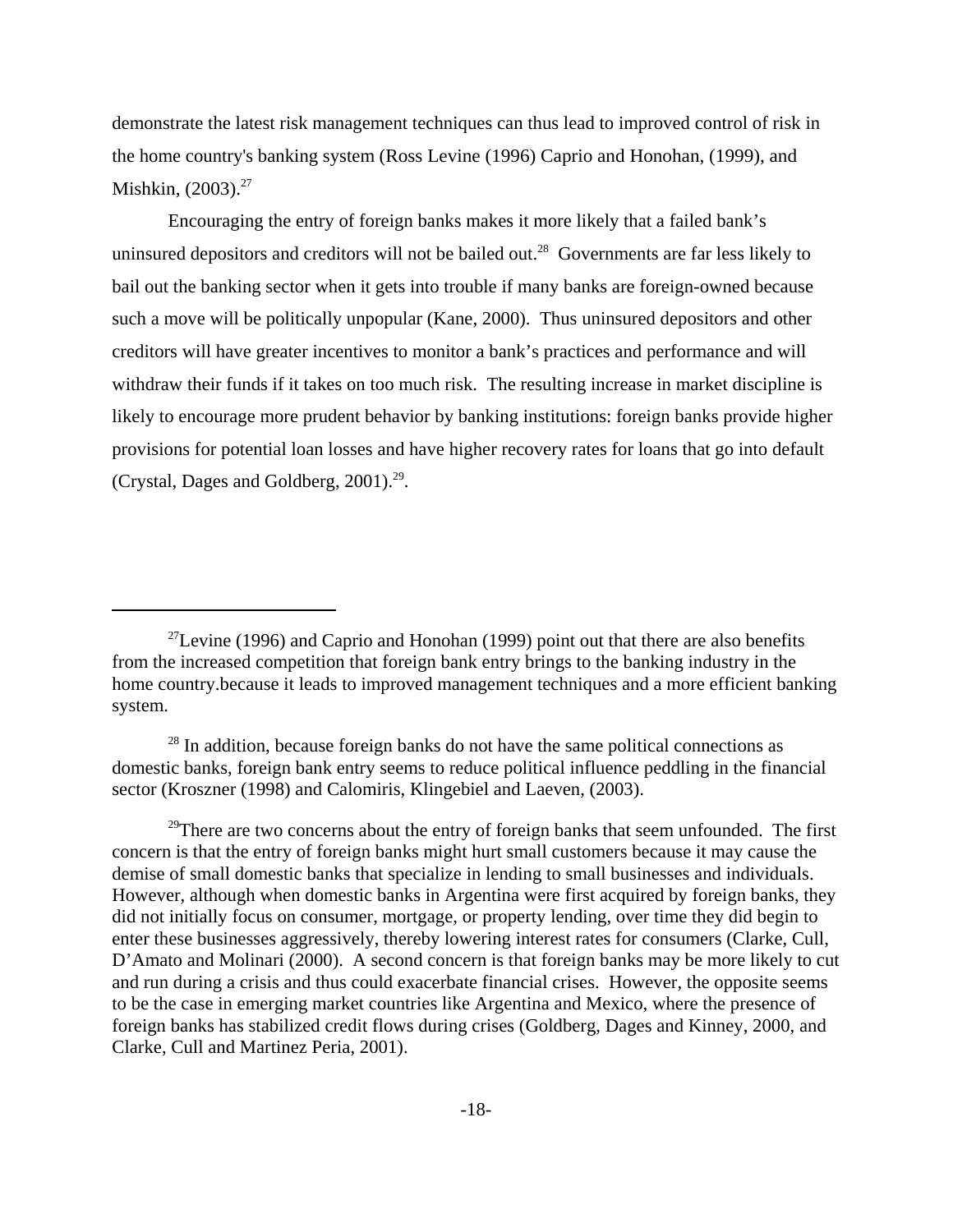#### **MAKING PRUDENTIAL SUPERVISION WORK**

We would like to think that politicians and government official (the *agents*) work on behalf of the public (the *principals*), but this doesn't take into account human nature. The principal-agent problem occurs because agents (politician or government officials) have incentives to act in their own interest rather than in the public (principal's) interest. To act in the public's interest, prudential supervisors (and regulators) have to limit currency mismatch, restrict connected lending, ensure that banks have enough capital, make sure that banks don't take on too much risk and encourage disclosure. They also must not engage in regulatory forbearance, that is, allow financial institutions that are broke to continue to operate because it creates enormous incentives for banks to take on even more risk because they have almost nothing to lose. However, because of the principal-agent problem, prudential supervisors have incentives to do the opposite. Bankers in developing countries may bribe these government officials to allow banks to skirt prudential regulations, or get politicians to lean on the supervisors to weaken regulations or look the other way when banks are not complying with them. The principal-agent problem, which has led to inadequate prudential supervision, has not only been at the source of financial instability in emerging market countries, but also has led to banking crises in most of the advanced countries, including the United States.

What reforms can limit the principal-agent problem and ensure that prudential supervision will work?

# **1. Implement prompt corrective action.**

Quick action by prudential supervisors to stop undesirable activities by financial institutions and, even more importantly, to forgo regulatory forbearance and close down institutions that do not have sufficient capital, is critical if financial instability is to be avoided. An important way to ensure that bank supervisors do not engage in regulatory forbearance is implementing prompt corrective action provisions (first implemented in the United States in the 1991 FDICIA legislation) which require supervisors to intervene earlier and more vigorously to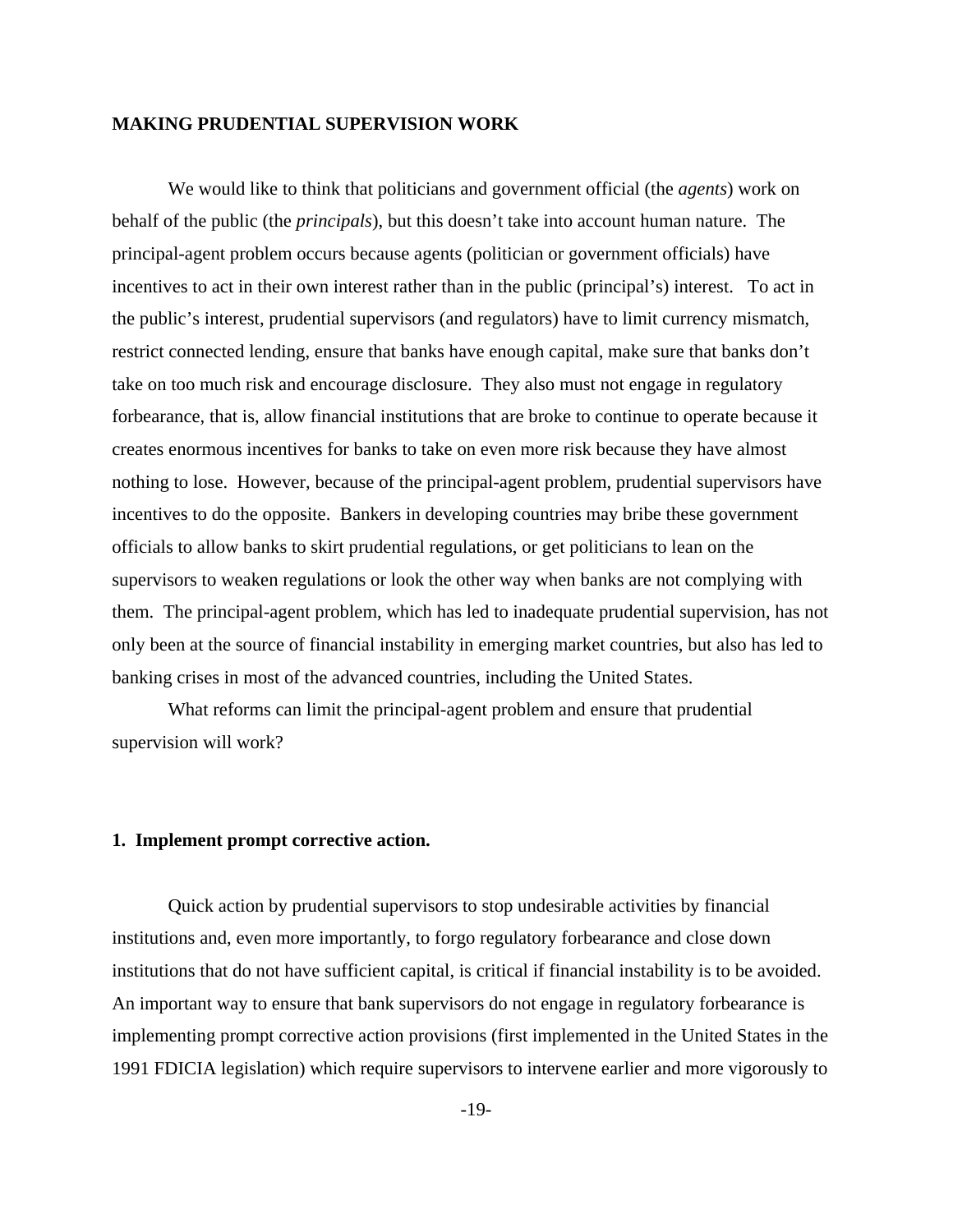force financial institutions to either clean up their act or close them down if they are close to insolvency. Prompt corrective action is crucial to preventing problems in the financial sector because it creates incentives for institutions to take on less risk in the first place: they know that if they take on more risk, they will be closed down quickly when they get into trouble.

One key element in making corrective action effective is that supervisors must have an accurate assessment of the condition of the bank. Such accuracy is achieved by examining banks frequently and ensuring that they recognize their bad loans so that they are subtracted from the amount of capital on hand. It is particularly important that banks be prohibited from "evergreening", a common practice in developing countries in which banks extend new loans to troubled borrowers who then pay back the old loan plus its interest with the new loan. In this way, the bank takes the old loan, which would otherwise be classified as non-performing, off its books and so does not have to record the loss and lower the value of its capital.

 Not only must weak institutions be closed down, but closure must be done in the right way: Funds must not be supplied to weak or insolvent banking institutions to keep them afloat. The way to recapitalize the banking system is to close down all insolvent and weak institutions, and sell off their assets to healthy institutions. If getting healthy institutions to buy these assets is not possible, a public corporation, like the Resolution Trust Corporation (RTC) in the United States or KAMCO in Korea, can be created which will have the responsibility to sell off the assets of these closed banks. However, in order to put these assets quickly into productive use by the private sector, and so limit the losses, they need to be sold off as promptly as possible, as occurred in both Korea and the United States.

It is also imperative that the government make clear and then make sure that stockholders, managers and large creditors will suffer large financial losses when financial institutions are closed and public funds are injected into the financial system. If managers, stockholders, and large uninsured creditors expect to be bailed out by the government (often the case in developing countries) they will have tremendous moral hazard incentives to take on risk. If their bets pay off, they win big, and if the bets fail, the government will cover (at least partially) their losses.

Punishing the managers and owners of insolvent financial institutions is necessary to generate public support for committing sufficient funds to clean up the financial sector. In the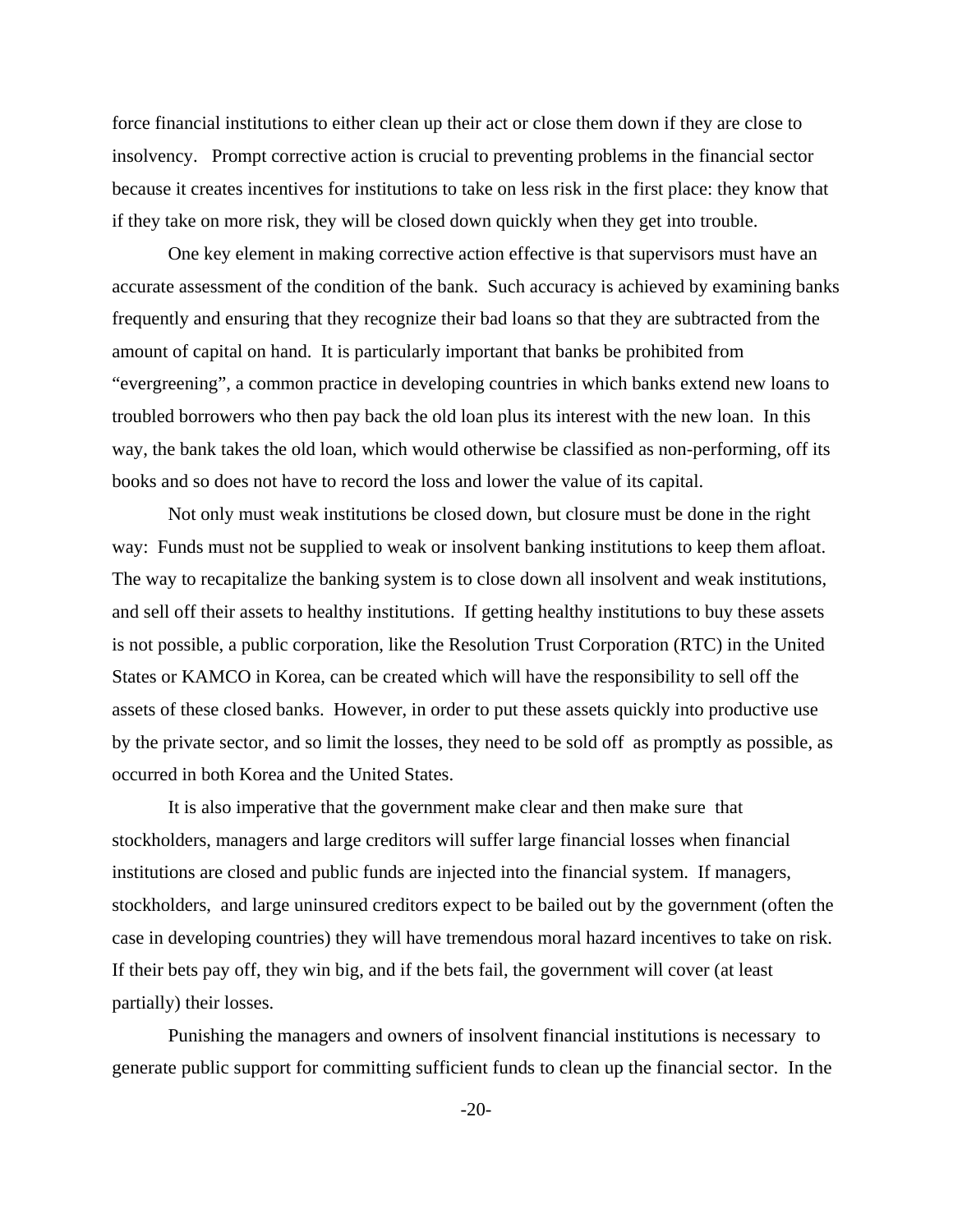United States, for example, owners of insolvent banking institutions such as savings and loans did incur substantial financial losses when they failed and sometimes were even thrown into jail aferwards. Such actions helped provide political support for the full clean up of the savings and loan and banking industry in the late 1980s and early 1990s. This rarely happens in developing countries, and even in advanced countries like Japan. The result has been that the public is often unwilling to support the injection of public funds into the banking system to get it fully back on its feet. In Japan, the public was outraged that owners of failed banking institutions (some of whom were criminal figures) got off scot free. The lack of political support for cleaning up the banking mess has been disastrous for Japan and is an important source of Japan's economic stagnation.

#### **2. Limit Too-Big-To-Fail.**

Because the failure of a very large financial institution makes it more likely that a major, systemic financial disruption will occur, banking supervisors are naturally reluctant to allow a big financial institution to fail and cause losses to depositors. The result is that most countries either explicitly or implicitly have a *too-big-to-fail policy* in which all depositors at a big bank, both insured and uninsured are fully protected if the bank fails.<sup>30</sup> The problem with a too-big-tofail policy is that it increases the moral hazard incentives for big banks to take on excessive risk. Once large depositors know that a financial institution is too big to fail, they have no incentive to monitor the bank or pull out their deposits when it takes on too much risk. No matter what the bank does, large depositors will not suffer any losses. Because bank monitoring by depositors declines, banks are more likely to take on even bigger risks, making failures more likely.<sup>31</sup>

This problem is even more severe in emerging market countries because their financial

<sup>&</sup>lt;sup>30</sup> For an excellent discussion of the too-big-to-fail problem, see Stern, and Feldman (2004). Mishkin (2005b) indicates, however, that although the too-big-to-fail problem is important, it is not the dominant problem for bank supervisors, as the Stern and Feldman book seems to suggest.

 $31$  See Boyd and Gertler (1993), for evidence, that even in advanced countries like the United States, large banks take on riskier loans than smaller banks.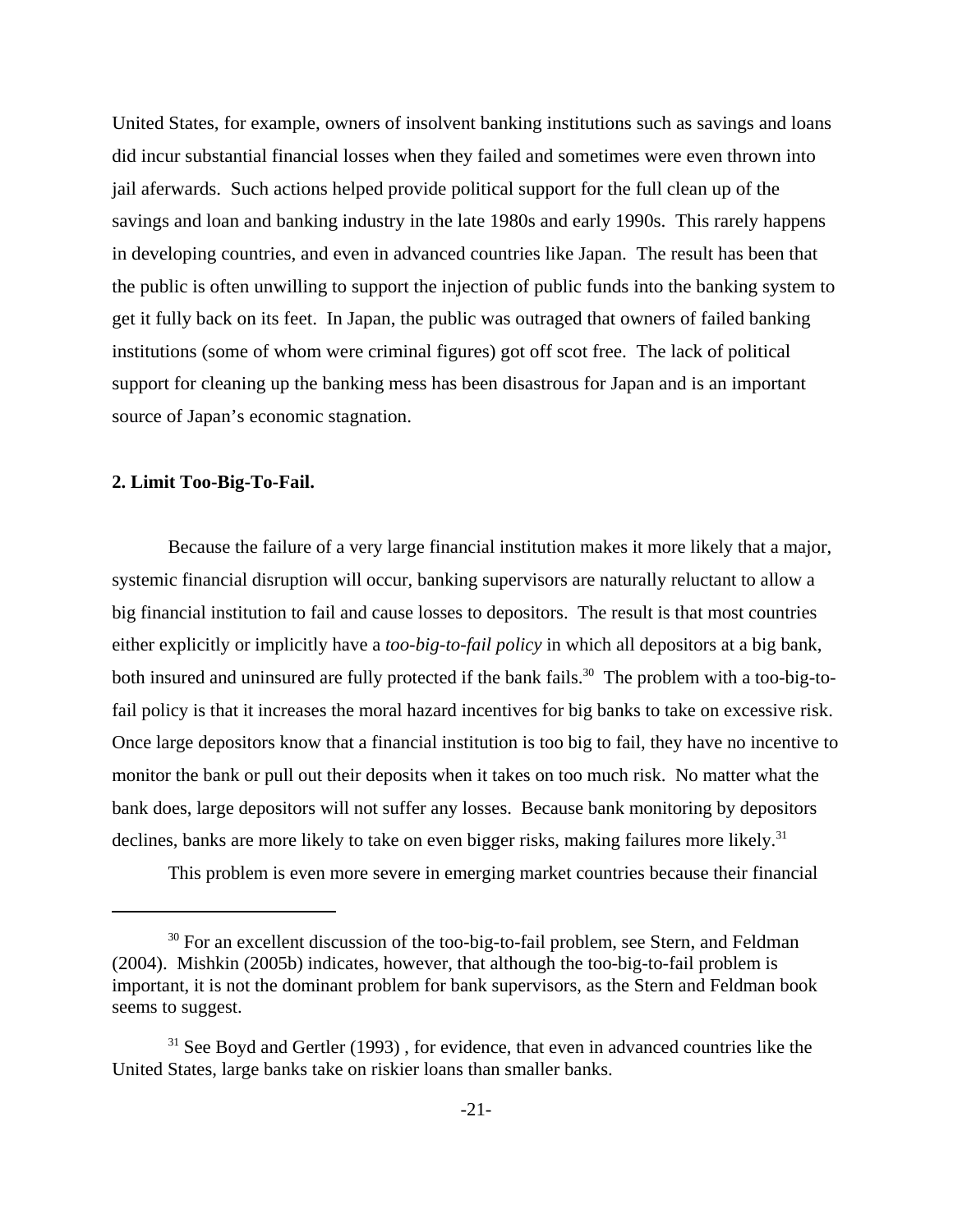systems are typically smaller than those in developed countries and so tend to be dominated by fewer institutions which are even larger relative to the size of the economy, increasing the likelihood that they will be considered too big to fail. Furthermore, the government connections and political power of large financial institutions is often much greater in emerging market countries, making it more likely that they will be bailed out if they experience difficulties. Indeed, other creditors and stockholders, as well as uninsured depositors, in many emerging market countries have been protected in many emerging market countries when large institutions have been subject to failure.

Limiting moral hazard that arises when financial institutions are too-big or toopolitically-connected to fail is a critical part of prudential supervision in emerging market countries. To discourage large institutions from taking on excessive risk, prudential supervisors need to scrutinize them even more rigorously than smaller ones and, at a minimum, must allow shareholders and managers to suffer losses when these institutions are insolvent.

The same incentives clearly apply to non-financial companies if they are considered to be too-big-to- or too-politically-influential-to fail) by the government. Lenders, knowing that they are unlikely to be subjected to losses if a company gets into trouble, will not monitor the company and call in its loan if it is taking on excessive risk. In many emerging market countries, governments have propped up large and politically-connected companies when they suffer financial distress and this has been a source of increased risk taking by these companies, especially when they face difficult times. Indeed, the too-big-to-fail policy for the chaebols (conglomerates) was a key factor generating the financial crisis in Korea.

To eliminate incentives for the corporate sector to take on too much risk, too-big-to-fail policies must be eliminated for this as well as the financial sector. This implies a greater separation between the corporate sector and the government, something that requires a change in the business culture of many emerging market countries.

# **3. Give adequate resources and statutory authority for prudential regulators/supervisors.**

In many emerging market countries, prudential supervisors are not given sufficient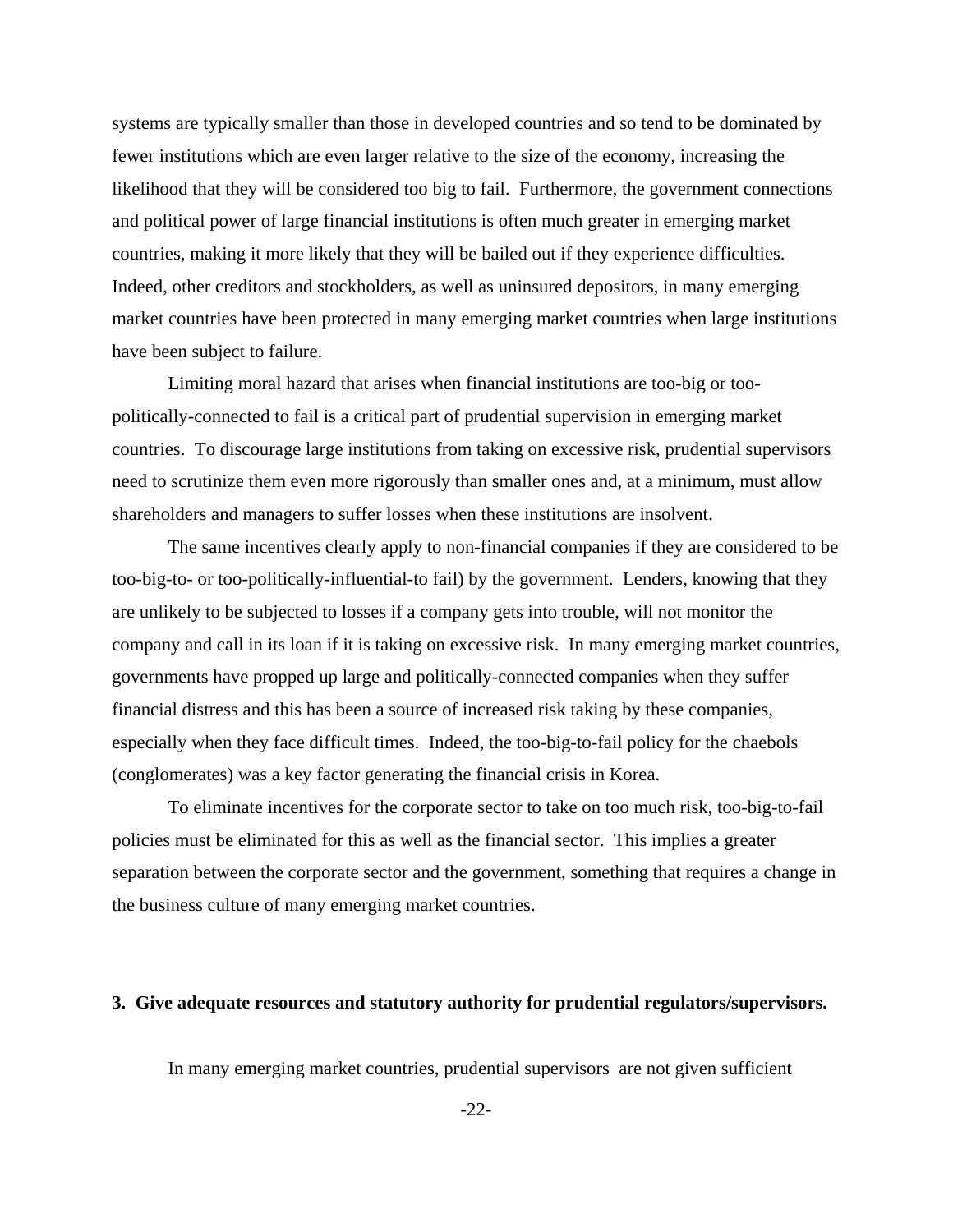resources or statutory authority (the legal ability to issue cease and desist orders and to close down insolvent banks) to do their jobs effectively. In close to 40% of developing countries, supervisors can be held personally liable for their actions.<sup>32</sup> In addition, their salaries are generally very low relative to those paid in the private sector. In India, for example, bank supervisors in the late 1990s typically had a salary of \$3000 (plus some additional housing benefits), while a comparable position at the assistant vice president level in a private sector bank was paying \$75,000.<sup>33</sup> While the problem of low public sector pay relative to the private sector exists in rich countries, it is far less severe. When I was an executive at the Federal Reserve Bank of New York, I worried that its employees could often double or triple their salaries by moving to the private sector, not increase their income by a factor of twenty-five!

 Without sufficient resources and incentives, supervisors will not adequately monitor the activities of banks and their managers. Indeed, absence of sufficient monitoring of banking institutions has occurred in many emerging market countries, *and* in industrialized countries. For example, the U.S. Congress's resistance to providing the savings and loan supervisory agencies with the resources to hire an adequate number of bank examiners was a key factor in making the S&L crisis in the 1980s much worse.

Giving supervisors sufficient resources and statutory authority to do their jobs is thus critical to promoting a safe and sound financial system that is resistant to financial crises. Ruth Krivoy (2000), who was the president of Venezuela's central bank during its banking crisis in 1994 and saw the supervisory process in Venezuela from the inside has put it nicely by saying that supervisors in emerging market countries must be given "respect". If they are paid poorly, they will be more easily bribed either directly or through promises of high paying jobs by the institutions they supervise. Making supervisors personally liable for taking supervisory actions also makes it less likely that they will take the appropriate actions. Furthermore, if they do not

 $32$ Barth, Caprio and Levine (2005) indicate that in their sample supervisors in one-third of all the countries are subject to lawsuits for doing their jobs and that the percentage is higher for developing countries. In private correspondence, Gerard Caprio informed me that 50 of 105 developing countries have their supervisors subject to lawsuits (38%) while this is true for only 15 of 45 industrialized countries (33%)..

<sup>&</sup>lt;sup>33</sup> These figures come from Barth, Caprio and Levine (2005), Chapter 2.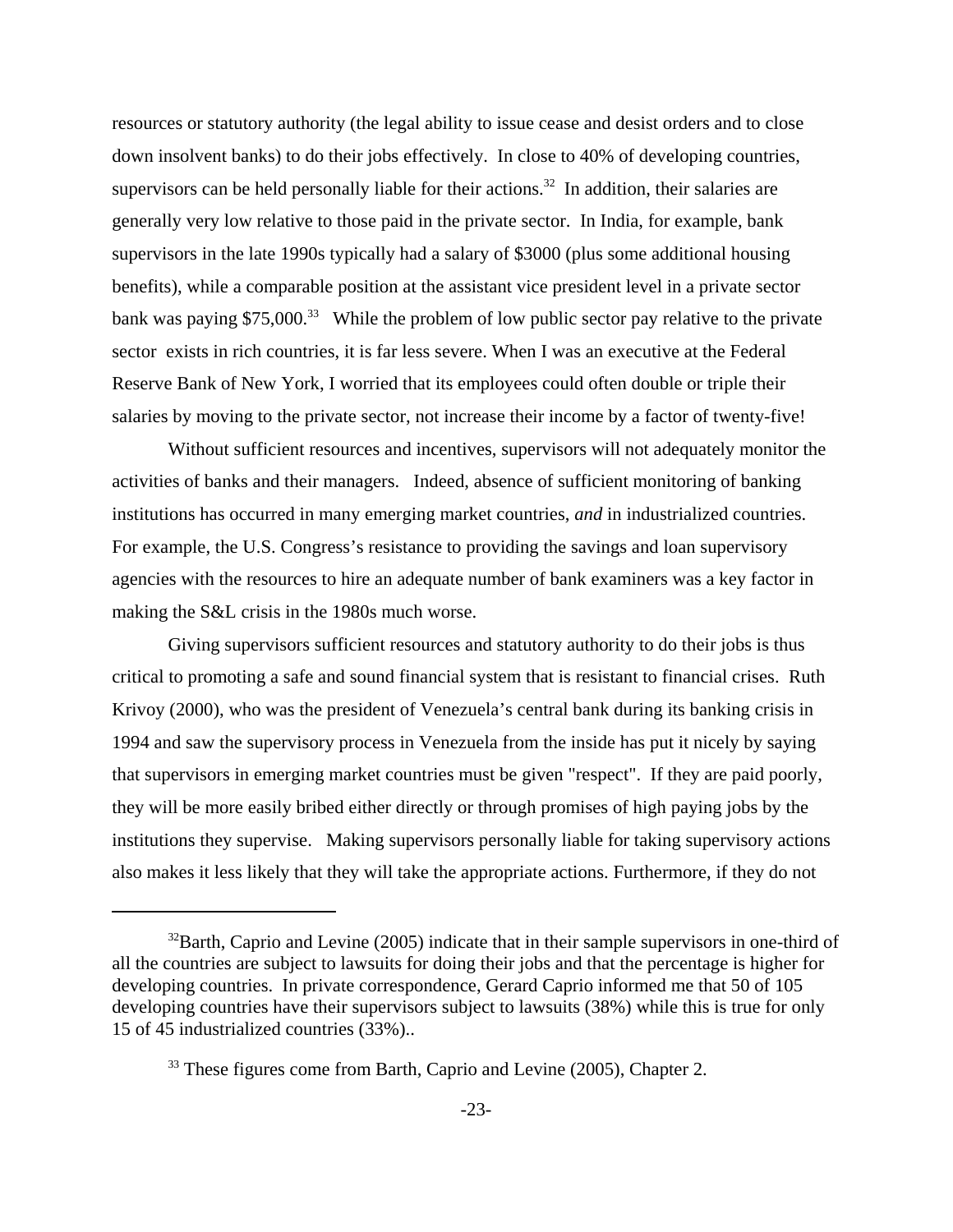have sufficient resources to monitor financial institutions, particularly in information technology, then they will be unable to spot excessive risk taking.

Adequate government funds for supervisors to close down insolvent institutions is also needed to make prompt corrective action work. Politicians and regulatory authorities often engage in wishful thinking when the banking system is in trouble and hope to avoid a large injection of public funds to save the banking system. Such regulatory forbearance allows insolvent institutions to keep operating with disastrous consequences.

# **4. Give independence to regulatory/supervisory agencies.**

Because politicians often lean on prudential supervisors to not do their jobs, the bank regulatory/supervisory agency must be sufficiently independent from the political process so that it will not be encouraged to sweep problems under the rug and engage in regulatory forbearance. Providing supervisory agencies with adequate resources also will help promote their independence. If supervisory agencies have to come hat in hand to the government for the funds to close down insolvent institutions, they will be more subject to political pressure to engage in regulatory forbearance. Supervisors must have adequate financial resources at their finger tips to prevent this from occurring.

## **5. Make supervisors accountable.**

Giving independence to prudential supervisors is not an unmixed blessing. The principal-agent problem indicates that supervisors will not always act in the public's interest. They not only have incentives to do the bidding of bankers and politicians and not enforce regulations to restrain bank risk-taking, but also have incentives to engage in regulatory forbearance and hide problems of insolvent banks and hope that the situation will improve, a behavior that Edward Kane (1989) has characterized as "bureaucratic gambling".

To improve incentives for them to do their job properly, supervisors must be held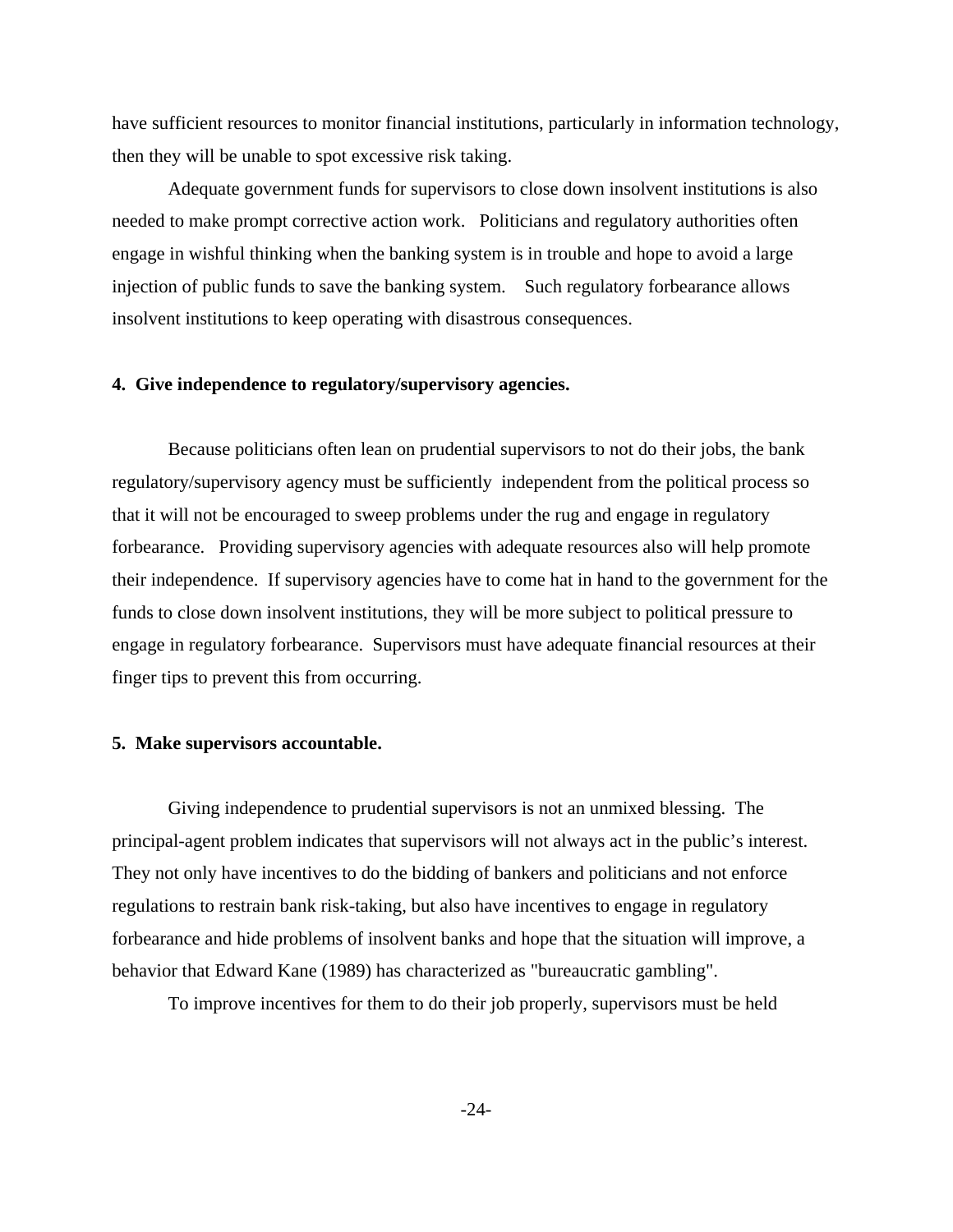accountable if they engage in regulatory forbearance.<sup>34</sup> Opening up the actions of bank supervisors to public scrutiny makes regulatory forbearance less attractive to them, thereby reducing the principal-agent problem. In addition, politicians will be less likely to lean on supervisors to relax their supervision of banks when the reasons for supervisory actions are visible to the public. To get supervisors to do their jobs properly, supervisors must also be subject to criminal prosecution if they are caught taking bribes and must also be subject to censure and penalties if they take jobs with institutions that they have supervised recently. In many emerging market countries, supervisors are allowed to get too close to the institutions they supervise and go to work for the institutions they have been supervising almost immediately after leaving the supervisory agency.

# **6. Strong discretionary supervisory powers may backfire.**

The new Basel Accord for bank supervision (known as Basel II) has strengthening of official supervision as one of its three major pillars. (The other two are minimum capital requirements and strengthening market discipline.) Giving supervisors stronger discretionary powers (such as forcing a bank to change its internal organizational structure, suspend dividends, stop bonuses, decrease management fees, remove and replace managers and directors, and so on) provide supervisors with a stick to force banks to comply with regulations and to constrain them from engaging in risky behavior.

However, giving supervisors these powers is beneficial *only* if they are acting in the public interest (that is, the principal-agent problem is small). In countries with a strong rule of law, an active free press that holds supervisors accountable for their actions, and relatively high wages for supervisors, supervisory powers are far more likely to be used in the public interest.

 $34$  For example, as pointed out in Mishkin (1997), an important but very often overlooked part of the U.S.'s FDICIA legislation which has helped make it effective is that there is a mandatory report that the supervisory agencies must produce if the bank failure imposes costs on the Federal Deposit Insurance Corporation (FDIC). The resulting report is made available to any member of Congress and to the general public upon request, and the General Accounting Office must do an annual review of these reports.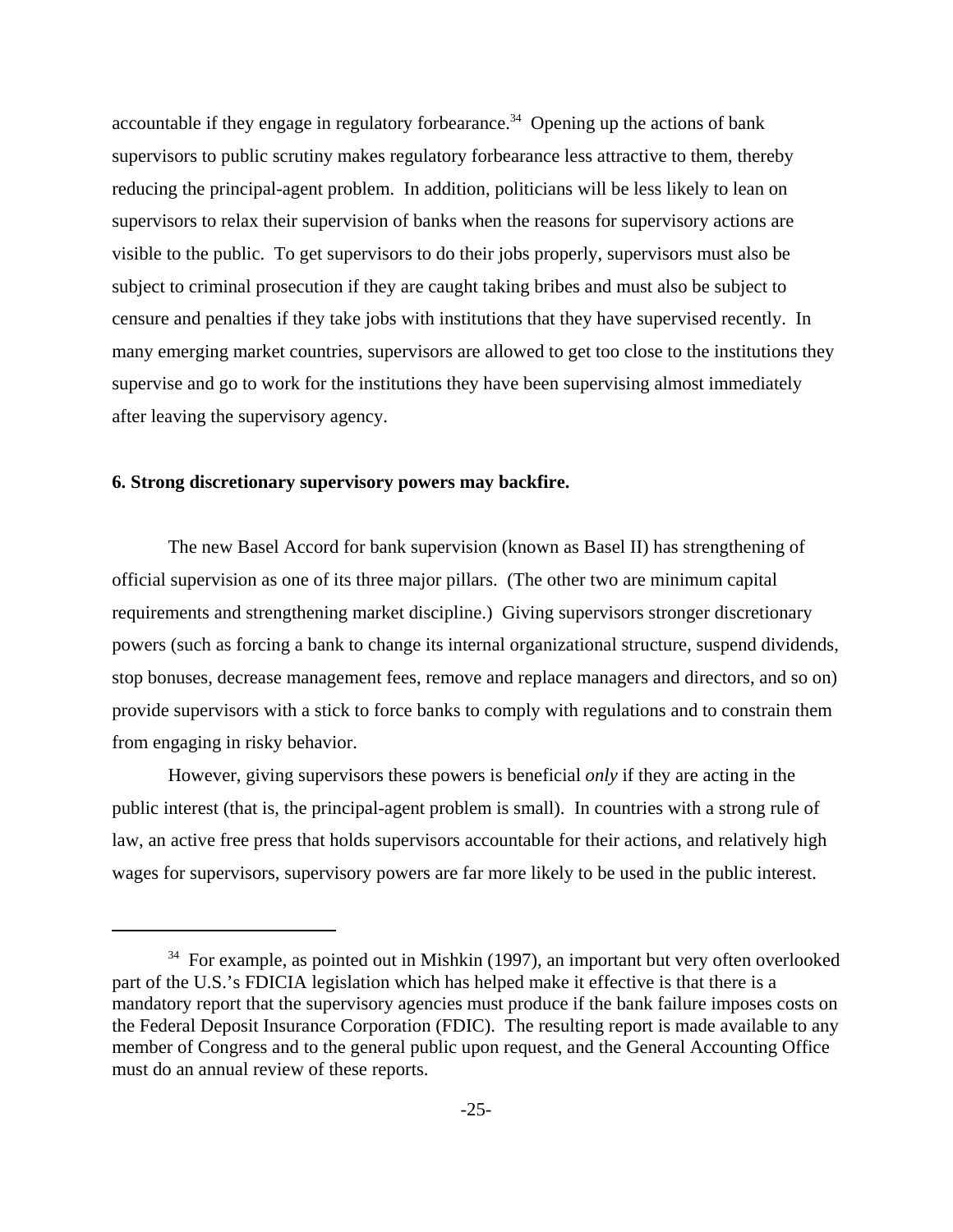What works well in rich countries with strong institutional environments, however, may not work in the weaker institutional environment found in developing countries. Instead of acting in the public interest and being a "helping hand", supervisors may instead act in their own interest and be a "grabbing hand". An important new book by Barth, Caprio and Levine (2005) uses a unique data base on bank supervisory practices throughout the world compiled by the World Bank to see whether supervisors act as a helping hand or a grabbing hand. In rich countries, supervisors generally help; in developing countries they generally grab. The statistical evidence suggests that in developing countries, strengthening the discretionary powers of supervisors has led to lower levels of bank development, greater corruption in lending, and banks that are less safe and sound. Following the Basel II recommendation of strengthening supervisory powers, then, may do more harm than good in developing countries, unless it is accompanied by substantial progress in institutional development.

Should we just throw up our hands and give up on prudential supervision in developing countries with weak institutional environments? Clearly not. Measures to make prudential supervision effective need to be high on policymakers agenda. But since instituting effective and accountable prudential supervision takes time, giving strong statutory powers to supervisors may have to be sequenced. For countries with weak institutional development, prudential supervision may need to focus less on telling banks what to do and more on encouraging market discipline by making sure banks comply with disclosure requirements: that is, make sure that information provided by financial institutions is both accurate and sufficient. Only when the institutional environment improves so that supervisors are accountable for doing their jobs properly, should supervisors be given discretionary statutory powers.

#### **7. Get the government out of the banking business.**

We have already seen that because state-owned banks do not have the incentives to allocate credit to productive uses, a banking sector dominated by state-owned banks results in less efficient investment and slower growth. State-owned banks also weaken the banking system. The absence of a profit motive means that they are less likely to manage risk properly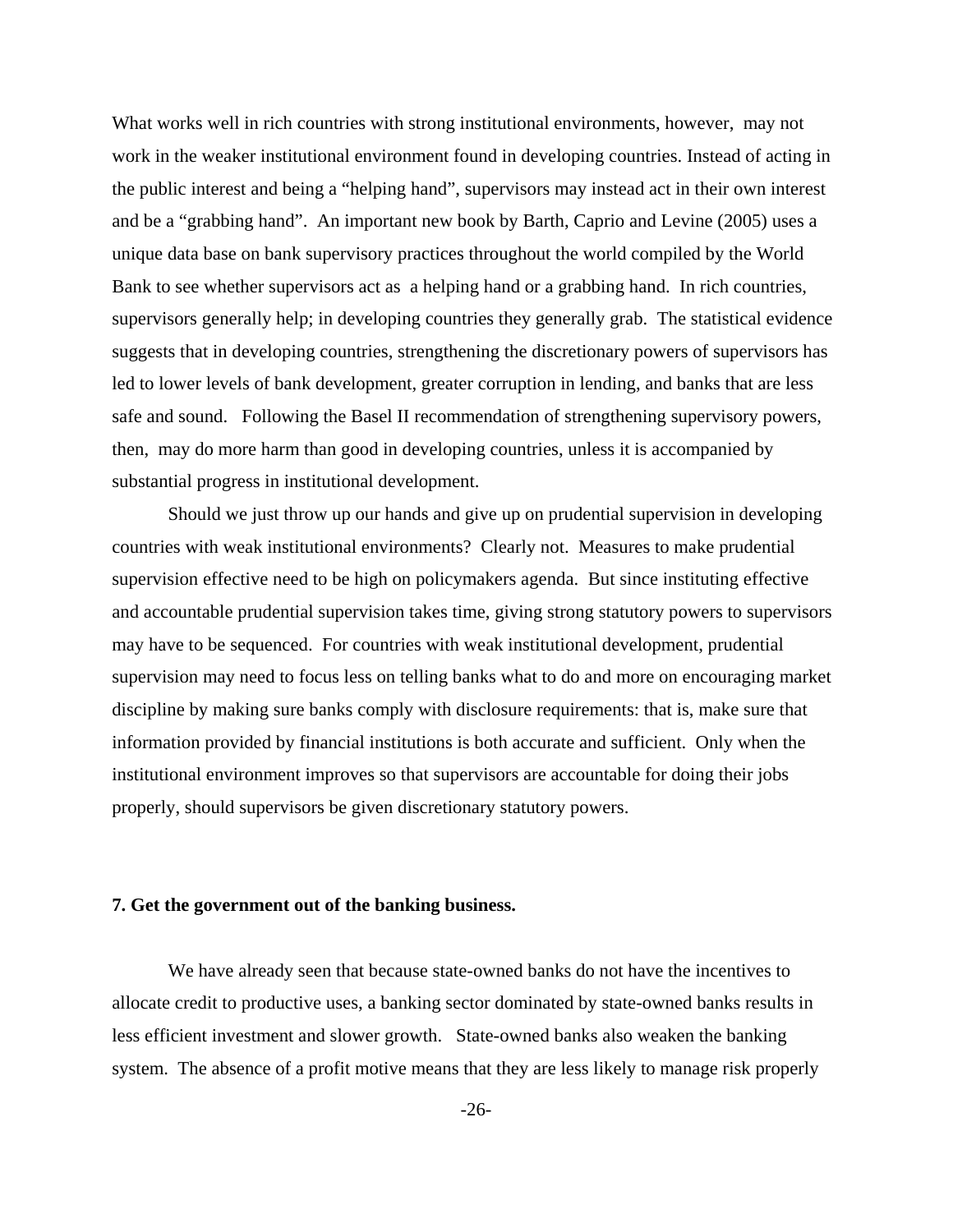and be efficient. State-owned banks typically have larger loan losses than private institutions, and countries with the highest share of state-owned banks, on average, are also the ones with a higher percentage of non-performing loans and higher operating costs.<sup>35</sup>

The inefficiency of state-owned banks and their higher loan losses strongly argue for privatization of the banking sector. However, even privatization must be managed properly or it can lead to disaster. If purchasers of banks are those who are likely to engage in excessive risk taking or even fraud, the possibility that banking problems will arise in the future are high. Also if purchasers of banks are allowed to put in very little of their own capital into the bank (as happened in Mexico), then they may also have strong incentives to engage in risky activities at the depositors' and taxpayers' expense. If corporations are allowed to purchase banking institutions (as occurred in South Korea), they are more likely to make connected loans which in turn are more likely to end in default. The potential downsides of privatization do not indicate that privatization be avoided, but rather that the chartering or licensing process be sufficiently stringent to screen out bad owners and ensure that bank ownership goes to individuals who will improve bank performance over the previous government managers.

#### **MANAGING THE OVERALL ECONOMY**

So far I have outlined reforms which focus on the details of how to develop a financial system that is less prone to crises. But there is a bigger picture of how the overall economy needs to be managed to prevent financial instability.

#### **1. Financial liberalization should be sequenced**

Although deregulation and liberalization are highly desirable objectives, if this process is

 $35$  For additional reasons why the government should get out of the banking business, see Goldstein and Turner (1996), World Bank (2001) and Barth, Caprio and Levine (2005).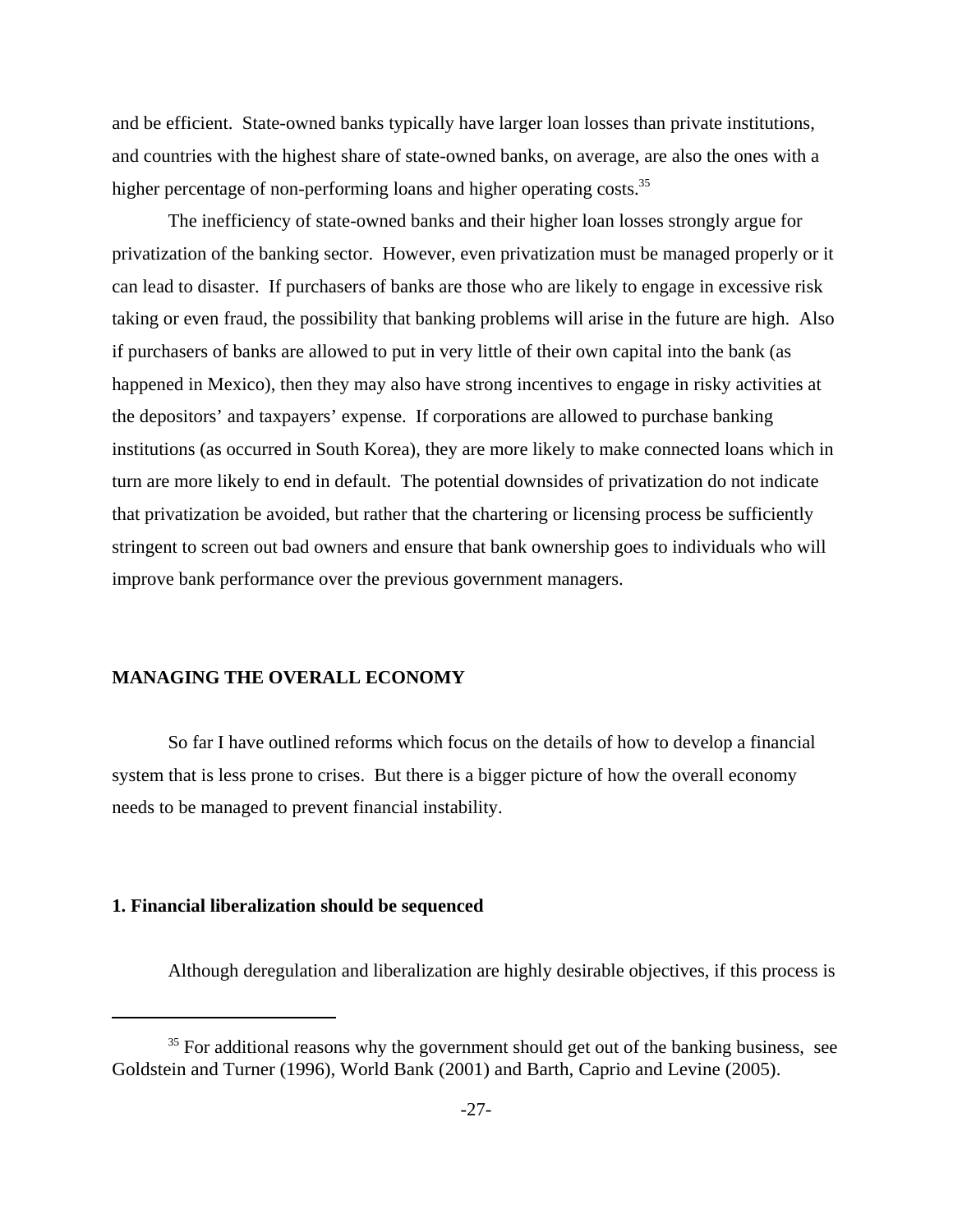not managed properly, it can be disastrous. If the proper bank regulatory/supervisory structure, accounting and disclosure requirements, restrictions on connected lending, and well-functioning legal and judicial systems are not in place when liberalization comes, the appropriate constraints on risk-taking behavior will be far too weak. The result will be that bad loans are likely, with potentially disastrous consequences for bank balance sheets at some point in the future.

In addition, before liberalization occurs, banks may not have the expertise to make loans wisely, and so opening them up to new lending opportunities may also lead to loan portfolios of poor quality. Opening up to foreign capital inflows often leads to a lending boom, because of increased resources for bank lending and because it promotes financial deepening in which more funds flow into the banking system. Although financial deepening is a positive development for an economy in the long run, in the short run the lending boom may outstrip the available information resources available in the financial system and promote a financial collapse in the future.

The dangers in financial deregulation and liberalization do not imply that countries would be better off by rejecting a liberalization strategy. To the contrary, financial liberalization and globalization are critical to the efficient functioning of financial markets so that they can channel funds to those with the most productive investment opportunities. Getting funds to those with the most productive investment opportunities is especially critical to emerging market countries because these investments can have especially high returns, thereby stimulating rapid economic growth.

To avoid financial instability, policymakers need to put in place elements of a proper institutional structure before fully liberalizing their financial systems, especially if there are no restrictions on financial institutions seeking funds abroad or issuing foreign-denominated debt.<sup>36</sup> Crucial to avoiding financial crises are the precepts outlined above: limits on currency mismatch, restrictions on connected lending, requirements for adequate bank capital, an appropriate focus on risk management, adequate disclosure and encouragement of market-based discipline, adoption of prompt corrective action, limits on too big to fail, provision of adequate resources and statutory authority to bank supervisors, independence of bank regulators/supervisors from

<sup>&</sup>lt;sup>36</sup>Goldstein (1998) provides a strong argument for sequencing.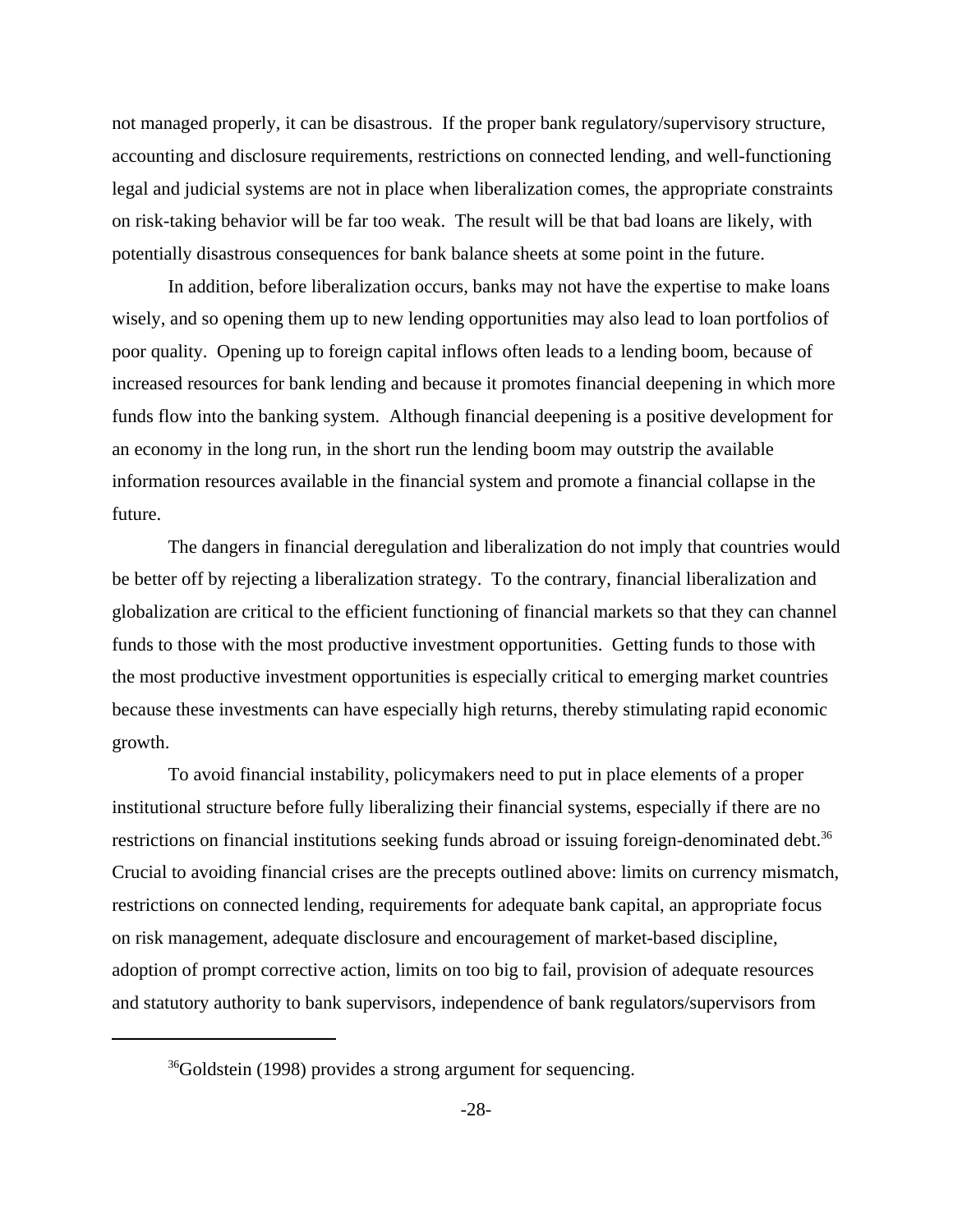short-run political pressure, increased accountability of bank supervisors, elimination of stateowned banks, and encouragement of entry of foreign banks.

There is an important counterargument to the view that the above reform measures need to be fully put in place before financial liberalization takes place. Because, as we have seen, powerful elites in emerging market countries often oppose reforms to improve the working of the financial system, many countries do not pursue reforms before they undertake financial liberalization. A staged approach may provide policymakers with an excuse for prolonging bad policy (Irwin, Gilbert and Vines, 2004). Politicians who benefit from status quo are willing to agree in principle to reforms, but emphasize practical difficulties. Sequencing arguments then may be little more than a ploy for attracting assistance without implementing difficult policies. Instead it is the opening up of the financial system that provides the impetus behind reform. In a study of financial liberalizations, Kaminsky and Schmukler, (2003) find that in only 18% of countries does the rule of law improve before financial liberalization, while it improves in 64% after the liberalization. This same study also found that financial liberalization is followed by more volatility in business cycles, but leads to more stability in the long run.<sup>37</sup>

Because financial liberalization may still be worth pursuing even if the necessary reforms are not already in place or because they take time to install and because of the stresses that rapid expansion of the financial sector puts on both managerial and supervisory resources, restricting the growth of credit when financial liberalization is put into place makes a lot of sense. Such restrictions can take the form of putting upper limits on loan-to-value ratios, or for consumer credit, setting maximum repayment periods and minimum downpayment percentages. Banks could also be restricted in how fast certain types of loans in their portfolios are allowed to grow. In addition, at the beginning of the liberalization process, restrictions on foreign-denominated debt and prudential controls that might limit capital inflows may be necessary to reduce the vulnerability of the newly-liberalized financial system. As the appropriate infrastructure is put into place, these restrictions then can be reduced.

The bottom line is that, although eventually a full financial liberalization is a worthy goal, to avoid financial instability financial liberalization may have to be phased in over time,

 $37A$  similar result is also found in Ranciere, Tornell and Westermann, (2005).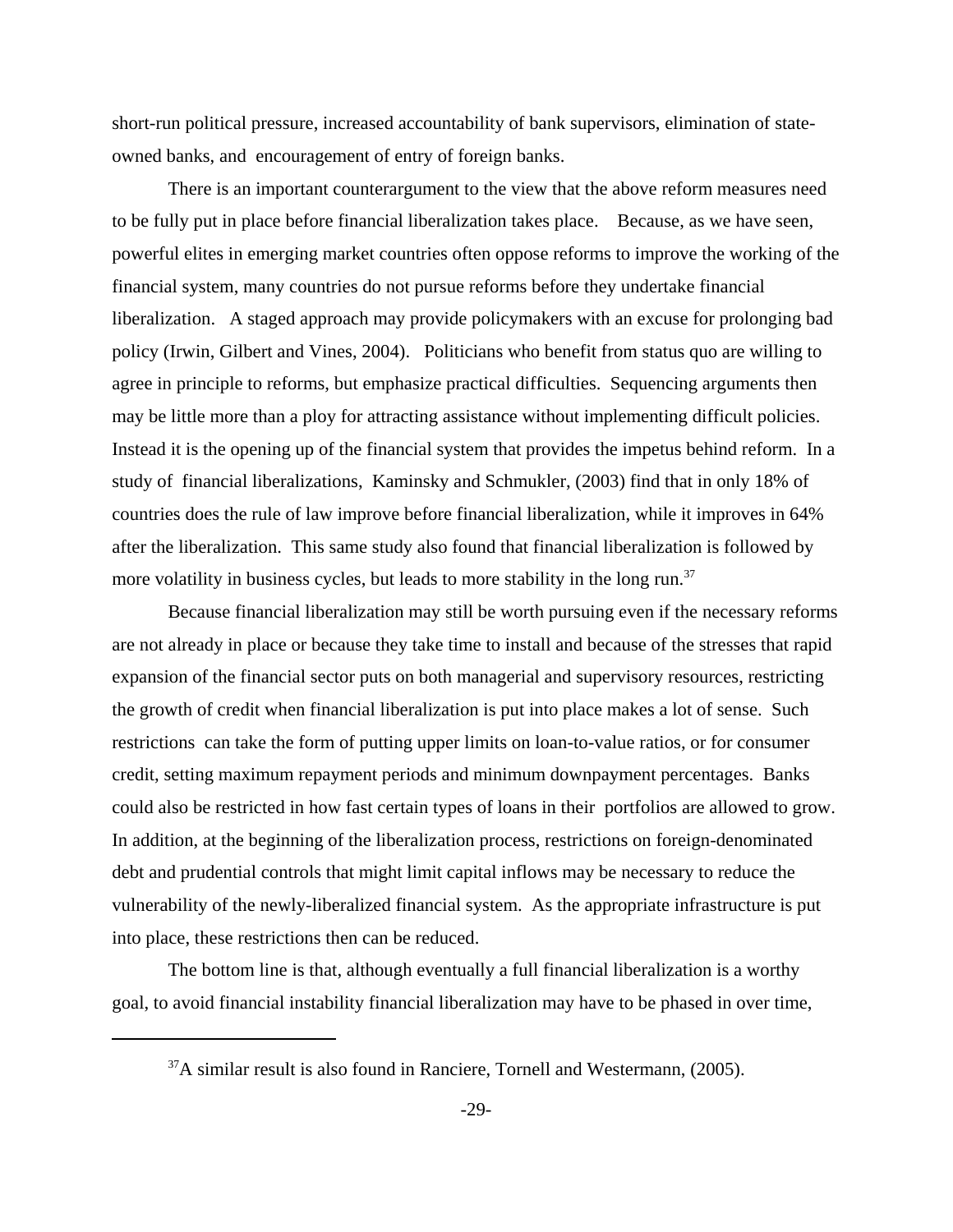with some restrictions imposed along the way.

#### **2. Fiscal policy should be reformed to prevent excessive budget deficits.**

Although most of the financial crises in recent years have been triggered by deficiencies in the financial system, the Argentine crisis of 2001-2002 demonstrates that even a prudential regulatory and supervisory system that effectively restricts risk taking may not be enough to prevent devastating crises if fiscal policy spins out of control.<sup>38</sup> Fiscal reform to ensure that this doesn't happen is thus another key to preventing financial crises in emerging market countries. Fiscal reform takes several forms.

First, provincial or state governments must not be bailed out by the central government when they can't pay their bills. Knowing that the central government will come to the rescue, the provinces (states) then have every incentive to overspend because they can put the burden onto the taxpayers in other provinces. This is just another manifestation of moral hazard and the free-rider problem at work, but in this case it applies to governments and not the private sectors. When provinces spend far more than their revenue and then go to the central government to fund their deficits, the central government will print money to pay the bills of the provinces (leading to hyperinflation), or it can lead to a default on the government debt which triggers a financial crisis. Both outcomes have occurred in Argentina.

Having a no-bail-out rule for state and local governments is therefore a critical reform for emerging market countries in which the consequences of high government fiscal imbalances can trigger a financial crisis. Alternatively, budget rules can be set up for state and local governments, preventing them from running large deficits. Indeed, this is exactly what the members of the European Monetary Union have done with their Growth and Stability Pact which limits member states to maximum budget deficits of 3% of GDP. However, as has become clear in Europe recently with France and Germany violating this limit, enforcement of budget rules of this type may not be easy.

<sup>38</sup>E.g., see Mussa (2002), Jonas (2002), De la Torre, Eduardo Yeyati, and Schmukler, (2003) and Chapter 7 of Mishkin (2006).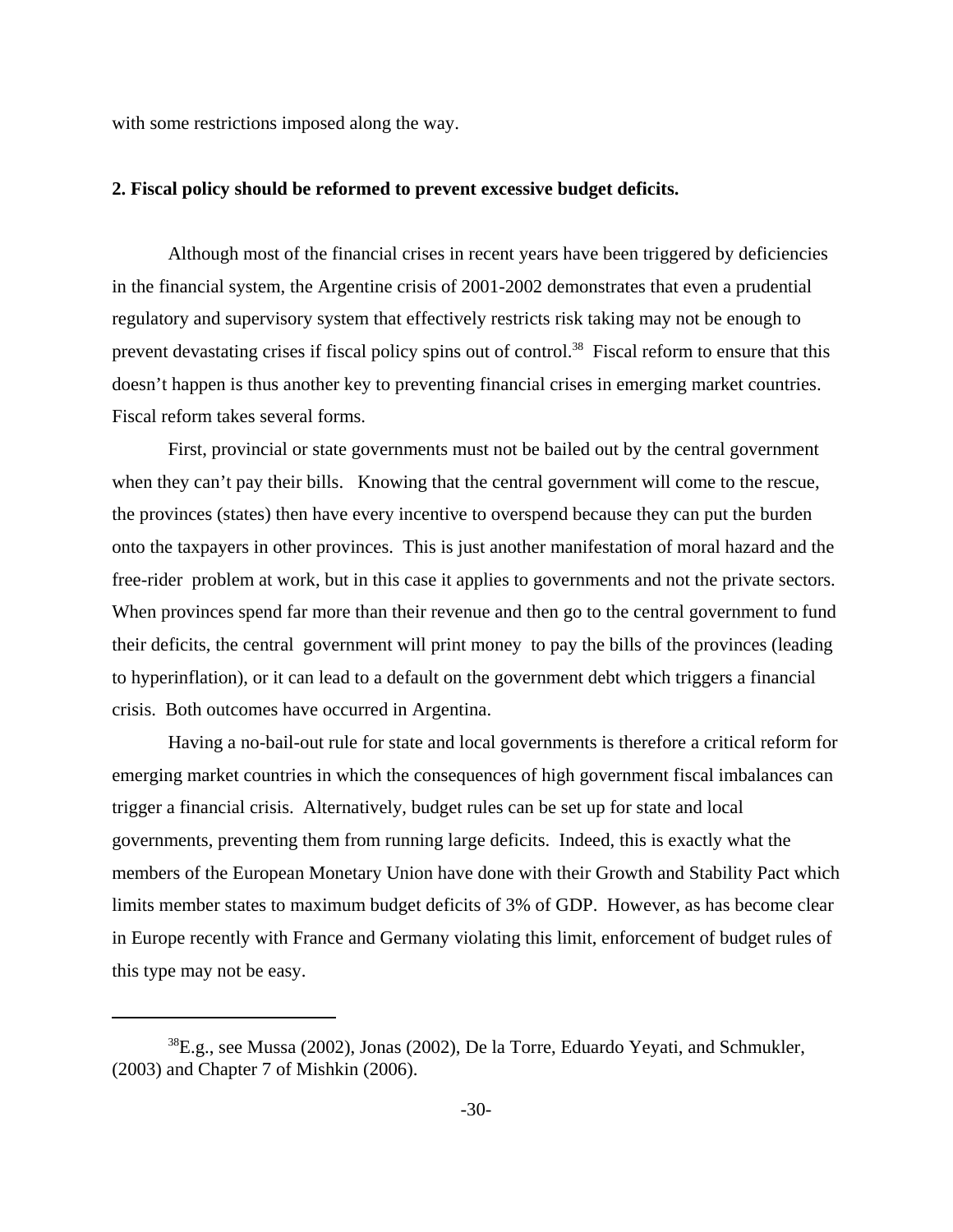Another necessary reform to keep fiscal imbalances from triggering crises is budget rules that increase transparency. Fiscal policy gets out of control in emerging market countries because the government's fiscal accounts are nontransparent. If the public has no idea what the government is spending – a clear cut information asymmetry – then it is hard for them to constrain politicians who can spend money on projects that reward their family, friends or constituents who will fill the politicians campaign coffers. Such "pork barrel" spending is not restricted just to emerging market countries, but occurs in advanced countries as well. There is typically far less transparency in emerging market countries, however, and this is why their fiscal problems are generally far worse.

 Increasing transparency by eliminating numerous special accounts and consolidating all fiscal activities under one bottom-line measure that summarizes the total government budget situation is one step in this direction. In addition, fiscal rules, like balanced budget amendments, can be put in place to ensure fiscal responsibility. However, rules of this type can be manipulated and thus require a high degree of budget transparency to work. Also giving more power to chief executives or finance ministers to control spending can help to constrain the tendencies of different parts of the government to push their pet spending projects, $39$  which otherwise would lead to large budget deficits.40

# **3. The monetary policy framework should promote price stability.**

It is important to recognize that monetary policy can play an important role in promoting financial stability. Price stability which entails a low inflation rate is a worthy goal in its own right. Not only do public opinion surveys indicate that the public is very hostile to inflation, but there is also strong evidence that inflation is harmful to the economy. Inflation, particularly at

<sup>&</sup>lt;sup>39</sup> Evidence that giving more power to chief executives or finance ministers to control spending produces better fiscal outcomes can be found in Alesina, Hausmann, Hommes, and Stein (1996) and von Hagen and Harden (1994).

 $^{40}$ For further discussion of fiscal reforms, see Poterba and von Hagen (1999).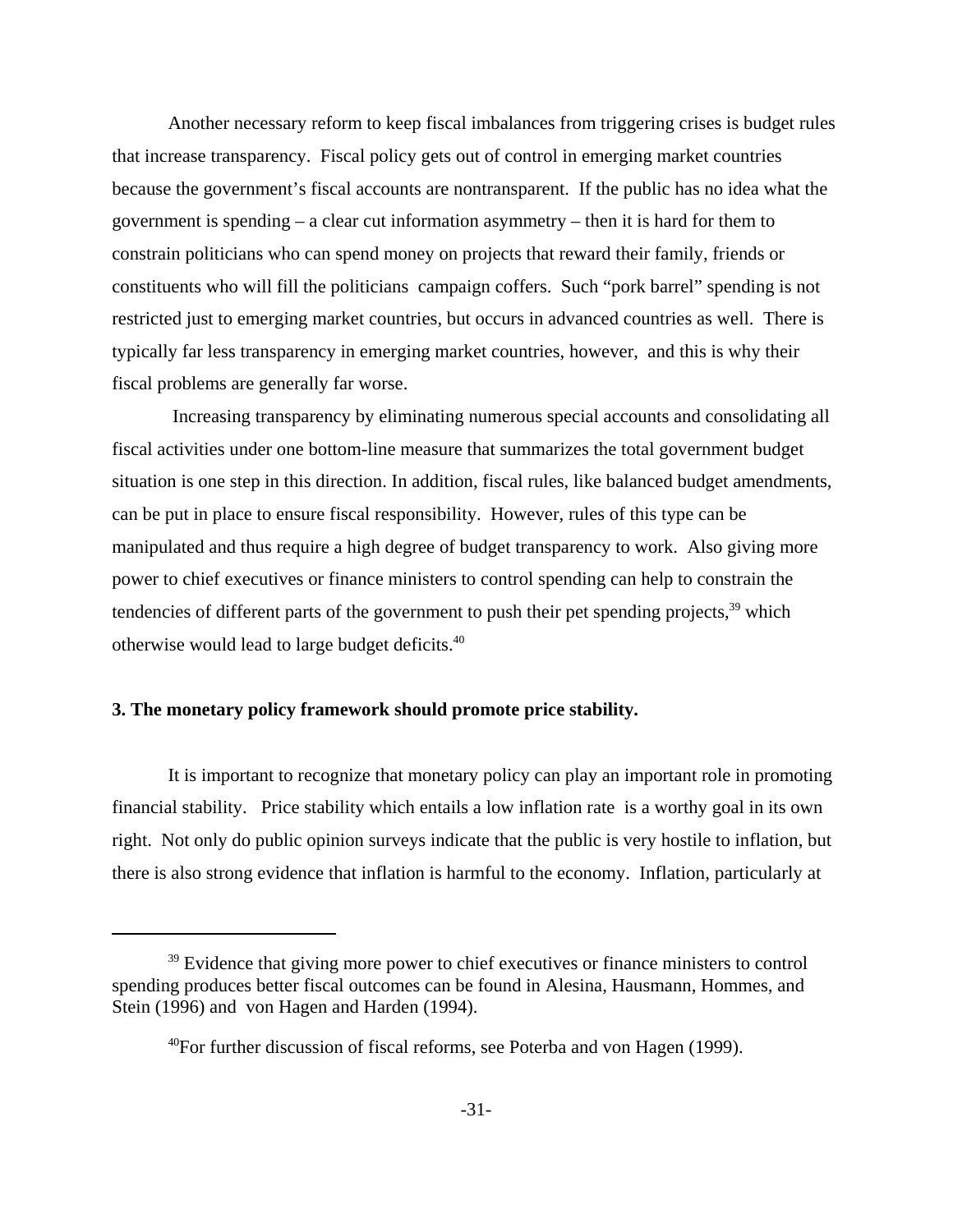high levels, is found to be negatively associated with growth, while at lower levels, inflation is found to lower the level of economic activity, although not necessarily the growth rate.<sup>41</sup> Empirical evidence also indicates that price stability helps promote financial deepening, with all the benefits it brings, such as a lower cost of capital, higher economic growth and a reduction of poverty (Boyd, Levine and Smith (2001) and Kamil and Izquierdo (2004).

Our understanding of the causes of financial crises provides additional reasons why price stability is so important. When countries have a past history of high inflation, debt contracts are often denominated in foreign currencies (De Nicolo, Honohan and Ize, 2003, and Inter-American Development Bank, 2005, and Honig, 2003), a factor that makes the financial system more fragile because currency depreciation can trigger a financial crisis. Achieving price stability is a necessary condition for having a sound currency, and with a sound currency, it is far easier for banks, nonfinancial firms and the government to raise capital with debt denominated in domestic currency. Israel, for example, went from above 50% dollarization of its bank deposits in the mid 1980s to less than 10% by the mid 1990s after a decade of achieving low and stable inflation and fiscal consolidation (Galindo and Leiderman, 2003). Thus another method for reducing an economy's dependence on foreign-denominated debt and thereby reducing currency mismatches and enhancing financial stability is the successful pursuit of price stability.

What reforms can help emerging market countries achieve price stability? The fiscal reforms mentioned above are key because if fiscal imbalances get too large, governments resort to printing money to finance their deficits, and inflation will take off. Indeed, the primary reason that emerging market countries often have such a bad historical experience with inflation is because they have so often pursued irresponsible fiscal policy. Central banks also need to be insulated from the political process because politicians typically focus on the short-run creation of jobs and often push central banks to pursue expansionary policy to create them. The result is that inflation rises, which harms the economy in the long-run and thus eventually hurts workers rather than helping them. Granting the central bank independence so that it can set monetary policy instruments without political interference can help it to focus on the longer-run goal of

<sup>&</sup>lt;sup>41</sup>See the survey in Anderson and Gruen (1995) and Fischer (1993), one of the most cited papers in this literature.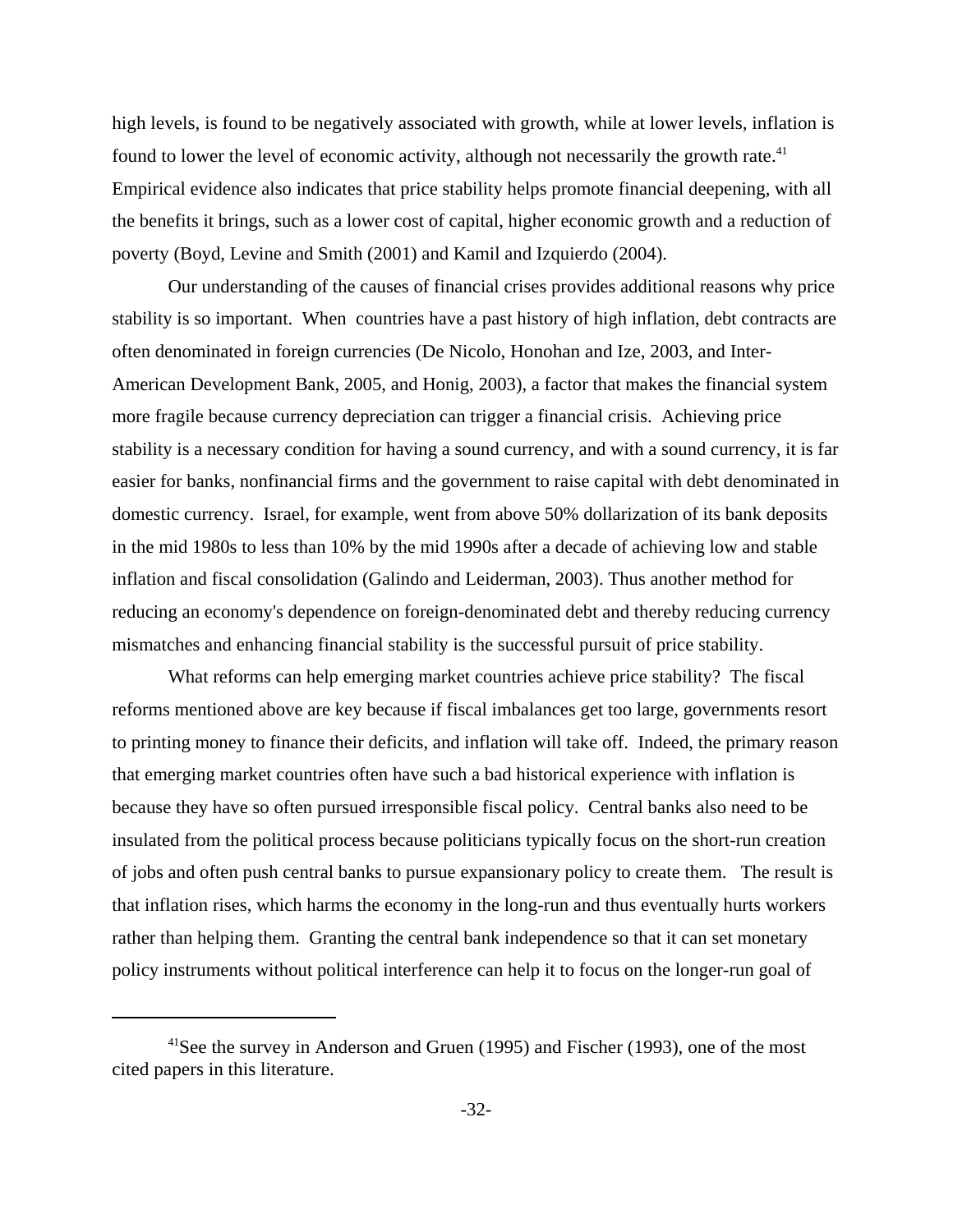containing inflation. In addition, giving the central bank a mandate to pursue price stability as its overriding, long-run goal can provide more political support for the central bank to control inflation. Also, as I have advocated in a large body of my research (Mishkin, 1999, 2000a, 2000b, 2001, forthcoming, Mishkin and Miguel Savastano, 2001, Schmidt-Hebbel and Mishkin, 2002, Jonas and Mishkin, 2005, and Bernanke et al., 1999), having the government and the central bank commit to achieving an explicit numerical goal for inflation (an *inflation target)* can help anchor inflation expectations and increase the probability that the central bank will pursue the price stability goal seriously. The improved control of inflation and the resulting reduction of liability dollarization promotes financial stability.

#### **4. Pegging the exchange rate can be dangerous.**

Pegged exchange rate regimes, in which the domestic currency is pegged to a foreign currency like the U.S. dollar, have often been used by emerging market countries to promote price stability. Although often successful in bring inflation down, pegged exchange rate regimes have been a common element in emerging market countries that have experienced financial crises. A pegged exchange rate regime appears to encourage liability dollarization, which makes the economy highly vulnerable to harmful effects from depreciation of the domestic currency. By providing a more stable value of the currency, an exchange-rate peg can lower the perceived risk for foreign investors and thus encourage capital inflows. Although these capital inflows might be channeled into productive investments and stimulate growth, the presence of a government safety net and weak bank supervision can lead instead to excessive lending. An outcome of the capital inflow is then likely to be a lending boom, an explosion of non-performing loans and an eventual financial crisis.

A pegged exchange rate regime also can also make it easier for countries to tap foreign markets for credit and so make it easier for the government to engage in irresponsible fiscal policy because it is easier for it to sell its debt. Argentina again provides a graphic example of this problem: when its fiscal policy became unsustainable, it provoked a disastrous crisis that pushed it into a great depression.

Pegged exchange-rate regimes are subject to speculative attacks and if these attacks are

-33-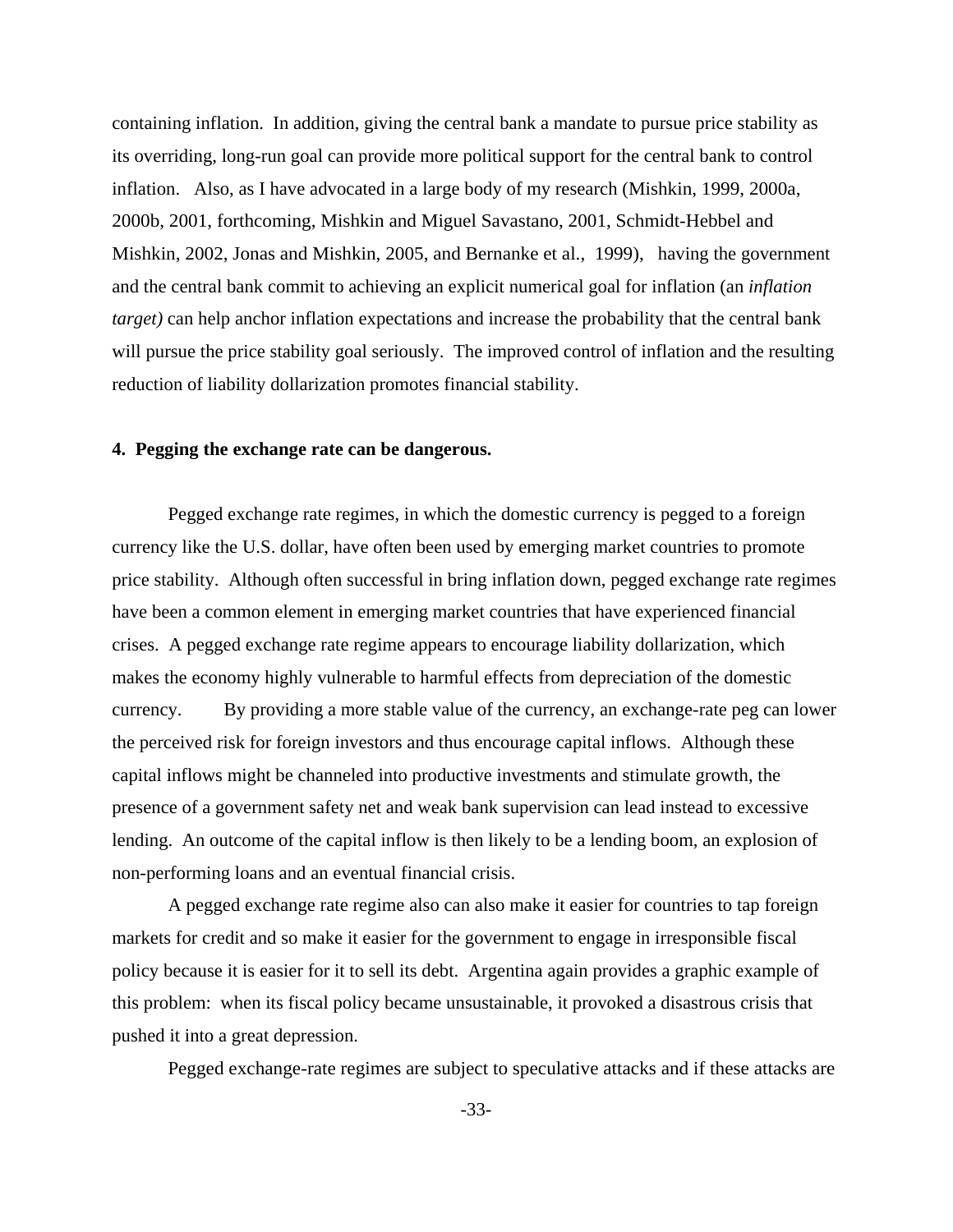successful, the collapse of the domestic currency is usually much larger, more rapid and more unanticipated than when a depreciation occurs under a floating exchange-rate regime. The pegged regime makes an emerging market economy especially vulnerable to twin crises, in which the currency collapse, destroys firms' and households' balance sheets, which then provokes a financial crisis and a sharp economic contraction. Countries exiting from pegged exchange rate regimes are more prone to higher-cost financial crises and large declines in output the longer the exchange rate peg has been in place (Aizenman and Glick, 2005, Eichengreen, 1999, and Eichengreen and Masson, 1998).

The dangers of pegged exchange rate regimes are so clear that most emerging market countries would be far better off avoiding exchange rate pegs and instead adopting a flexible exchange rate regime, in which the exchange rate is allowed to fluctuate on a daily basis. As the former First Deputy Managing Director of the IMF, Stan Fischer (2003), put it: "The adoption of flexible exchange rate systems by most emerging market countries is by far the most important emerging market crisis prevention measure ..." A flexible exchange rate regime has the advantage that movements in the exchange rate are much less nonlinear than in a pegged exchange rate regime. Indeed, the daily fluctuations in the exchange rate in a flexible exchange rate regime have the advantage of making clear to private firms, banks, and governments that there is substantial risk involved in issuing liabilities denominated in foreign currencies. Furthermore, a depreciation of the exchange rate may provide an early warning signal to policymakers that their policies may have to be adjusted to limit the potential for a financial crisis.42

Flexible exchange rate regimes do not prevent negative consequences of exchange rate volatility, because liability dollarization does not disappear entirely and a currency depreciation can still damage balance sheets and harm the economy. Nevertheless, lightly burned fingers are better than death from conflagrations.<sup>43</sup>

The conclusion is that a pegged exchange rate regime, which is only backed up by a

 $42$ For additional criticisms of pegged exchange rate regimes, see Obstfeld and Rogoff (1995), Eichengreen (1996), and Levy-Yeyati and Sturzenegger (2003),

 $43$ This phrase was suggested to me by David Archer.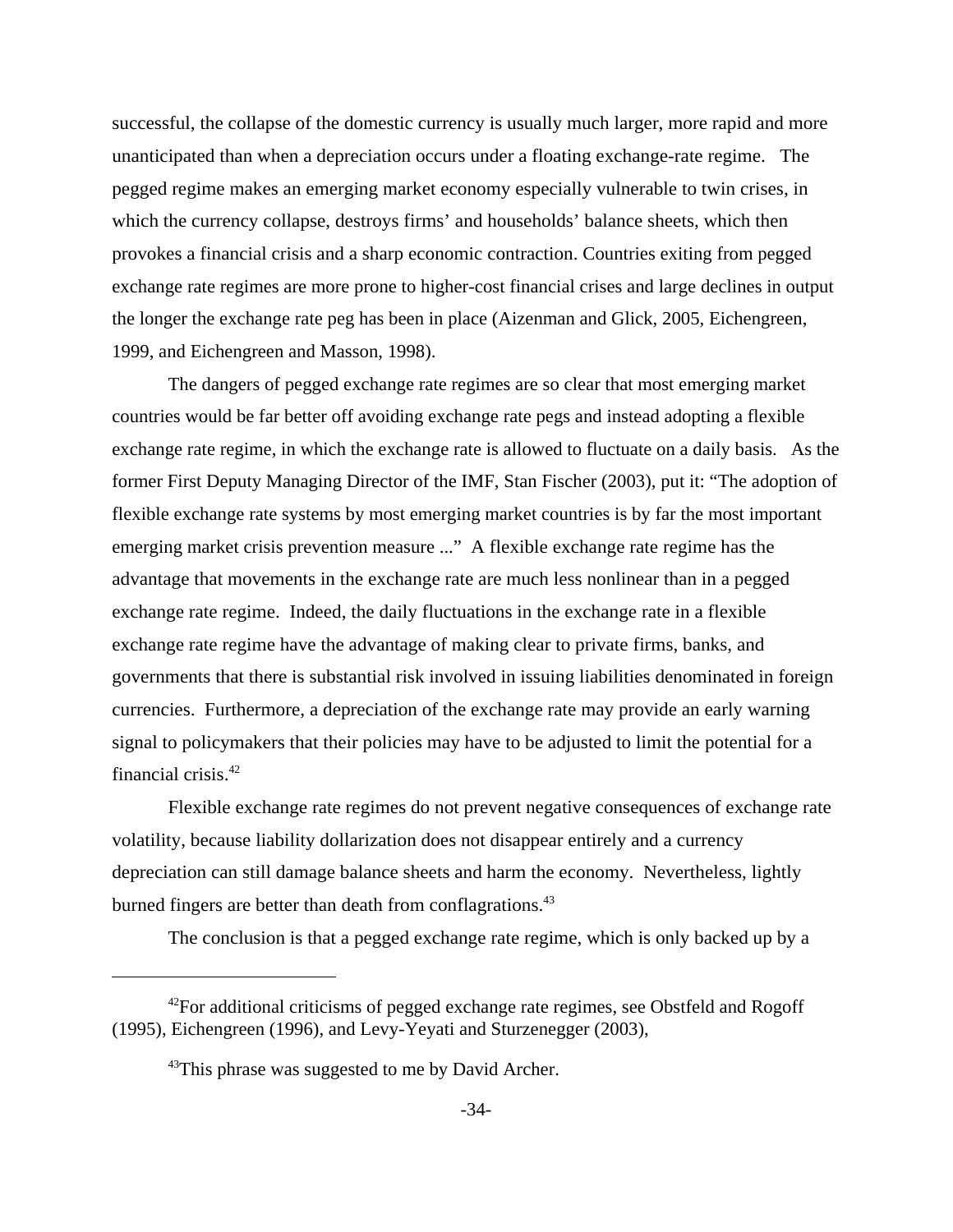government announcement of the peg and not by a firmer institutional commitment is likely to increase financial instability in emerging market countries. This is why I have advocated in my academic writings the adoption of a flexible exchange rate regime for most emerging market countries, but with a strong commitment to controlling inflation with an inflation target.<sup>44</sup>

Pegged exchange rates are not always inappropriate, however, and advocacy of flexible exchange rate regimes can be taken too far. As Paul Volcker (1998), a former Chairman of the Federal Reserve has put it, " We still hear the siren song that somehow floating exchange rates will solve the problem. That seems to me a strange and sad refrain."

In emerging market countries whose political and monetary institutions are particularly weak and who therefore have a history of continual bouts of very high inflation, fixing the exchange rate relative to a sound currency may be the only way to break inflationary psychology and stabilize the economy. This consideration has driven some economists to suggests that there might be times when a strong commitment to a fixed exchange rate (either through a currency board or through full dollarization in which the country abandons its currency and adopts a foreign currency like the dollar as its money) might be necessary (Calvo and Reinhart, 2000, Mishkin and Savastano (2003) and McKinnon and Schnabl, 2004).

However, as I have argued above and in Mishkin and Calvo (2003), the choice of exchange rate regime, whether a fixed or flexible one, is likely to be of secondary importance to the development of good financial, fiscal, and monetary institutions in producing economic success in emerging market countries.<sup>45</sup> When countries have placed their hopes for institutional development on adoption of a particular exchange rate regime, as the Argentineans did when they adopted the Convertibility Plan, they have been sorely disappointed. Placing too much emphasis on a particular choice of exchange rate regime can

<sup>&</sup>lt;sup>44</sup>See for example, Mishkin (1998, 2000a). I lean to the position taken by Goldstein (2002) who advocates flexible exchange rates, inflation targeting and prudential measures to limit currency mismatch.

<sup>&</sup>lt;sup>45</sup> For a similar view that more focus needs to be on improving fundamental institutions rather than on exchange rate regimes, see de la Torre, Levy-Yeyati and Schmukler (2002).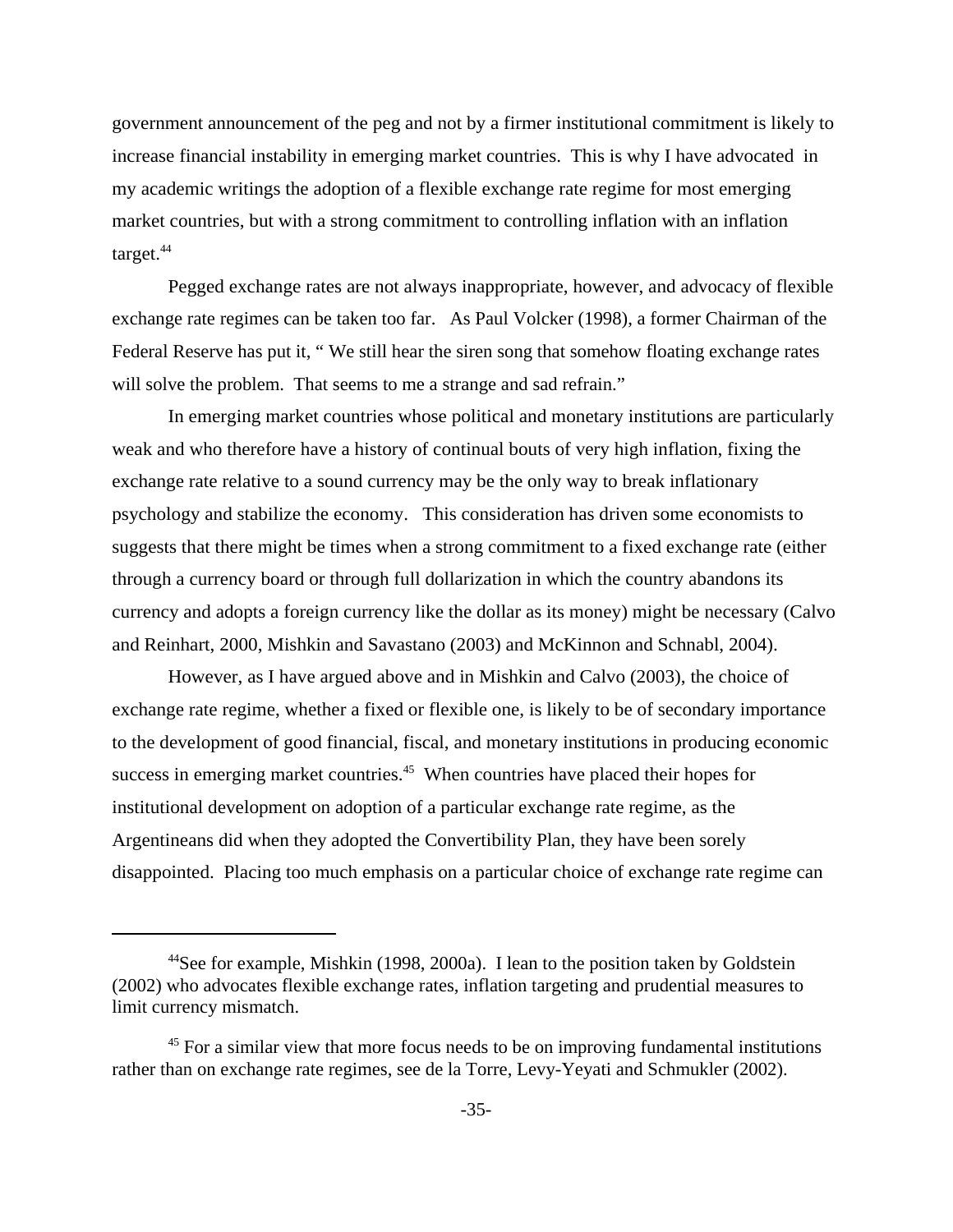actually be harmful because it may reduce the focus on pursuit of institutional reforms that are so critical to successful financial globalization, reforms such as improved bank and financial sector regulation, fiscal restraint, building consensus for a sustainable and predictable monetary policy, and increasing openness to trade.

#### **5. Open up to international trade.**

Opening up to foreign trade is another measure that can not only make financial crises less likely, but also less severe. When a country experiences a sudden stop of capital inflows, it can no longer finance its net purchase of foreign goods and services and so must increase its *net exports* (the difference between its exports and imports). The value of the currency must then fall to increase the demand for exports by making them cheaper and decrease the domestic demand for imports by making them more expensive. In this way, net exports increase. When a country is more open to trade, exports and imports are a larger percentage of GDP, and net exports can more easily adjust for a given change in the exchange rate. When there is a sudden stop of capital flows, a country that is more open to international trade will have less downward pressure on its currency and will be more likely to avoid a currency crisis. In addition, an economy open to trade has more firms exporting goods and services that are priced in foreign currency. When a depreciation occurs, even if firms have debt denominated in foreign currency, the prices of the goods and services they produce rises in terms of domestic currency. When the domestic currency depreciates, the resulting rise in the domestic-currency value of firms' assets then offsets the increase in the foreign-currency denominated value of their debt so a depreciation has less impact on the balance sheets of domestic firms.

Trade openness, therefore, not only reduces the likelihood of a currency crisis, but also makes it less likely that a currency crisis will trigger a severe financial crisis. Empirical research bears this out. Countries that are more open to trade are less likely to experience currency crises and when they experience sudden stops of capital flows, the size of the output contraction is smaller (Calvo, Izquierdo and Talvi, 2003, Frankel and Cavallo, 2004, Frankel, 2005, Edwards, 2004a, 2005, and Desai, Foley and Hines, 2005). Trade openness has the desirable feature that it

-36-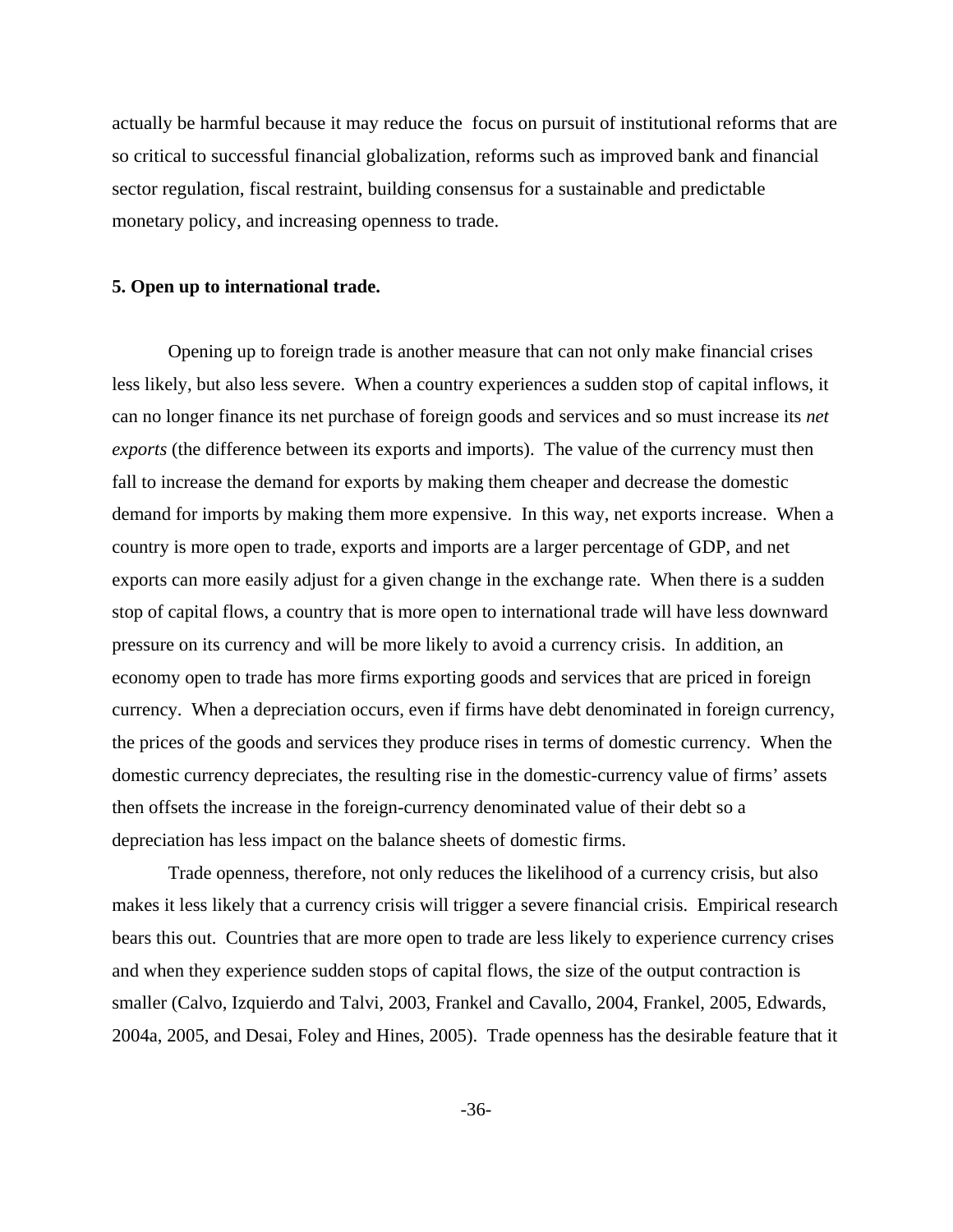promotes financial development, which is so necessary for economic growth.46 The fact that trade openness also makes financial crises less likely and less severe should make trade openness a top priority for developing countries.

# **HOW CAN THE INTERNATIONAL COMMUNITY ENCOURAGE EMERGING MARKET COUNTRIES TO ADOPT NECESSARY REFORMS**

To harness the power of financial globalization, emerging market countries have a difficult task. We have seen that they have to adopt a number of reforms to get their financial systems to work properly. First steps involve developing strong property rights by strengthening the legal system and rule of law, reducing corruption, and improving the quality of financial information and corporate governance. But this is not enough. They further need to develop a prudential regulatory and supervisory system for their financial institutions that prevents financial instability.. The list of reforms to accomplish this is long: limit currency mismatch; restrict connected lending, ensure that banks have plenty of capital and have good risk management; encourage disclosure and market discipline of financial institutions; implement prompt corrective action; limit too big to fail; give adequate resources and statutory authority for prudential regulators/supervisors, but make them accountable; get the government out of directing credit and the banking business; allow entry of foreign banks, reform fiscal policy to prevent excessive budget deficits; and adopt a monetary policy framework that promotes price stability.

Implementing these reforms in emerging market countries is a long hard path and there are powerful forces that work to block reform. Business elites in emerging market countries

 $46$ This is discussed more extensively in Chapter 3 of Mishkin (2006).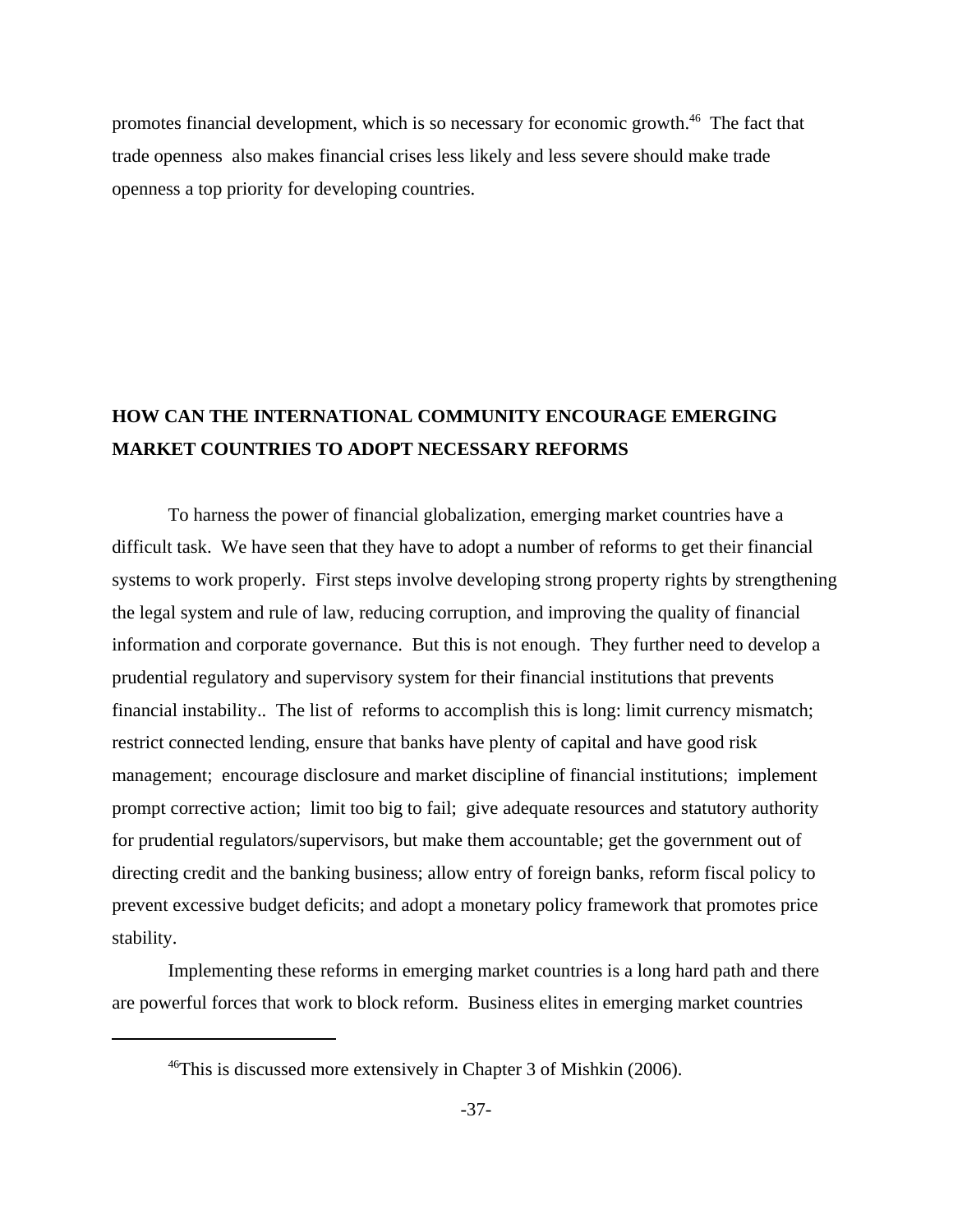benefit from such practices as connected lending, which provides their businesses with cheap sources of finance. They also want weak prudential regulation and supervision of banks they own. Again, globalization can help. As pointed out by Rajan and Zingales (2003), globalization increases competition, which weakens domestic elites who often block reforms and regulations that make the financial system safer and work better. Globalization also promotes domestic industries that require more capital, who have an interest in reforming the financial sector so that financial crises become less likely. Globalization thus needs to be seen in emerging market countries as an important driver of needed institutional reforms.

But how can the international community help? This is a complex topic that I discuss extensively in Mishkin  $(2006)$ ,<sup>47</sup> but I will touch on it briefly here. The key is to provide the right incentives to encourage institutional development in emerging market countries.

Currently, the IMF and the World Bank typically find it hard to deny loans to governments in the less-developed world that misallocate the funds or refuse to develop the institutions that are needed to make the nation's economy successful. The inability to "just say no" creates exactly the wrong kind of incentives for ill-run nations. Money should be used as a carrot to help poorer countries develop good institutions. If a government in one of these countries is unwilling to do this, it must be cut off. The IMF and the World Bank must learn to just say "no". This sounds harsh, but it is better to engage in "tough love" rather than to encourage countries to go down the wrong path.

The international financial institutions such as the IMF and World Bank and other governmental organizations in the rich countries (like the G7) have also had a tendency to impose institutions on less-developed countries patterned after those that have worked well in advanced countries. Furthermore, the international financial institutions and governments in the advanced countries have often pushed standard "one size fits all" prescriptions for lessdeveloped countries such as complete abolition of capital controls. The IMF is greatly resented in the less-developed world, because the standard prescriptions often do not work and also have a strong element of hypocrisy because many of the prescriptions imposed on the less-developed countries are not followed by the rich countries.

 $47$ Especially in chapters 11 and 12.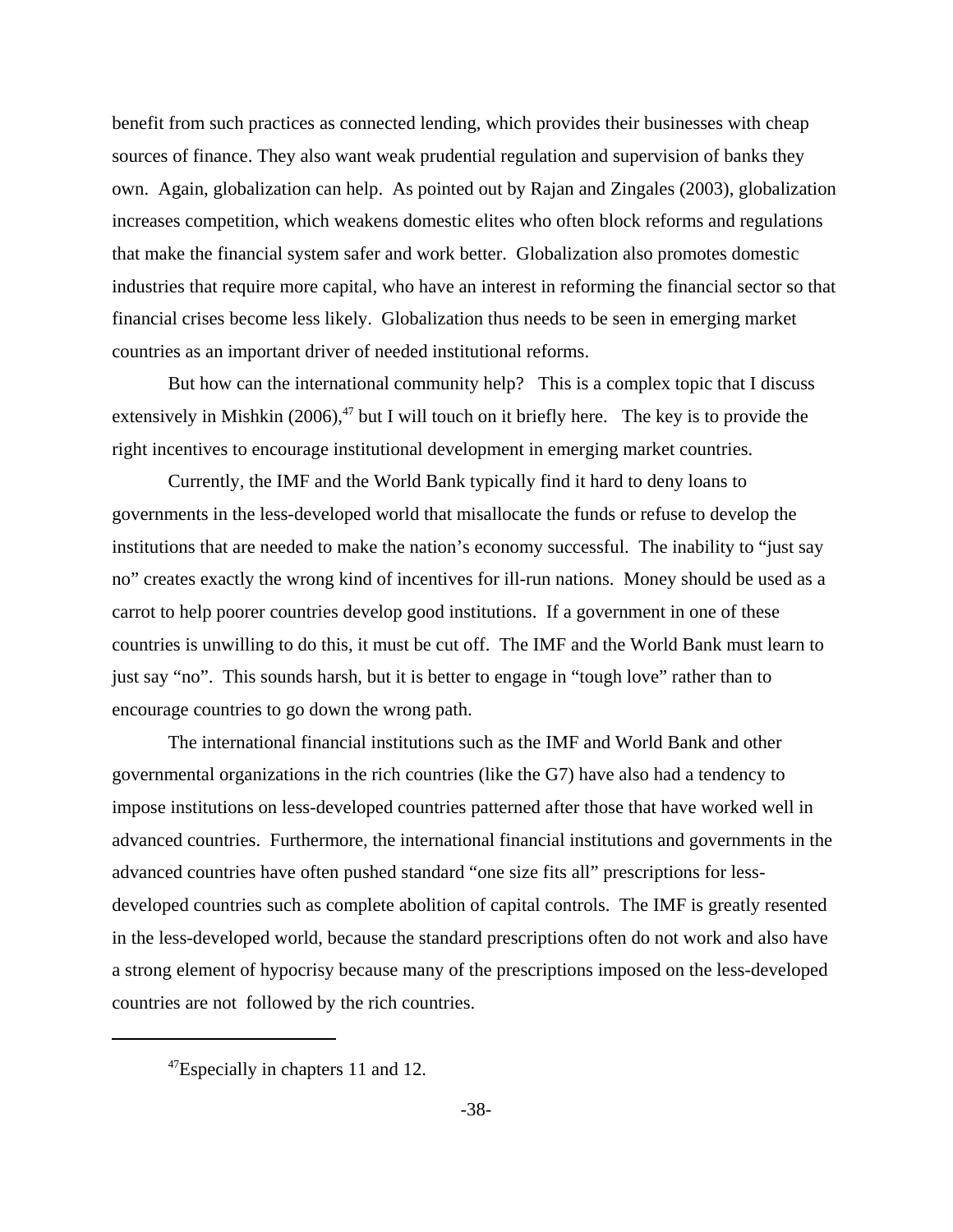The international financial institutions can help in several ways. Although lessdeveloped countries need to develop their own institutional frameworks to make globalization work, there is a lot of expertise in institutions like the IMF and the World Bank that these countries could draw on. Technical assistance from these organizations can thus be of great value and indeed has been, as occurred in South Korea after their financial crisis. The right incentives from the international financial institutions can also help encourage elements in the less-developed countries overcome special interest who may block good institutional development.

But what can advanced countries do to help promote institutional development? The answer is opening up our markets to goods and services from emerging market countries. By so doing, rich countries can provide exactly the right incentives to promote institutional reforms that will improve the functioning of financial markets. If firms in emerging market countries have access to foreign markets, their increased need for capital means that they will demand that the legal system be better at enforcing property rights and financial contracts that will enable them to borrow. Similarly these growing, exporting firms will want to see improvements in the availability and quality of information because fewer asymmetric information problems will make it easier for them to get loans. They will also be more supportive of improvements in prudential supervision since a more efficient banking system can be a source of credit. Thus opening up the markets in the advanced countries to emerging market countries is the single most valuable thing the developed world can do to promote the financial reforms. In turn, financial reforms can increase financial deepening and help allocate capital to its most productive uses.

More open trade with emerging market firms can also help promote financial stability and reduce the likelihood and severity of financial crises in emerging market countries by increasing the size of the export sector in these countries (Calvo, Izquierdo and Mejia, 2004, Calvo, Izquierdo and Talvi, 2003, Calvo and Talvi (2005), Edwards , 2004a,b, Frankel and Cavallo, 2004).Having debt denominated in foreign currency makes firms more vulnerable to currency depreciations when the goods they produce are sold primarily in domestic markets and so are priced in the local currency. Under these circumstances, a domestic currency depreciation increases the value of their foreign-currency denominated debt in terms of the local currency,

-39-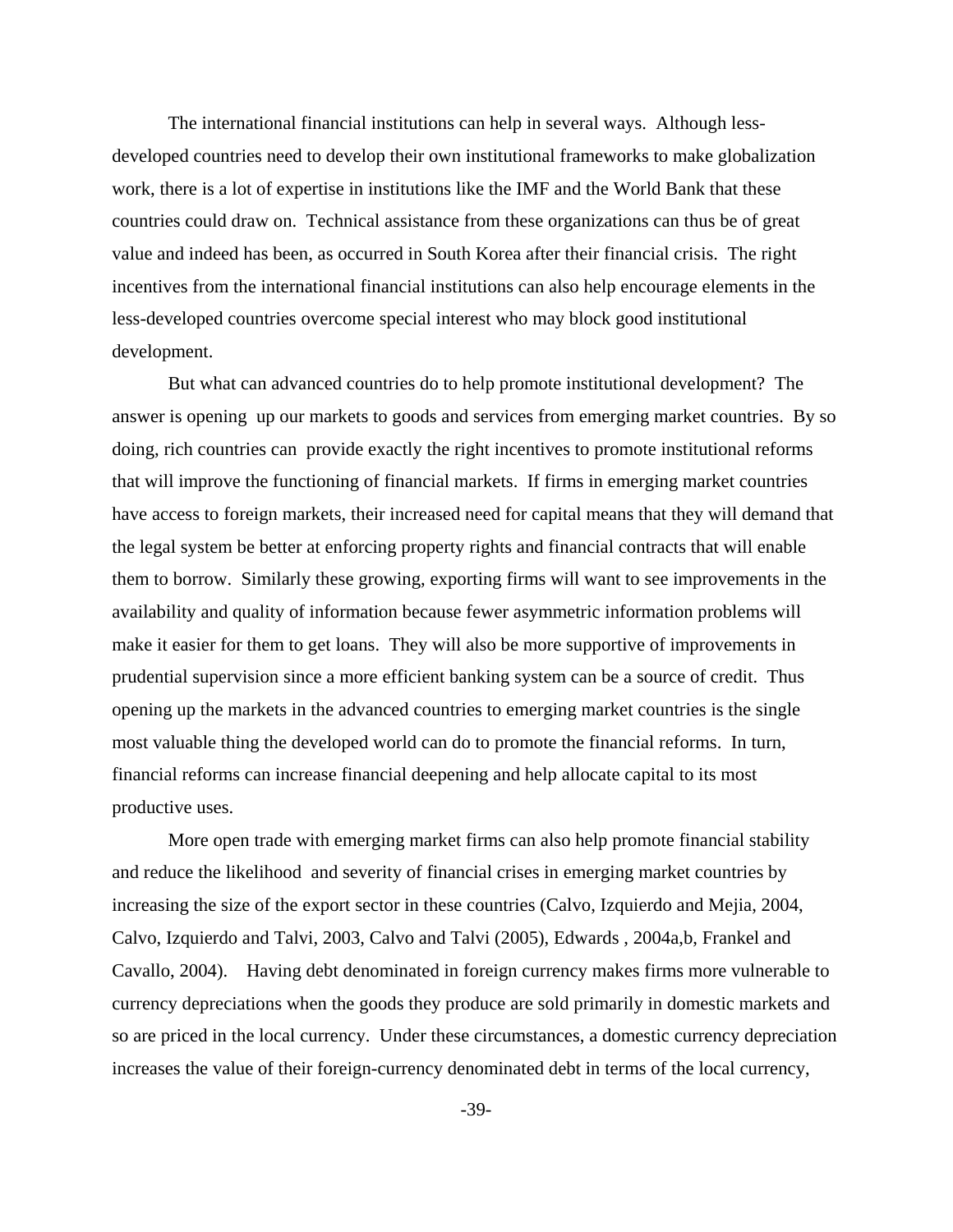while the domestic currency value of their output remains unchanged. The discrepancy between the increase in what they have to pay on their debt (liabilities) and what their product sales will bring in (assets) is what destroys their balance sheets. However, if the firm is selling its goods abroad, when there is a depreciation, the demand for the goods they produce rises in terms of local currency, so that the value of their production goes up, thus compensating for the increased value of the debt. When an emerging market country's export sector is larger, it is less vulnerable to a financial crisis because a currency depreciation will do less damage to the balance sheets of firms. Indeed, one of the reasons why Argentina was so hard hit by the collapse of its currency in 2001 was that it had such a small export sector.

#### **CONCLUDING REMARKS**

Is making financial globalization work for emerging market countries without causing financial instability easy to accomplish? Far from it. It is extremely difficult because it requires development of institutions that took advanced countries a long time to develop. Furthermore it requires getting the political process in poor countries to support institutional reform.

This paper does not come up with easy answers to getting globalization right and promoting financial stability. Globalization and promoting financial stability requires hard work on the part of emerging market countries. All that we can do in the advanced countries is to provide incentives to encourage businesses, policy makers, politicians and ordinary citizens to support the kind of institutional development that will promote economic growth in poor countries. Opening up our markets to emerging market countries is the single most valuable way that the international community can help emerging market economies become successful. Although providing more aid to poor countries seems like a good way to stimulate growth an eradicate poverty, it rarely works. It usually does not create the right incentives to promote economic growth (Easterly, 2001). International financial institutions like the IMF and the World Bank can also help by providing technical assistance and incentives to pursue financial reforms by providing funds to countries that are serious about developing and supervising their financial systems, while denying funds to those countries that are not.

 $-40-$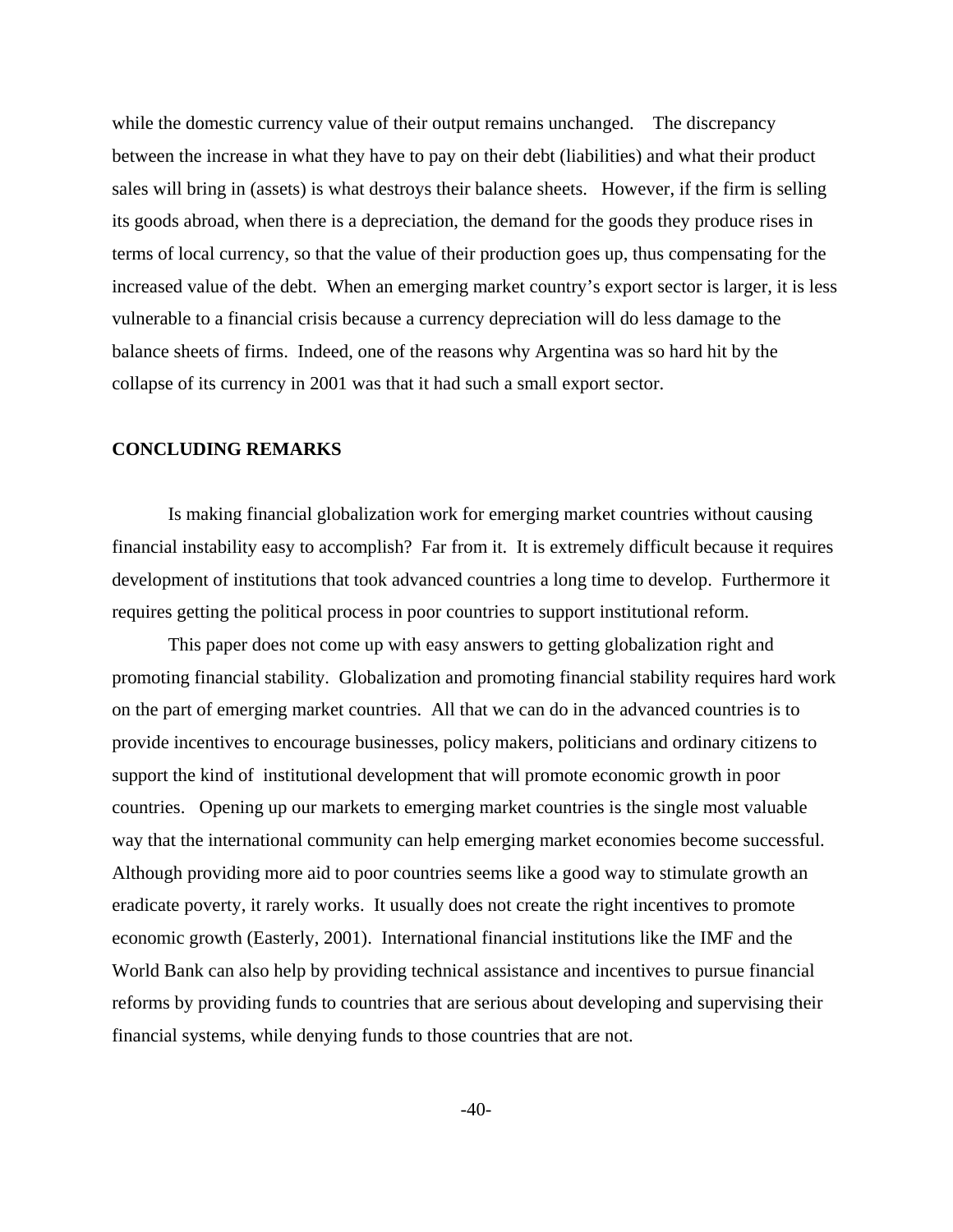# **REFERENCES**

Alejandro, Carlos Diaz. 1985. "Goodbye Financial Repression: Hello Financial Crisis," *Journal of Development Economics* vol 19, no. 1-2: 1-24.

Allen, Mark, Rosenberg, Christopher, Keller, Christian, Setser, Brad and Nouriel Roubini. 2002. "A Balance-Sheet Approach to Financial Crisis," IMF Working Paper 02/210 (December) Washington: International Monetary Fund. .

Aizenman, Joshua and Reuven Glick. 2005. "Pegged Exchange Rate Regimes – A Trap?" National Bureau of Economic Research Working Paper 11652, September

Anderson, P., and David Gruen. 1995. "Macroeconomic Policies and Growth," in Palle Anderson, Jacqui Dwyer and David Gruen, eds., Productivity and Growth (Reserve Bank of Australia: Sydney): 279-319

Banco Central de la Republica Argentina. 1997. "Main Features of the Regulatory Framework of the Argentine Financial System," mimeo., April. Charles W. Calomiris, Charles W. "Evaluation of Argentina's Banking Sector, 1991-1998," Columbia University mimeo.(1998)

Barth, James R., Caprio, Gerard and Ross Levine, *Rethinking Bank Regulation and Supervision: Till Angels Govern* (Cambridge University Press: Cambridge, 2005)

Bekaert, Geert, Campbell R. Harvey and Robin L. Lumsdaine. 1998. "Dating the Integration of World Equity Markets," NBER Working Paper 6724, September.

Bernanke, Ben S., Laubach, Thomas, Mishkin, Frederic S. and Adam S. Posen. 1999. *Inflation Targeting: Lessons from the International Experience* (Princeton University Press: Princeton).

Boyd, John and Mark Gertler. 1993. "U.S. Commercial Banking: Trends, Cycles and Policy," *NBER Macroeconomics Annual*: 319-368.

Boyd, John H., Ross Levine and Bruce D. Smith. 2001. "The Impact of Inflation on Financial Sector Performance," *Journal of Monetary Economics*, 47(2), April: 221-48

Cowan, K., Kamil, H. and A. Izquierdo. 2004. "Macroeconomic Determinants of Dollarization: A New Look at the Evidence," Inter-American Development Bank mimeo.

Broda, Christian and Eduardo Levy-Yeyati. 2003. "Endogenous Deposit Dollarization," Federal Reserve Bank of New York Staff Reports No. 160.

Caballero, Ricardo and Arvind Krishnamurthy. 2003. "Excessive Dollar Debt: Financial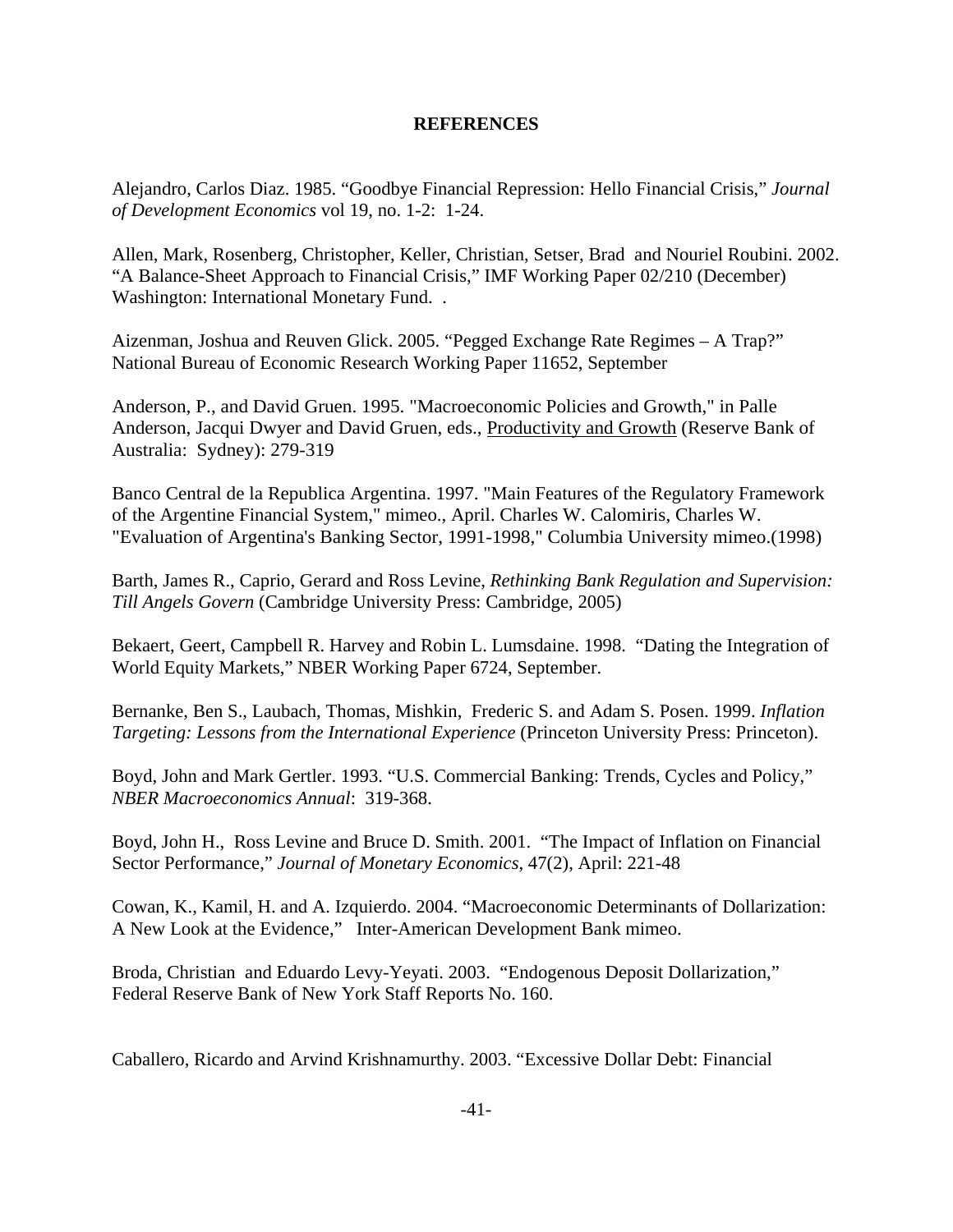Development and Underinsurance," *Journal of Finance* vol. 58, no. 2: . 867-93

Calomiris, Charles W. 1998. "Evaluation of Argentina's Banking Sector, 1991-1998," Columbia University mimeo.

Calomiris, Charles, Klingebiel, Daniela and Luc Laeven. 2003. "A Taxonomy of Financial Crisis Restructuring Mechanisms: Cross-Country Experience and Policy Implications," Columbia University mimeo. September, forthcoming in Luc Laeven, ed., *Systemic Financial Distress*

Calomiris, Charles W. and Andrew Powell. 2001. "Can Emerging Market Bank Regulators Establish Credible Discipline? The Case of Argentina, 1992-99", in Frederic S. Mishkin, ed., Prudentential Supervision: What Works and What Doesn't (University of Chicago Press: Chicago, 2001)

Calvo, Guillermo, Izquierdo, Alejandro and Luis-Fernando Mejia. 2004. "On the Empirics of Sudden Stops: The Relvance of Balance-Sheet Effects," National Bureau of Economic Reserach Working Paper No. 10520 (May),

Calvo, Guillermo A. Alejandro Izquierdo and Ernesto Talvi. 2003. "Sudden Stops, the Real Exchange Rate, and Fiscal Sustainability: Argentina's Lessons," National Bureau of Economic Research Working Paper No. 9828

Calvo, Guillermo and Frederic S. Mishkin. 2003. "The Mirage of Exchange Rate Regimes for Emerging Market Countries," *Journal of Economic Perspectives*, 17(4), Fall: 99-118

Calvo, Guillermo and Carmen Reinhart. 2000. "When Capital Inflows Come to a Sudden Stop: Consequences and Policy Options," in Peter Kenen and Alexander Swoboda, eds., *Reforming the International Monetary and Financial System.* International Monetary Fund: Wash. D.C.: 175- 201.

Calvo, Guillermo and Ernesto Talvi. 2005. "Sudden Stop, Financial Factors and Economic Collapse in Latin America: Learning from Argentina and Chile," NBER Working Paper No. 11153 (February)

Caprio, Gerard and Patrick Honohan. 1999. "Restoring Banking Stability: Beyond Supervised Capital Requirements," *Journal of Economic Perspectives*, vol 13, no. 4 (Fall): 43- 64

Clarke, George R., Cull, Robert, D'Amato, Laura and Andrea Molinari. 2000. "The Effect of Foreign Entry on Argentina's Domestic Banking Sector," in Stijn Claessens and Marion Jansen, eds. *The Internationalization of Financial Services: Issues and Lessons for Developing Countries* (Dondrecht, Holland: Kluwer)

Clarke, George, Cull, Robert and Maria Soledad Martinez Peria. 2001. " Does Foreign Bank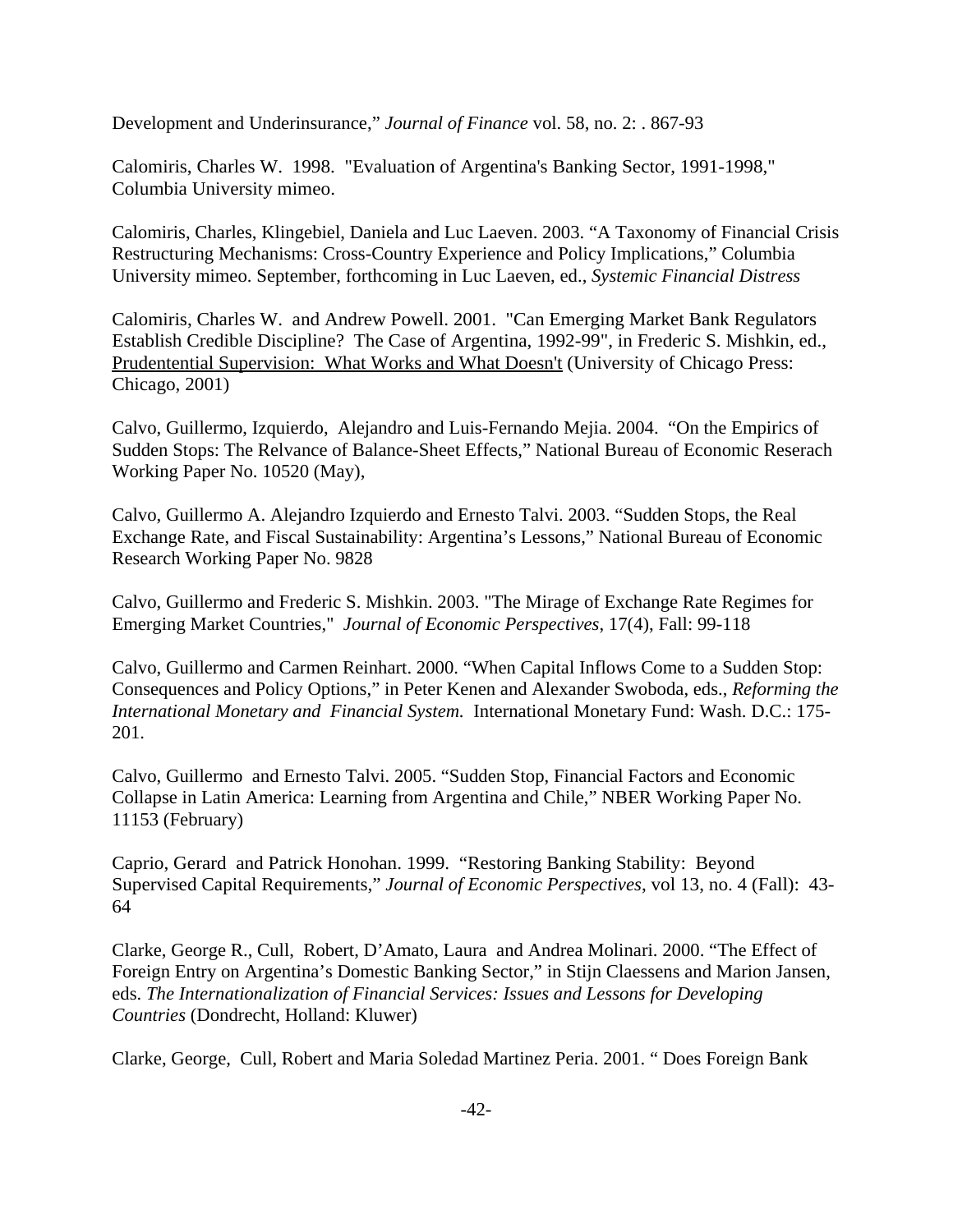Penetration Reduce Access to Credit in Developing Countries? Evidence from Asking Borrowers," World Bank Policy Research Working Paper 2716.

Crystal, Jennifer S.. Dages, Gerard and Linda Goldberg, 2001. "Does Foreign Ownership Contribute to Sounder Banks in Emerging Markets? The Latin American Experience," in Robert Litan, Paul Masson and M. Pomerleano, eds., *Open Doors: Foreign Participation in Financial Systems in Developing Countries* (Brookings Institution Press: Wash. D.C.): . 217-266.

Cull, Robert, Senbet, Lemma W. and Marco Sorge 2001. "Deposit Insurance and Financial Development," Policy Research Working Paper no. 2682 World Bank, Wash. D.C.,

De la Torre, Augusto, Levy-Yeyati, Eduardo and Sergio L. Schmukler. 2002. "Financial Globalization: Unequal Blessings," *International Finance* vol. 5, no. 3: 335-57.

De la Torre, Augusto and Sergio L. Schmukler. 2003. "Coping with Risk Through Mismatches: Domestic and International Financial Contracts for Emerging Economies," World Bank mimeo, December 17.

De la Torre, Augusto, Levy-Yeyati, Eduardo and Sergio L. Schmukler. 2003. "Living and Dying with Hard Pegs: The Rise and Fall of Argentina's Currency Board," *Economia* (Spring): 43-107.

Demirguc-Kunt, Asli and Enrica Detragiache. 2002. "Does Deposit Insurance Increase Banking System Stability," *Journal of Monetary Economics* vol. 49, no. 7 : 1373-1406,

Demirguc-Kunt, Asli and Edward J. Kane. 2002. "Deposit Insurance Around the Globe: Where Does it Work," *Journal of Economic Perspectives,* vol. 16, no. 2 (Spring: 175-95.

Demirguc-Kunt, Asli Ross and Hong G. Min, Hong G.1998. "Opening to Foreign Banks: Issues of Efficiency, Stability, and Growth" in Seongtae Lee, editor, *The Implications of Globalization of World Financial Markets*, Bank of Korea: Seoul, Korea

Desai, Mihir, C. Fritz Foley and James R. Hines, Jr. 2005. "Capital Controls, Liberalizations and Foreign Direct Investment," National Bureau of Economic Research Working Paper 10337 (March).

De Nicolo, G. , Honohan, Patrick and Alain Ize. 2003. "Dollarization of the Banking System: Good or Bad?" IMF Working Paper no. 03/146.

De Soto, Hernando. 2000. *The Mystery of Capital: Why Capitalism Triumphs in the West and Fails Everywhere Else* (Basic Books: New York, 2000), pp. 105-151.

Easterly, William (2001) *The Elusive Quest for Growth: Economists' Adventures and Misadventures in the Tropics* (MIT Press: Cambridge, Mass. 2001)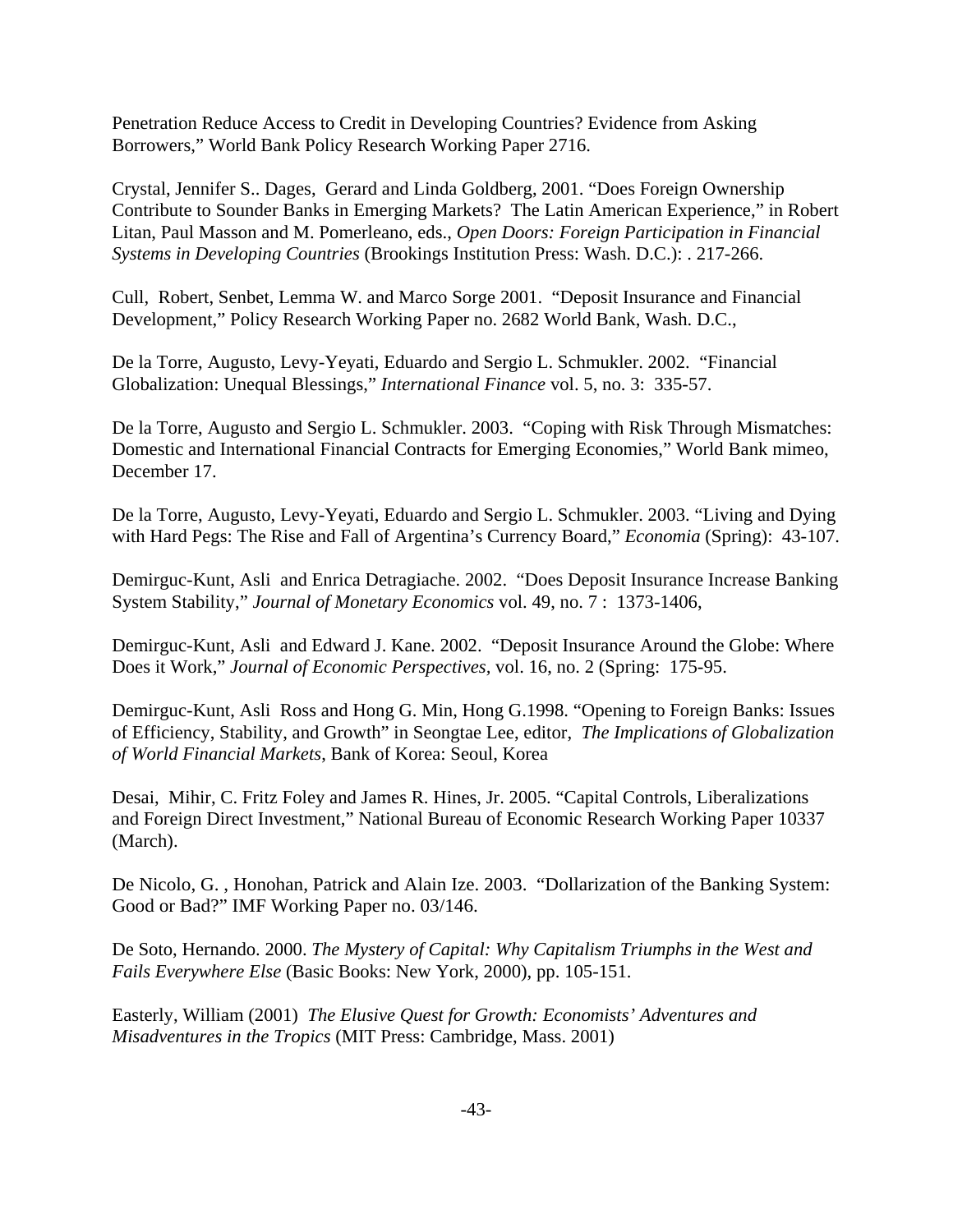Edwards, Sebastian. 2004a. "Thirty Years of Current Account Imbalances, Current Account Reversals and Sudden Stops," NBER WP 10276 January.

Edwards, Sebastian 2004b. "Financial Openness, Sudden Stops and Current Account Reversals," NBER WP 10277, February

Edwards, Sebastian. 2005. "Capital Controls, Sudden Stops and Current Account Reversals," NBER Working Paper No. 11170, March

Eichengreen, Barry. 1996. *Globalizing Capital: A History of the International Monetary System*. Princeton: Princeton University Press

Eichengreen, Barry. 1999. "Kicking the Habit: Moving from Pegged Exchange Rates to Greater Exchange Rate Flexibility," *Economic Journal*, 109, March: C1-C14

Eichengreen, Barry. 2002. *Financial Crises* (Oxford University Press: New York)

Eichengreen, Barry and Paul Masson. 1998. "Exit Strategies: Policy Options for Countries Seeking Greater Exchange Rate Flexibility," International Monetary Fund Occasional Paper No. 98/168

Fischer, Stanley. 1993. "The Role of Macroeconomic Factors in Growth." Journal of Monetary Economics 32:485-512, one of the most cited papers in this literature.

Folkerts-Landau, David, Gary J. Schinasi, M. Cassard, V.K. Ng, Carmen M. Reinhart and M.G. Spencer. 1995. "Effect of Capital Flows on the Domestic Financial Sectors in APEC Developing Countries," in *Capital Flows in the APEC Region*, in Moshin S. Khan and Carmen M. Reinhart, eds., International Monetary Fund: Washington, D.C: 31-57. Frankel, Jeffrey. 2005. "Contractionary Currency Crashes in Developing Countries," National Bureau of Economic Research Working Paper 11508, July

Frankel, Jeffrey and Eduardo A. Cavallo. 2004. "Does Openness to Trade Make Countries More Vulnerable to Sudden Stops or Less? Using Gravity to Establish Causality," National Bureau of Economic Research Working Paper 10957, December

Galindo, Arturo and Leonardo Leiderman. 2003. "Living with Dollarization and the Route to Dedollarization," paper prepared for IDB/World Bank Conference, Financial Dedollarization: Policy Options, Washington, D.C., December 1-2.

Goldberg, Linda. 2004. "Financial Sector FDI and Host Countries: New and Old Lessons," Federal Reserve Bank of New York Staff Reports No. 183, April).

Goldberg, Linda Dages, Gerard and Daniel Kinney. 2000. "Foreign and Domestic Bank Participation in Emerging Markets: Lessons from Mexico and Argentina," Federal Reserve Bank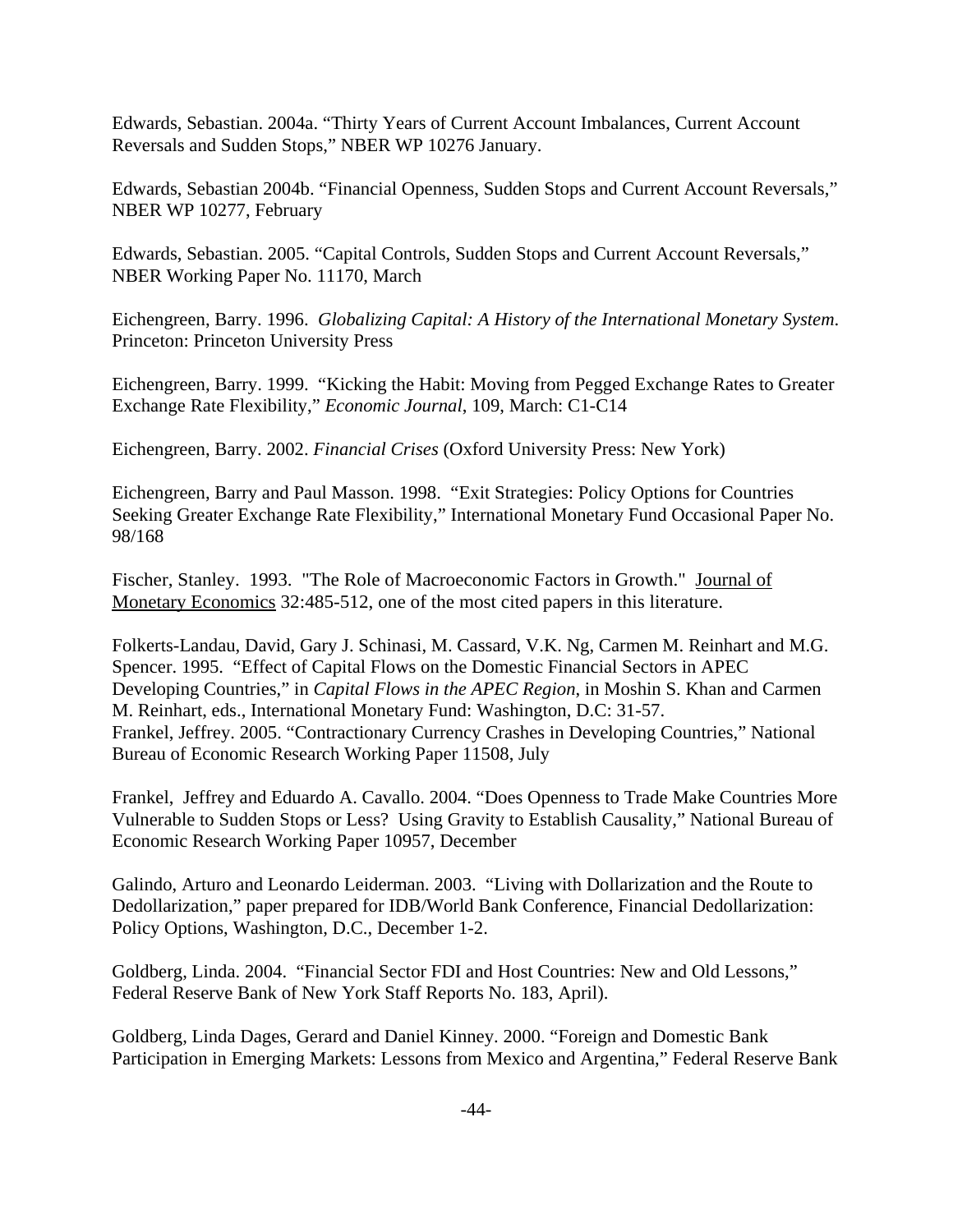of New York, *Economic Policy Review*, vol.6. no. 3: 17-36

Goldstein, Morris and Philip Turner. 1996. Banking Crises in Emerging Economies: Origins and Policy Options, BIS Economic Papers No. 46, October (Bank for International Settlements: Basle)

Goldstein, Morris and Philip Turner. 2004. *Controlling Currency Mismatches in Emerging Markets* (Institute for International Economics: Washington, D.C. April)

Hahm, Joon-Ho and Frederic S. Mishkin. 2000. "The Korean Financial Crisis: An Asymmetric Information Perspective," *Emerging Markets Review*, Vol.1, #1: 21-52.

Halec, Marina and Sergio Schmukler, "Distributional Effects of Crises: The Role of Financial Transfers," World Bank Policy Research Paper 3173 (October 2003)

Henry, Peter Blair. 2000a. "Equity Prices, Stock Market Liberalization, and Investment," *Journal of Financial Economics* 58(1-2): 301-34.

Henry, Peter Blair. 2000b. "Stock Market Liberalization, Economic Reform, and Emerging Market Equity Prices," *Journal of Finance* 55(2), April: 529-64.

Herrera, Luis O. and Rodrigo O. Valdes. 2003. "Dedollarization, Indexation and Nominalization: the Chilean Experience," Banco Central de Chile manuscript, November.

Honig,Adam. 200). "Dollarization, Exchange Rate Regimes and Government Myopia." mimeographed, Columbia University, March.

Inter-American Development Bank. 2005. *Unlocking Credit: The Quest for Deep and Stable Bank Lending*, 2005 Report, Economic and Social Progress in Latin America (Inter-American Development Bank and Johns Hopkins University Press, Wash. D.C)

Irwin, Gregor Gilbert, Christopher L. and David Vines. 2004. "How Should the IMF View Capital Controls?"in David Vines and Christopher L. Gilbert, eds., *The IMF and its Critics: Reform of Global Financial Architecture* (Cambridge University Press: Cambridge, UK): pp 181-206

Ize, Alain and Eduardo Levy-Yeyati. 2003. "Financial Dollarization," *Journal of International Economics*, vol. 59: 232-47

Japelli, Tullio and Marco Pagano. 2001. "Information Sharing in Credit Markets: Theory and Evidence," in Marco Pagano, ed. *Defusing Default: Incentives and Institutions* (Inter-American Development Bank: Wash. D.C.),

Levine, Ross . 2004. "Finance and Growth," National Bureau Working Paper 10779 (September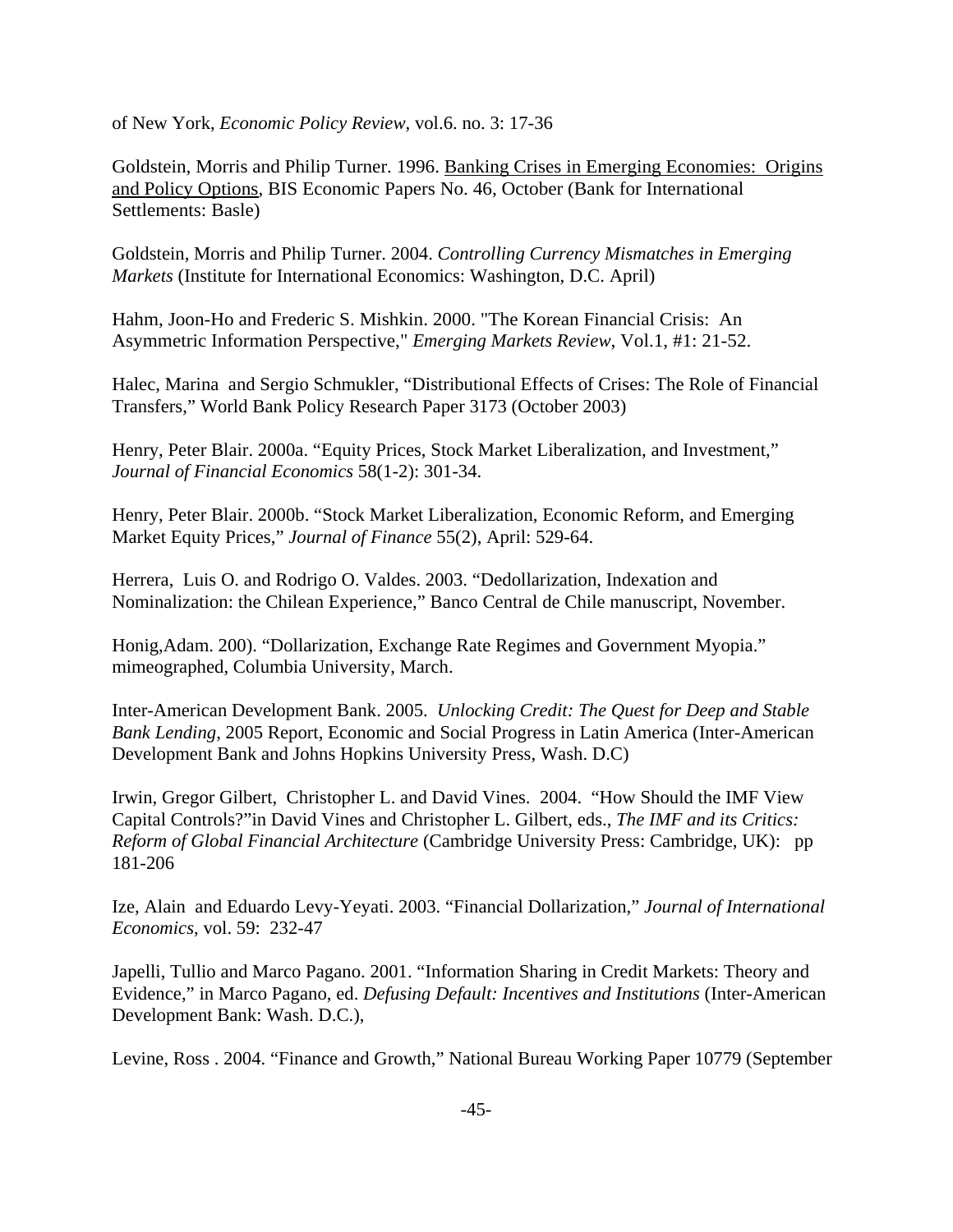2004), forthcoming in Philippe Aghion and Steven N. Durlauf eds. *Handbook of Economic Growth* (North Holland)

Jonas, Jiri. 2002. "Argentina's Crisis and its Implications for the Exchange Rate Regime Debate," IMF mimeo. June.

Jonas, Jiri and Frederic S. Mishkin. 2005. "Inflation Targeting in Transition Countries: Experience and Prospects," in Michael Woodford, ed., *Inflation Targeting* (University of Chicago Press: Chicago): 353-413

Kaminsky, Graciela L. and Sergio L. Schmukler, "Short-Run Pain, Long-Run Gain: The Effects of Financial Liberalization," NBER Working Paper NO. 9787 (June 2003).

Kane, Edward. 1989. *The S&L Insurance Mess: How Did it Happen?* (Urban Institute Press: Wash. D.C. )

Edward Kane, "How Offshore Financial Competition Disciplines Exit Resistance by Incentive-Conflicted Bank Regulators," *Journal of Financial Services Research* vol. 17, no. 1 (2000), pp. 265-91.

Krivoy, Ruth 2000. "Reforming Bank Supervision in Developing Countries," in Eric S. Rosengren and John S. Jordan, eds., *Building on Infrastructure for Financial Stability*, Conference Series 44 (Federal Reserve Bank of Boston: Boston, June): 113-33.

Kroszner, Randall. 1998. "On the Political Economy of Banking and Financial Regulatory Reform in Emerging Markets," *Research in Financial Services* vol. 10: 33-51.

Krueger, Anne, 2000. "Conflicting Demands on the International Monetary Fund," American Economic Review, 90 (2): 38-42.

La Porta, Rafael. Lopez-de-Silanes, Florencio and Guillermo Zamarippa. 2003. "Related Lending," *Quarterly Journal of Economics* 118 (February): . 231-68.

Levine, Ross. 1996. "Foreign Banks, Financial Development and Economic Growth," in Claude E. Barfield, ed., *International Financial Markets: Harmonization versus Competition* (AEI Press: Washington, D.C.): 224-255.

Levine, Ross, and Sara Zervos. 1998. "Capital Control Liberalization and Stock Market Development," *World Development*, 26: 1169-84.

Levy-Yeyati, Eduardo . 2003. "Financial Dollarization: Where Do We Stand?" Paper presented at the IDB/World Bank Conference, Financial Dedollarization: Policy Options, December 1-2, Washington, D.C.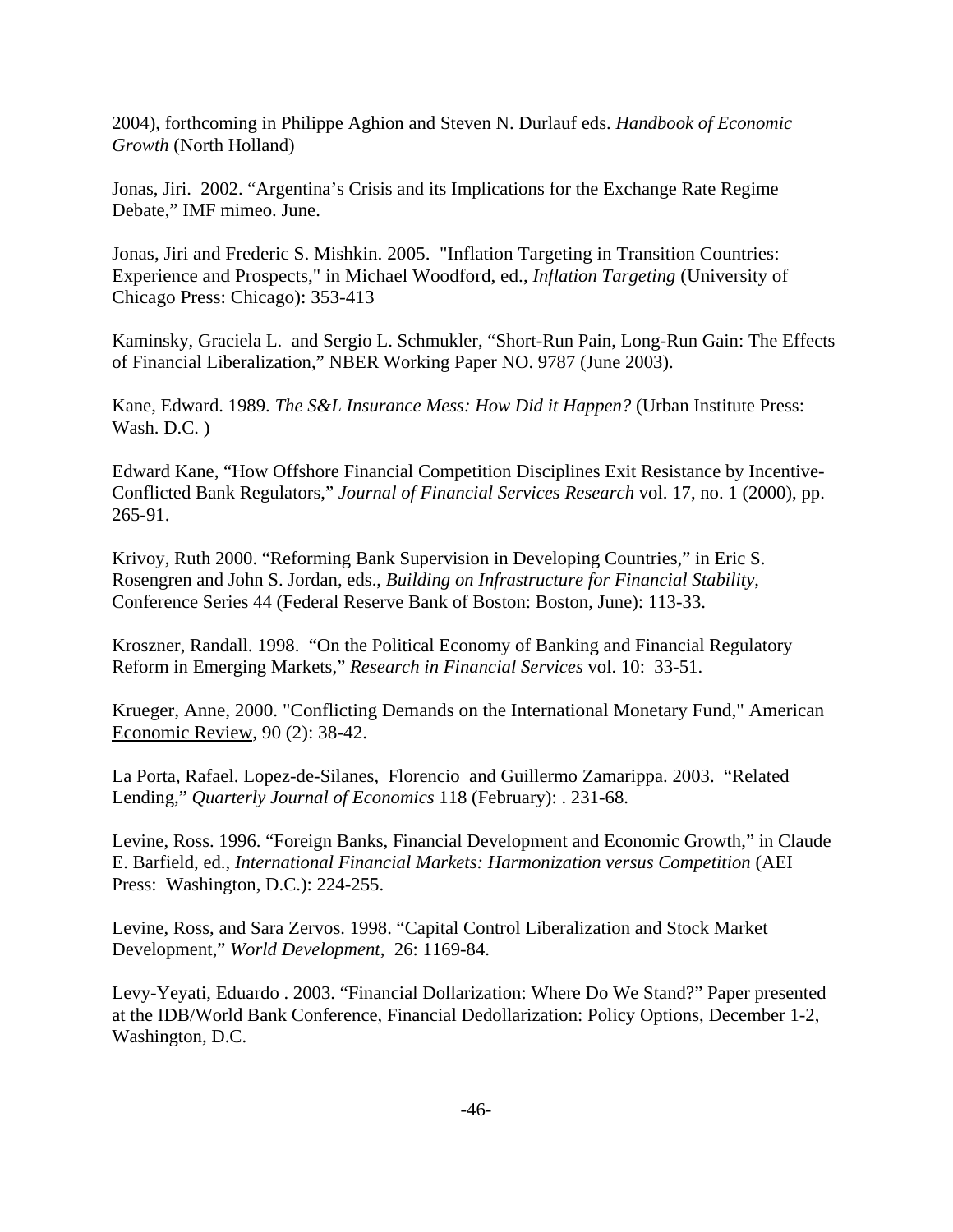Levy-Yeyati, Eduardo and Federico Sturzenegger (2003), "To Float or to Fix: Evidence on the Impact of Exchange Rate Regimes on Growth," *American Economic Review*, vol. 93, 4.

McKinnon, Ronald and Guther Schnabl. 2004. "The East Asian Dollar Standard, Fear of Floating and Original Sin," *Review of Development Economics*, vol 8, no. 3 (August), pp. 331- 360.

Miller, Margaret J. ed., 2003. *Credit Reporting Systems and the International Economy* (MIT Press: Cambridge, Mass.),

Mishkin, Frederic S. 19997. "Evaluating FDICIA," in George Kaufman, ed., *Research in Financial Services: Private and Public Policy*, Vol. 9 *FDICIA: Bank Reform Five Years Later and Five Years Ahead* (JAI Press: Greenwich, Conn): 17-33.

Mishkin,. Frederic S. 1998. "The Dangers of Exchange Rate Pegging in Emerging-Market Countries" *International Finance*, 1(1), October: 81-101.

Mishkin, Frederic S. 1999. "International Experiences with Different Monetary Policy Regimes," *Journal of Monetary Economics*, Vol. 43, #3 (June): 579-606

Mishkin, Frederic S. 2000a. "Inflation Targeting in Emerging Market Countries," *American Economic Review* (May), Vol. 90, #2, pp. 105-109

Mishkin, Frederic S. 2000b. "What Should Central Banks Do?" Federal Reserve Bank of St. Louis *Review*, vol. 82, #6 (November/December), pp. 1-13.

Mishkin, Frederic S. 2003. "Financial Policies and the Prevention of Financial Crises in Emerging Market Countries," in Martin Feldstein, ed., *Economic and Financial Crises in Emerging Market Countries* (University of Chicago Press: Chicago): 93-130.

Mishkin, Frederic S. 2005a. "Is Financial Globalization Beneficial?" NBER Working Paper No 11891 (December), forthcoming in *Journal of Money Credit and Banking*.

Mishkin, Frederic S. 2005b. "How Big A Problem is Too Big to Fail?" NBER Working Paper No. 11814 (December) forthcoming in *Journal of Economic Literature*.

Mishkin, Frederic S. 2006. *The Next Great Globalization: How Disadvantaged Nations Can Harness Their Financial Systems to Get Rich* Columbia University mimeo (February) (Princeton University Press: Princeton, N.J. forthcoming)

Mishkin, Frederic S. and Miguel Savastano. 2001. "Monetary Policy Strategies for Latin America," *Journal of Development Economics*, 66, 2 (December): 415-444

Mishkin, Frederic S. forthcoming. "Can Inflation Targeting Work in Emerging Market